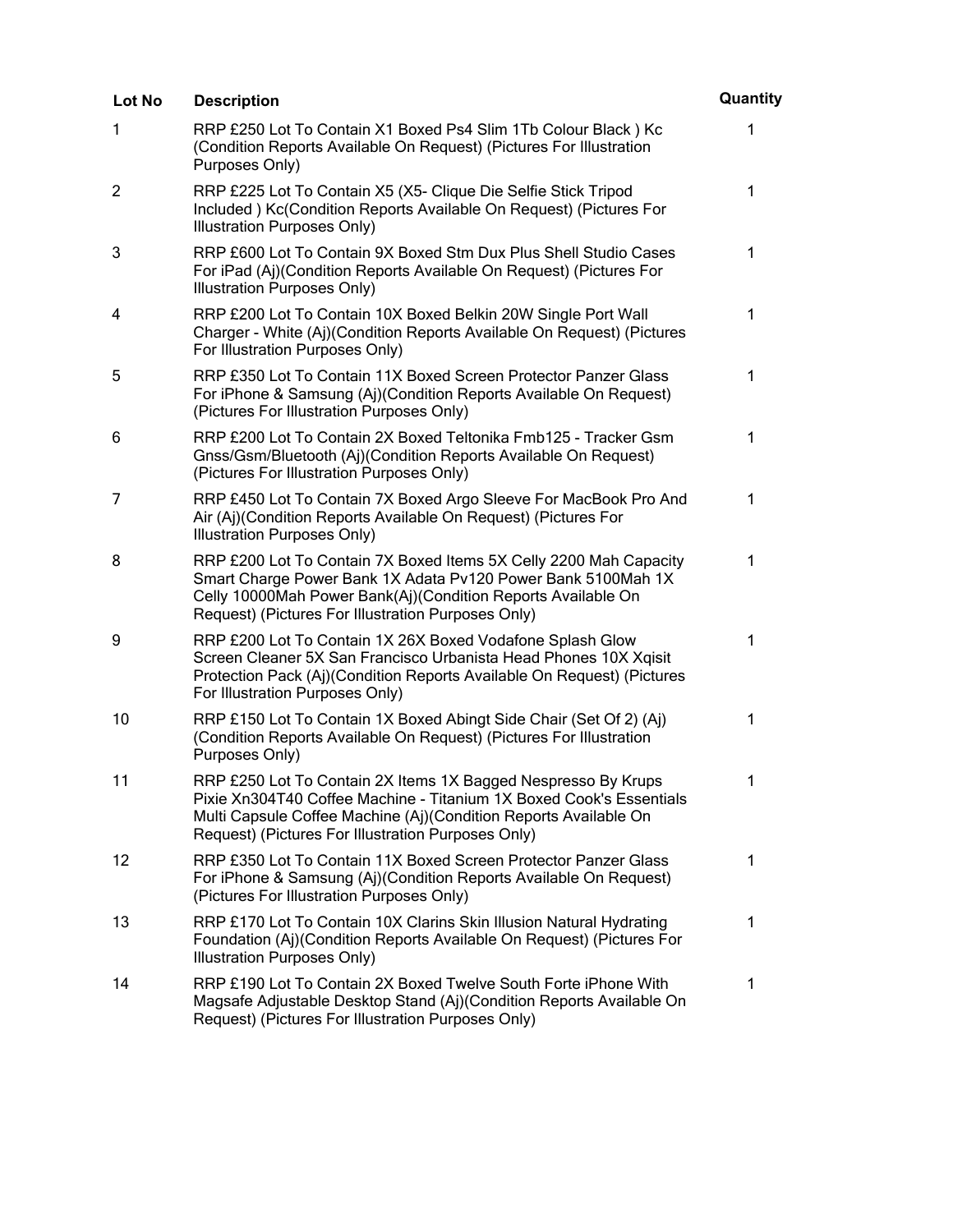| Lot No | <b>Description</b>                                                                                                                                                                                                                                                                                         | Quantity     |
|--------|------------------------------------------------------------------------------------------------------------------------------------------------------------------------------------------------------------------------------------------------------------------------------------------------------------|--------------|
| 15     | RRP £210 Lot To Contain 4X Boxed Argo Sleeve For MacBook Pro And<br>Air (Aj)(Condition Reports Available On Request) (Pictures For<br>Illustration Purposes Only)                                                                                                                                          | 1            |
| 16     | RRP £360 Lot To Contain 4X Items 1X Unboxed Citysmart 14, 15, 15.6"<br>High Capacity Topload Laptop Case - Black 2X Belkin Slim Style<br>Keyboard F5L174 1X Brydge 9.7 Wireless Keyboard Compatible With<br>iPad (Aj)(Condition Reports Available On Request) (Pictures For<br>Illustration Purposes Only) | $\mathbf 1$  |
| 17     | RRP £200 Lot To Contain 2X Boxed Teltonika Fmb125 - Tracker Gsm<br>Gnss/Gsm/Bluetooth (Aj)(Condition Reports Available On Request)<br>(Pictures For Illustration Purposes Only)                                                                                                                            | $\mathbf{1}$ |
| 18     | RRP £180 Lot To Contain 7X Totalmount Mount For Apple Tv (Aj)<br>(Condition Reports Available On Request) (Pictures For Illustration<br>Purposes Only)                                                                                                                                                     | $\mathbf 1$  |
| 19     | RRP £200 Lot To Contain 10X Boxed Belkin 20W Single Port Wall<br>Charger - White (Aj)(Condition Reports Available On Request) (Pictures<br>For Illustration Purposes Only)                                                                                                                                 | 1            |
| 20     | RRP £190 Lot To Contain 4X Items 2X Force Power Universal Car<br>Stand 2X Huawei Supercharge Dual Port Car Charger - Silver (Aj)<br>(Condition Reports Available On Request) (Pictures For Illustration<br>Purposes Only)                                                                                  | 1            |
| 21     | RRP £200 Lot To Contain 6X Boxed Fitbit Versa Straps For Smart<br>Watches (Aj)(Condition Reports Available On Request) (Pictures For<br>Illustration Purposes Only)                                                                                                                                        | 1            |
| 22     | RRP £350 Lot To Contain 11X Boxed Screen Protector Panzer Glass<br>For iPhone & Samsung (Aj)(Condition Reports Available On Request)<br>(Pictures For Illustration Purposes Only)                                                                                                                          | $\mathbf{1}$ |
| 23     | RRP £300 Lot To Contain 1X Box Containing Mixture Of Bedding &<br>Curtains (Aj)(Condition Reports Available On Request) (Pictures For<br>Illustration Purposes Only)                                                                                                                                       | 1            |
| 24     | RRP £140 Lot To Contain 1X Unboxed Leifheit Linopush 400 Drying<br>Rack (Aj)(Condition Reports Available On Request) (Pictures For<br>Illustration Purposes Only)                                                                                                                                          | 1            |
| 25     | RRP £200 Lot To Contain 1X Boxed Safavieh New York Lighting Table<br>Lamp E27 (Aj)(Condition Reports Available On Request) (Pictures For<br>Illustration Purposes Only)                                                                                                                                    | 1            |
| 26     | RRP £170 Lot To Contain 1X Boxed Hanska 407Mm Wall Hung Single<br>Vanity Unit Only(Aj)(Condition Reports Available On Request) (Pictures<br>For Illustration Purposes Only)                                                                                                                                | 1            |
| 27     | RRP £250 Lot To Contain 2 Boxed Bins Including 1 X Addis 50 Litre<br>Recycling Sensor Tower Bin And 1 X Black 68L Rectangle Onyx Sensor<br>Bin (Jm)(Condition Reports Available On Request) (Pictures For<br>Illustration Purposes Only)                                                                   | $\mathbf 1$  |
| 28     | RRP £205 Lot To Contain 1X Boxed Scandinavian Design Chairs Gary<br>Kitchen Chair Aldridge Dark Grey Oak Leg (Aj)(Condition Reports<br>Available On Request) (Pictures For Illustration Purposes Only)                                                                                                     | 1            |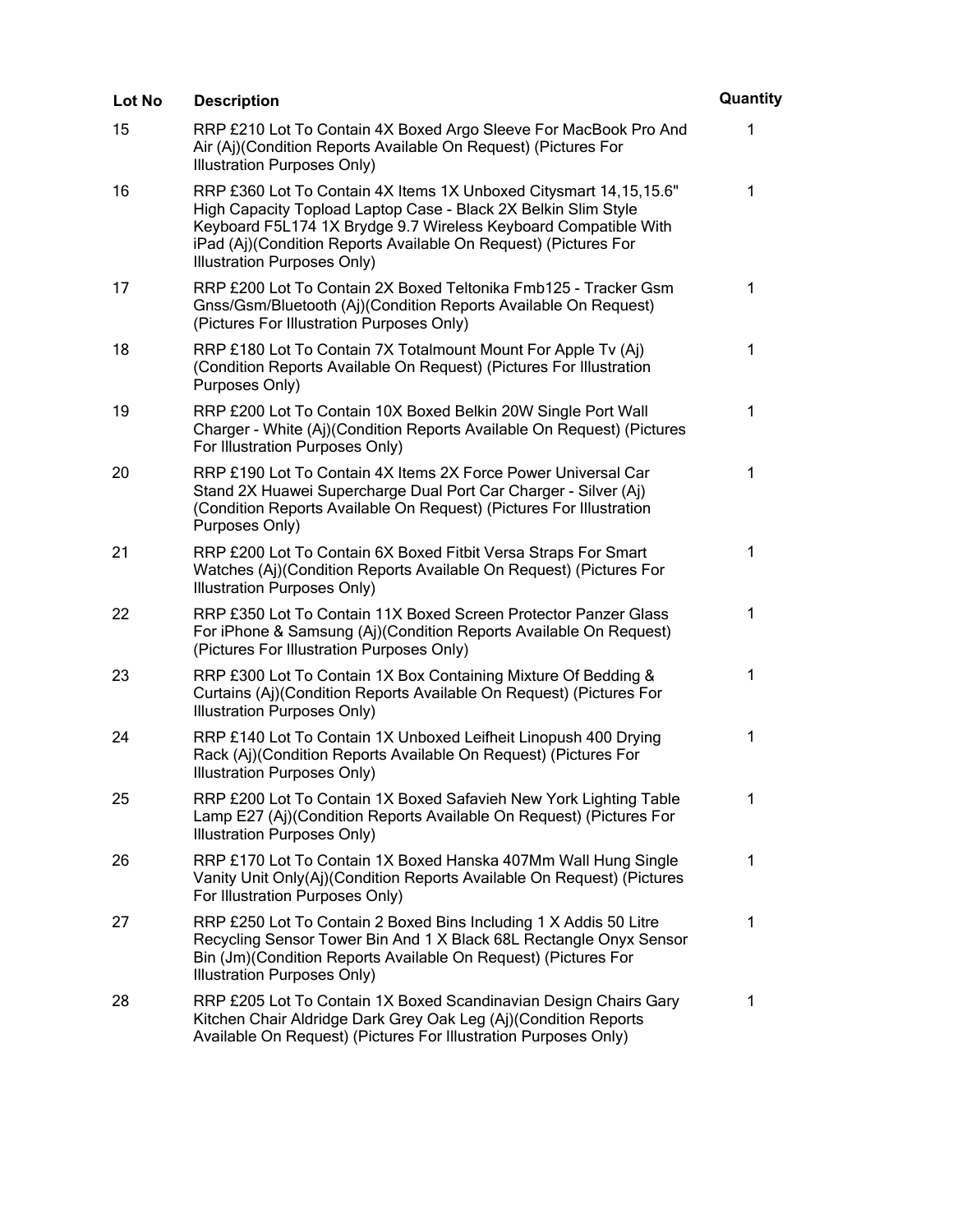| Lot No | <b>Description</b>                                                                                                                                                                                                             | Quantity    |
|--------|--------------------------------------------------------------------------------------------------------------------------------------------------------------------------------------------------------------------------------|-------------|
| 29     | RRP £150 Lot To Contain 1X Boxed Legend Basin 2Th And Pedestal<br>(Aj)(Condition Reports Available On Request) (Pictures For Illustration<br>Purposes Only)                                                                    | 1           |
| 30     | RRP £150 Lot To Contain 1X Boxed Kg Master Flow Tower Fan (Aj)<br>(Condition Reports Available On Request) (Pictures For Illustration<br>Purposes Only)                                                                        | 1           |
| 31     | RRP £190 Lot To Contain 1X Boxed Tefal Fv9845 3100W Ultimate<br>Pure Anti-Scale Airglide Steam Iron (Aj)(Condition Reports Available On<br>Request) (Pictures For Illustration Purposes Only)                                  | $\mathbf 1$ |
| 32     | RRP £290 Lot To Contain 3X Boxes Containing 12X3 Kensington 70W<br>Notebook Power Adapter (Aj)(Condition Reports Available On Request)<br>(Pictures For Illustration Purposes Only)                                            | 1           |
| 33     | RRP £170 Lot To Contain 21X Phone Cases For iPhone And Samsung<br>(Aj)(Condition Reports Available On Request) (Pictures For Illustration<br>Purposes Only)                                                                    | 1           |
| 34     | RRP £160 Lot To Contain 6X Totalmount Mount For Apple Tv (Aj)<br>(Condition Reports Available On Request) (Pictures For Illustration<br>Purposes Only)                                                                         | 1           |
| 35     | RRP £200 Lot To Contain 1X Boxed L(A)B=Life+Beauty Led Face Mask<br>(Aj)(Condition Reports Available On Request) (Pictures For Illustration<br>Purposes Only)                                                                  | 1           |
| 36     | RRP £350 Lot To Contain 11X Boxed Screen Protector Panzer Glass<br>For iPhone & Samsung (Aj)(Condition Reports Available On Request)<br>(Pictures For Illustration Purposes Only)                                              | 1           |
| 37     | RRP £280 Lot To Contain 1X Boxed Low Level Wc White Ceramic<br>Cistern Lever Flush (Aj)(Condition Reports Available On Request)<br>(Pictures For Illustration Purposes Only)                                                   | 1           |
| 38     | RRP £290 Lot To Contain 6X A3 Findel Black And White Spiral Book<br>10X A4 Findel Black And White Spiral Book 10X Eco Sketchbook (Aj)<br>(Condition Reports Available On Request) (Pictures For Illustration<br>Purposes Only) | 1           |
| 39     | RRP £260 Lot To Contain Ascot 800Mm Ceramic Basin Furasb800 (Aj)<br>(Condition Reports Available On Request) (Pictures For Illustration<br>Purposes Only)                                                                      | 1           |
| 40     | RRP £230 Lot To Contain 1X Boxed Kaelyn 800Mm Wall Hung Single<br>Vanity Unit (Aj)(Condition Reports Available On Request) (Pictures For<br>Illustration Purposes Only)                                                        | 1           |
| 41     | RRP £320 Chepstow Column Tv Stand With Tilt And Turn Tv Mount (Aj)<br>(Condition Reports Available On Request) (Pictures For Illustration<br>Purposes Only)                                                                    | 1           |
| 42     | RRP £320 Lot To Contain 1X Boxed Alphason Finewoods Fw750/4<br>Black Oak Veneer Tv Stand (Aj)(Condition Reports Available On<br>Request) (Pictures For Illustration Purposes Only)                                             | 1           |
| 43     | RRP £190 Lot To Contain 2X Boxed Items 1X Pendant Lamp Babilon<br>Glass Black 2X Marissa Black Chrome Table Lamp (Aj)(Condition<br>Reports Available On Request) (Pictures For Illustration Purposes Only)                     | 1           |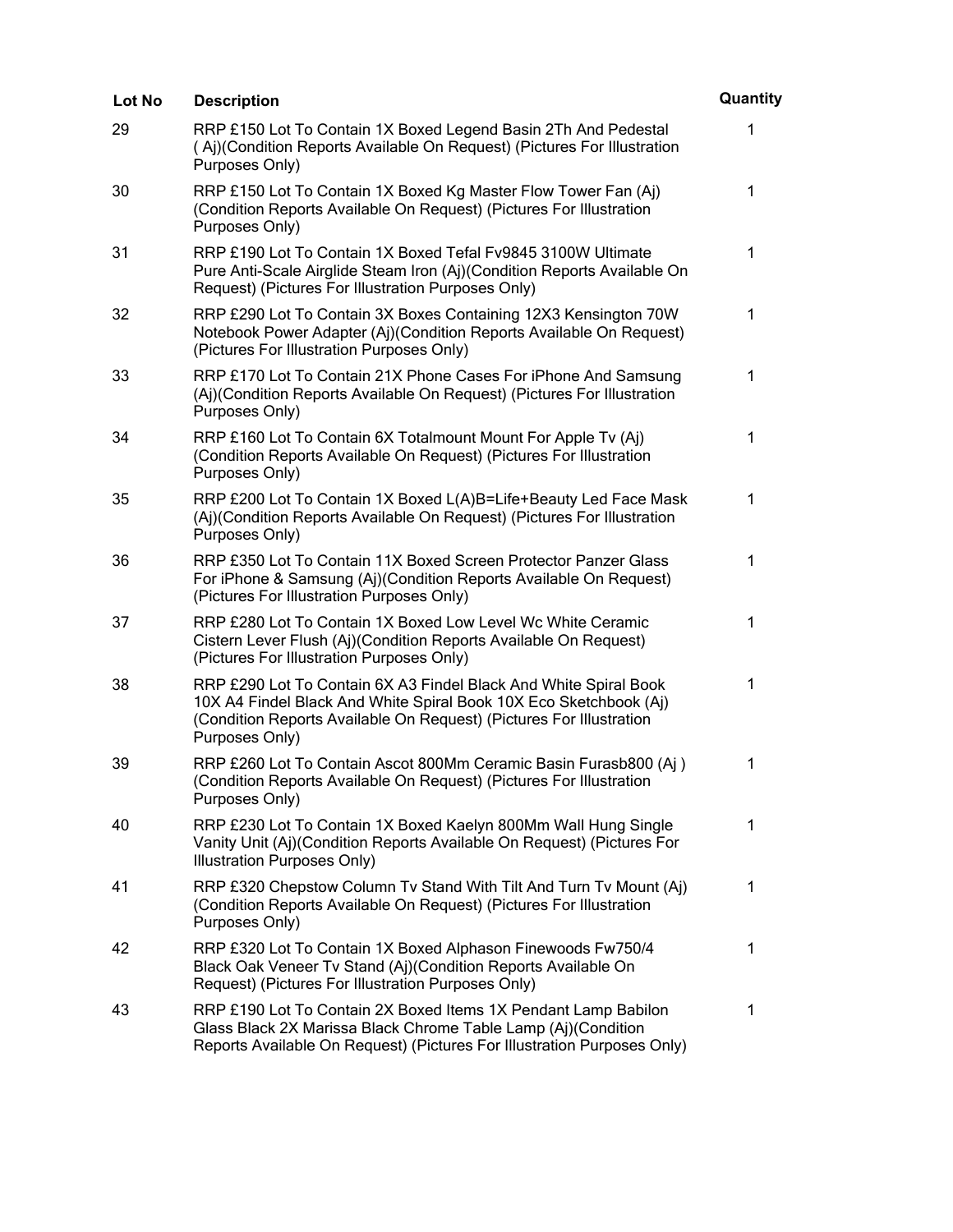| Lot No | <b>Description</b>                                                                                                                                                                                                                                                           | Quantity     |
|--------|------------------------------------------------------------------------------------------------------------------------------------------------------------------------------------------------------------------------------------------------------------------------------|--------------|
| 44     | RRP £290 Lot To Contain 1X Boxed Belgravia Grey Velvet Scoop<br>Knockerback Dining Chairs (Aj)(Condition Reports Available On<br>Request) (Pictures For Illustration Purposes Only)                                                                                          | 1            |
| 45     | RRP £200 Lot To Contain X2 Bagged John Lewis And Partners Bagged<br>Items (Nector Snug Duvet King Size)(Aj)(Condition Reports Available<br>On Request) (Pictures For Illustration Purposes Only)                                                                             | $\mathbf 1$  |
| 46     | RRP £200 Lot To Contain 3X Items 1X Boxed Burcham 144Cm Tripod<br>Floor Lamp Base Finish 1X Boxed Waterloo 59Cm Table Lamp 1X<br>Boxed Hexagon-Shaped-Coffee-Table (Aj)(Condition Reports Available<br>On Request) (Pictures For Illustration Purposes Only)                 | $\mathbf{1}$ |
| 47     | RRP £280 Lot To Contain 2X Bagged Women's Clothing Wear (Aj)<br>(Condition Reports Available On Request) (Pictures For Illustration<br>Purposes Only)                                                                                                                        | 1            |
| 48     | RRP £340 Lot To Contain 15X Totalmount Mount For Apple Tv (Aj)<br>(Condition Reports Available On Request) (Pictures For Illustration<br>Purposes Only)                                                                                                                      | 1            |
| 49     | RRP £190 Lot To Contain 3X Bagged Items X1-Babylissmen 7475Du<br>Super Clipper 1X Braun Clipper 1X Whal Clipper(Aj)(Condition Reports<br>Available On Request) (Pictures For Illustration Purposes Only)                                                                     | 1            |
| 50     | RRP £190 Lot To Contain 2X Boxed Items 1X John Lewis & Partners<br>Bistro Bulb Wall Light, Antique Brass 1X John Lewis & Partners<br>Torchiere Led Smart Switch Floor Lamp, Nickel (Aj)(Condition Reports<br>Available On Request) (Pictures For Illustration Purposes Only) | 1            |
| 51     | RRP £280 Lot To Contain 5X Small Rugs Different Sizes And Colours<br>(Aj)(Condition Reports Available On Request) (Pictures For Illustration<br>Purposes Only)                                                                                                               | 1            |
| 52     | RRP £170 Lot To Contain 3X Bagged Designer Men's And Women's<br>Clothes (Aj)(Condition Reports Available On Request) (Pictures For<br>Illustration Purposes Only)                                                                                                            | 1            |
| 53     | RRP £400 Lot To Contain 4X Boxed Teltonika Fmb125 - Tracker Gsm<br>Gnss/Gsm/Bluetooth (Aj)(Condition Reports Available On Request)<br>(Pictures For Illustration Purposes Only)                                                                                              | 1            |
| 54     | RRP £220 Lot To Contain 1X Boxed 2.7M Traditional Parasol With<br>Lights (Aj)(Condition Reports Available On Request) (Pictures For<br><b>Illustration Purposes Only)</b>                                                                                                    | 1            |
| 55     | RRP £150 Lot To Contain 1X Boxed Kg Master Tower Fan (Aj)<br>(Condition Reports Available On Request) (Pictures For Illustration<br>Purposes Only)                                                                                                                           | 1            |
| 56     | RRP £150 Lot To Contain 1X Boxed Capitola Ladder Back Side Chair<br>(Set Of 2) (Aj)(Condition Reports Available On Request) (Pictures For<br>Illustration Purposes Only)                                                                                                     | 1            |
| 57     | RRP £140 Lot To Contain 1X Boxed Bowerbank Ladder Back Side<br>Chair (Set Of 2) (Aj)(Condition Reports Available On Request) (Pictures<br>For Illustration Purposes Only)                                                                                                    | 1            |
| 58     | RRP £310 Lot To Contain 1X Boxed Belling Cookcentre Flat Cooker<br>Hood (Aj)(Condition Reports Available On Request) (Pictures For<br>Illustration Purposes Only)                                                                                                            | $\mathbf 1$  |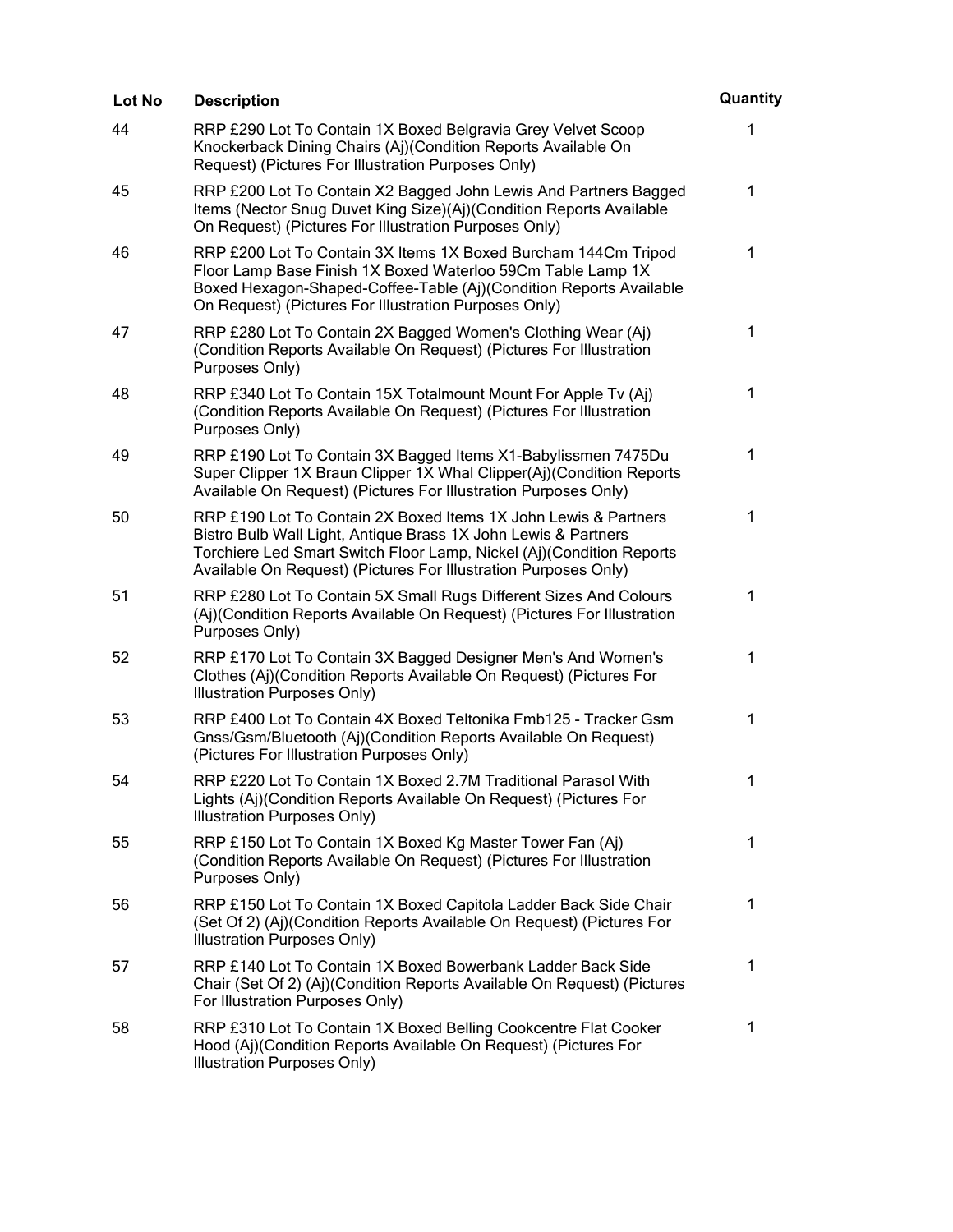| Lot No | <b>Description</b>                                                                                                                                                                                                                                                                                                  | Quantity |
|--------|---------------------------------------------------------------------------------------------------------------------------------------------------------------------------------------------------------------------------------------------------------------------------------------------------------------------|----------|
| 59     | RRP £240 Lot To Contain 16X Belkin Usb-C To Usb - A Charge Cable<br>1M 3.3 Ft (Aj)(Condition Reports Available On Request) (Pictures For<br>Illustration Purposes Only)                                                                                                                                             | 1        |
| 60     | RRP £240 Lot To Contain 16X Belkin Usb-C To Usb - A Charge Cable<br>1M 3.3 Ft (Aj)(Condition Reports Available On Request) (Pictures For<br>Illustration Purposes Only)                                                                                                                                             | 1        |
| 61     | RRP £270 Lot To Contain 13X Belkin Lightning To Usb 1M 3.3 Ft (Aj)<br>(Condition Reports Available On Request) (Pictures For Illustration<br>Purposes Only)                                                                                                                                                         | 1        |
| 62     | RRP £200 Lot To Contain X3 Bagged John Lewis And Partners Bagged<br>Items (Nector Snug Duvet King Size)(Aj)(Condition Reports Available<br>On Request) (Pictures For Illustration Purposes Only)                                                                                                                    | 1        |
| 63     | RRP £150 Lot To Contain 1X Boxed Kg Master Tower Fan (Aj)<br>(Condition Reports Available On Request) (Pictures For Illustration<br>Purposes Only)                                                                                                                                                                  | 1        |
| 64     | RRP £350 Lot To Contain 1X Box Containing 18X Sena Cases Genuine<br>Leather Wallet Book iPhone 6 (Aj)(Condition Reports Available On<br>Request) (Pictures For Illustration Purposes Only)                                                                                                                          | 1        |
| 65     | RRP £240 Lot To Contain 16X Belkin Usb-C To Usb - A Charge Cable<br>1M 3.3 Ft (Aj)(Condition Reports Available On Request) (Pictures For<br>Illustration Purposes Only)                                                                                                                                             | 1        |
| 66     | RRP £300 Lot To Contain 6X Cliquefie Max Selfie Stick - Black (Aj)<br>(Condition Reports Available On Request) (Pictures For Illustration<br>Purposes Only)                                                                                                                                                         | 1        |
| 67     | RRP £150 Lot To Contain X1 Boxed Bancroft 5-Light Shaded<br>Chandelier Is A Fixture Finish (Aj)(Condition Reports Available On<br>Request) (Pictures For Illustration Purposes Only)                                                                                                                                | 1        |
| 68     | RRP £230 Lot To Contain 6X Items 3X Boxed Belkin 20K Power Bank<br>2X Boxed Belkin 10K Power Bank 1X Unboxed Belkin 10K Power Bank<br>(Aj)(Condition Reports Available On Request) (Pictures For Illustration<br>Purposes Only)                                                                                     | 1        |
| 69     | RRP £200 Lot To Contain 24X Celly Mobile Cases For Samsung's &<br>iPhone (Aj)(Condition Reports Available On Request) (Pictures For<br>Illustration Purposes Only)                                                                                                                                                  | 1        |
| 70     | RRP £200 Lot To Contain 2X Boxed Teltonika Fmb125 - Tracker Gsm<br>Gnss/Gsm/Bluetooth (Aj)(Condition Reports Available On Request)<br>(Pictures For Illustration Purposes Only)                                                                                                                                     | 1        |
| 71     | RRP £200 Lot To Contain X5 Boxed John Lewis Items X1- Lucy Touch<br>Table Lamp-70670306 X1- Lulu Wall Light-70250111 X1 Contact Task<br>Lamp-70670109 X1-Tony Desk Lamp-70660712 X1-Conrad Flush<br>Ceiling Light-No Tag) (Aj)(Condition Reports Available On Request)<br>(Pictures For Illustration Purposes Only) | 1        |
| 72     | RRP £350 Lot To Contain 11X Boxed Screen Protector Panzer Glass<br>For iPhone & Samsung (Aj)(Condition Reports Available On Request)<br>(Pictures For Illustration Purposes Only)                                                                                                                                   | 1        |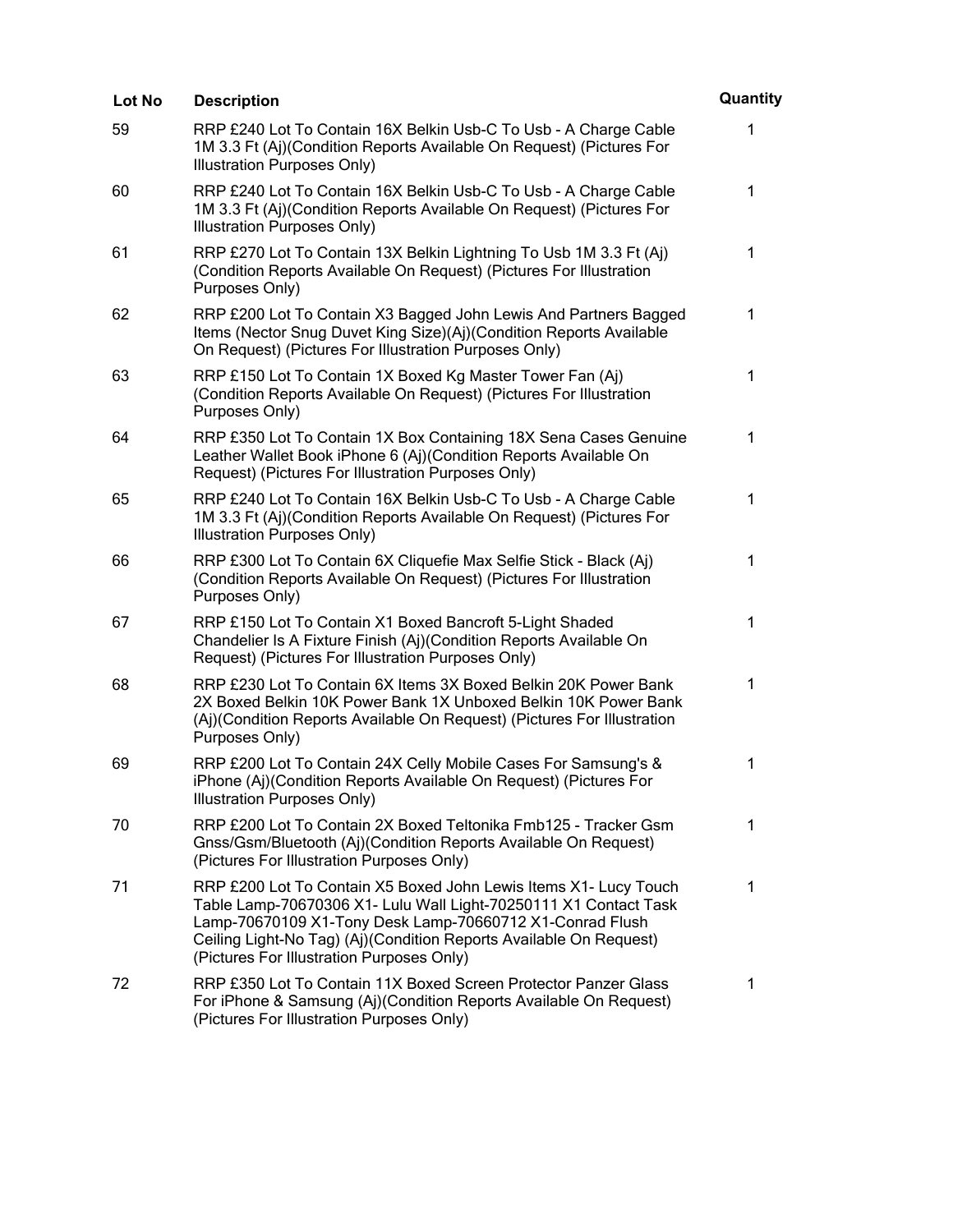| <b>Lot No</b> | <b>Description</b>                                                                                                                                                                                            | Quantity     |
|---------------|---------------------------------------------------------------------------------------------------------------------------------------------------------------------------------------------------------------|--------------|
| 73            | RRP £120 Lot To Contain 8X Boxed Belkin Usb-A Wall Charger 20W<br>(Aj)(Condition Reports Available On Request) (Pictures For Illustration<br>Purposes Only)                                                   | 1            |
| 74            | RRP £190 Lot To Contain 2X Boxed Items 1X Boxed Wooden Wall Tree<br>Decor 1X Wooden Art Decor (Aj)(Condition Reports Available On<br>Request) (Pictures For Illustration Purposes Only)                       | $\mathbf 1$  |
| 75            | RRP £200 Lot To Contain X3 Bagged John Lewis And Partners Bagged<br>Items (Nector Snug Duvet King Size)(Aj)(Condition Reports Available<br>On Request) (Pictures For Illustration Purposes Only)              | $\mathbf{1}$ |
| 76            | RRP £180 Lot To Contain 1X Boxed Rimini Grey Pair Of Dining Chair 1<br>Chair(Aj)(Condition Reports Available On Request) (Pictures For<br>Illustration Purposes Only)                                         | 1            |
| 77            | RRP £200 Lot To Contain 2X Bagged Items 1X Barbour Dune Cape<br>32265041X Mother Of Pearl Black Denim Jeans 3106963 (Aj)(Condition<br>Reports Available On Request) (Pictures For Illustration Purposes Only) | $\mathbf 1$  |
| 78            | RRP £390 Lot To Contain 1X Box Containing 81X Samsung Cases (Aj)<br>(Condition Reports Available On Request) (Pictures For Illustration<br>Purposes Only)                                                     | 1            |
| 79            | RRP £200 Lot To Contain 1X Box Containing 144X Sister Birthday<br>Card. Hip Hip Hooray (Aj)(Condition Reports Available On Request)<br>(Pictures For Illustration Purposes Only)                              | 1            |
| 80            | RRP £170 Lot To Contain 7X Boxed Belkin Dual Usb-A Wall Charger<br>24W (Aj)(Condition Reports Available On Request) (Pictures For<br>Illustration Purposes Only)                                              | 1            |
| 81            | RRP £200 Lot To Contain 2X Boxed Teltonika Fmb125 - Tracker Gsm<br>Gnss/Gsm/Bluetooth (Aj)(Condition Reports Available On Request)<br>(Pictures For Illustration Purposes Only)                               | 1            |
| 82            | RRP £650 Lot To Contain 1X Boxed Neff D57Mh56N0B 70Cm Canopy<br>Cooker Hood (Aj)(Condition Reports Available On Request) (Pictures<br>For Illustration Purposes Only)                                         | 1            |
| 83            | RRP £190 Lot To Contain 1X Boxed Glass Shade (Aj)(Condition<br>Reports Available On Request) (Pictures For Illustration Purposes Only)                                                                        | 1            |
| 84            | RRP £350 Lot To Contain 11X Boxed Screen Protector Panzer Glass<br>For iPhone & Samsung (Aj)(Condition Reports Available On Request)<br>(Pictures For Illustration Purposes Only)                             | 1            |
| 85            | RRP £400 Lot To Contain X8 Boxed Items (Kensington Ultra Thin<br>Privacy Screen For MacBook Pro 16 X8)(Aj)(Condition Reports<br>Available On Request) (Pictures For Illustration Purposes Only)               | 1            |
| 86            | RRP £200 Lot To Contain 1X Box Containing 144+ Your 5 Birthday<br>Card. Hip Hip Hooray (Aj)(Condition Reports Available On Request)<br>(Pictures For Illustration Purposes Only)                              | 1            |
| 87            | RRP £130 Lot To Contain 3X Twelve South Forte iPhone With Magsafe<br>Adjustable Desktop Stand (Aj)(Condition Reports Available On<br>Request) (Pictures For Illustration Purposes Only)                       | 1            |
| 88            | RRP £150 Lot To Contain 2X Boxed Items 1X Sobuy Bathroom Wall<br>Mirror 1X Neue Wall Mirror 600X450Cm (Aj)(Condition Reports<br>Available On Request) (Pictures For Illustration Purposes Only)               | 1            |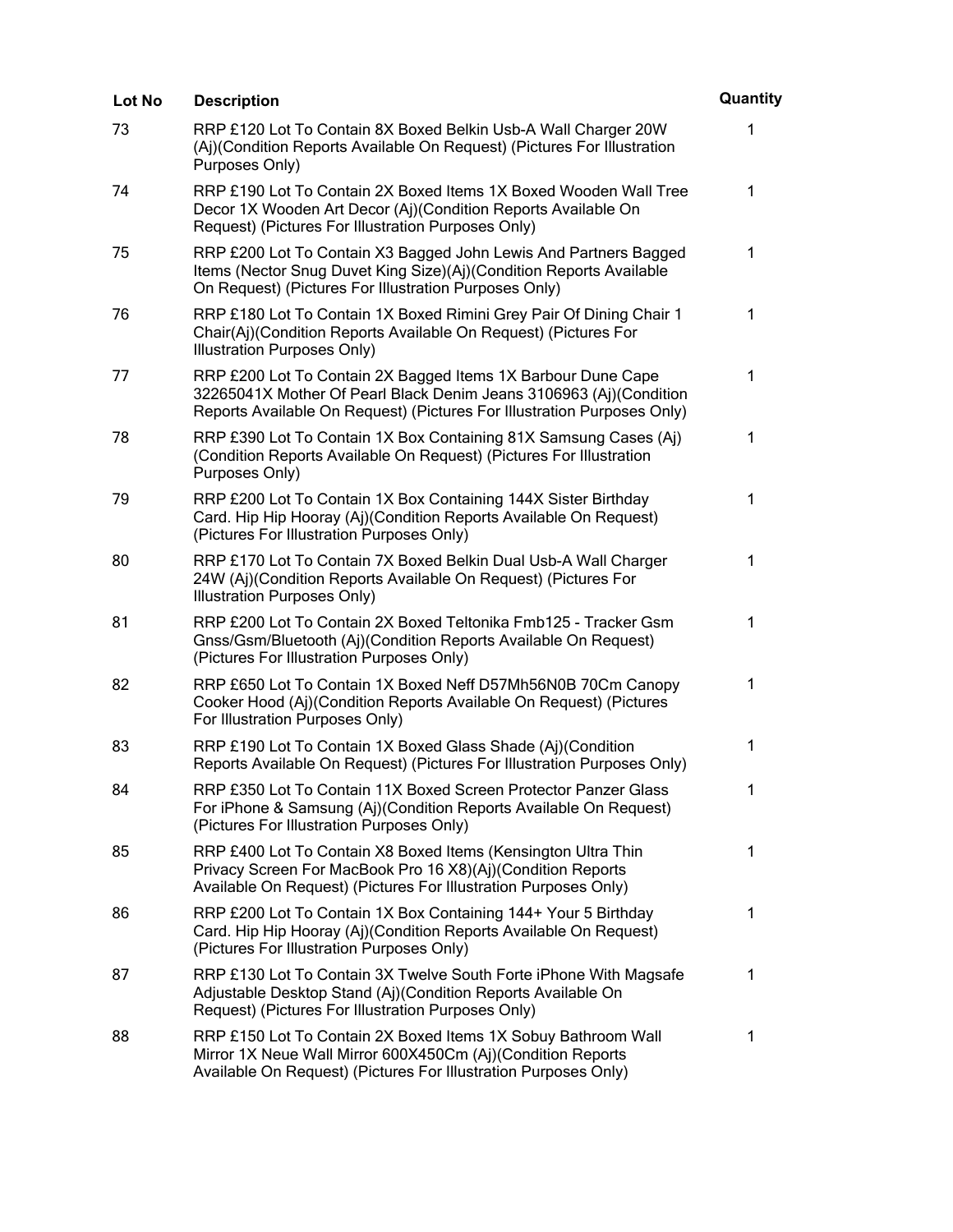| Lot No | <b>Description</b>                                                                                                                                                                                                                                                                  | Quantity     |
|--------|-------------------------------------------------------------------------------------------------------------------------------------------------------------------------------------------------------------------------------------------------------------------------------------|--------------|
| 89     | RRP £200 Lot To Contain 1X Boxed Mixed Easter Toys (Aj)(Condition<br>Reports Available On Request) (Pictures For Illustration Purposes Only)                                                                                                                                        | 1            |
| 90     | RRP £300 Lot To Contain 1X Box Containing 2X Cimc Nickel Diamante<br>Candlestick Table Lamp (Aj)(Condition Reports Available On Request)<br>(Pictures For Illustration Purposes Only)                                                                                               | 1            |
| 91     | RRP £300 Lot To Contain 1X Boxed Mixed Bedding & Curtains (Aj)<br>(Condition Reports Available On Request) (Pictures For Illustration<br>Purposes Only)                                                                                                                             | $\mathbf{1}$ |
| 92     | RRP £200 Lot To Contain 1X Boxed Mixed Easter Toys (Aj)(Condition<br>Reports Available On Request) (Pictures For Illustration Purposes Only)                                                                                                                                        | $\mathbf 1$  |
| 93     | RRP £420 Lot To Contain 3X Slim Jim 68L Inner Liner For Front Step<br>Bin (Aj)(Condition Reports Available On Request) (Pictures For<br>Illustration Purposes Only)                                                                                                                 | $\mathbf 1$  |
| 94     | RRP £270 Lot To Contain 7X Boxed Native Union Stow Lite Sleeve For<br>MacBook (Aj)(Condition Reports Available On Request) (Pictures For<br>Illustration Purposes Only)                                                                                                             | 1            |
| 95     | RRP £300 Lot To Contain 3X Boxed Items 1X Asmus Full Length Mirror<br>Zipcode Design Finish: Black 1X White 'Vega' Led Pendant Ceiling<br>Light 1X Oversized Beaver Creek 80Cm Wall Clock (Aj)(Condition<br>Reports Available On Request) (Pictures For Illustration Purposes Only) | $\mathbf{1}$ |
| 96     | RRP £160 Lot To Contain 1X Boxed Astoria Twin Lever Monobloc Tap<br>(Aj)(Condition Reports Available On Request) (Pictures For Illustration<br>Purposes Only)                                                                                                                       | 1            |
| 97     | RRP £300 Lot To Contain 1X Boxed Mixed Bedding & Curtains (Aj)<br>(Condition Reports Available On Request) (Pictures For Illustration<br>Purposes Only)                                                                                                                             | 1            |
| 98     | RRP £200 Lot To Contain 1X Box Containing 144+ Your 4 Birthday<br>Card. Hip Hip Hooray (Aj)(Condition Reports Available On Request)<br>(Pictures For Illustration Purposes Only)                                                                                                    | 1            |
| 99     | RRP £900 Lot To Contain 1X Box Containing 100X Groov-E iPhone 11<br>Clear Case Edge Black (Aj)(Condition Reports Available On Request)<br>(Pictures For Illustration Purposes Only)                                                                                                 | 1            |
| 100    | RRP £130 Lot To Contain 1X Boxed 1X Decorative Led Fireplace In<br>Black - 45 X 18 X 56 Cm (Aj)(Condition Reports Available On Request)<br>(Pictures For Illustration Purposes Only)                                                                                                | 1            |
| 101    | RRP £130 Lot To Contain 3X Items 1X Orb Wall Clock Chrome Finish<br>White 1X Premier Housewares Kitchen Wall Clock In Cream 1X 35Cm<br>Wall Clock In White (Tr) (Condition Reports Available On Request)<br>(Pictures For Illustration Purposes Only)                               | 1            |
| 102    | RRP £300 Lot To Contain 1X Boxed Mixed Bedding & Curtains (Aj)<br>(Condition Reports Available On Request) (Pictures For Illustration<br>Purposes Only)                                                                                                                             | 1            |
| 103    | RRP £600 Lo To Contain 1X Boxed Solar Frameless Tempered Glass<br>Single Sliding Shower Door (Tr)(Condition Reports Available On<br>Request) (Pictures For Illustration Purposes Only)                                                                                              | 1            |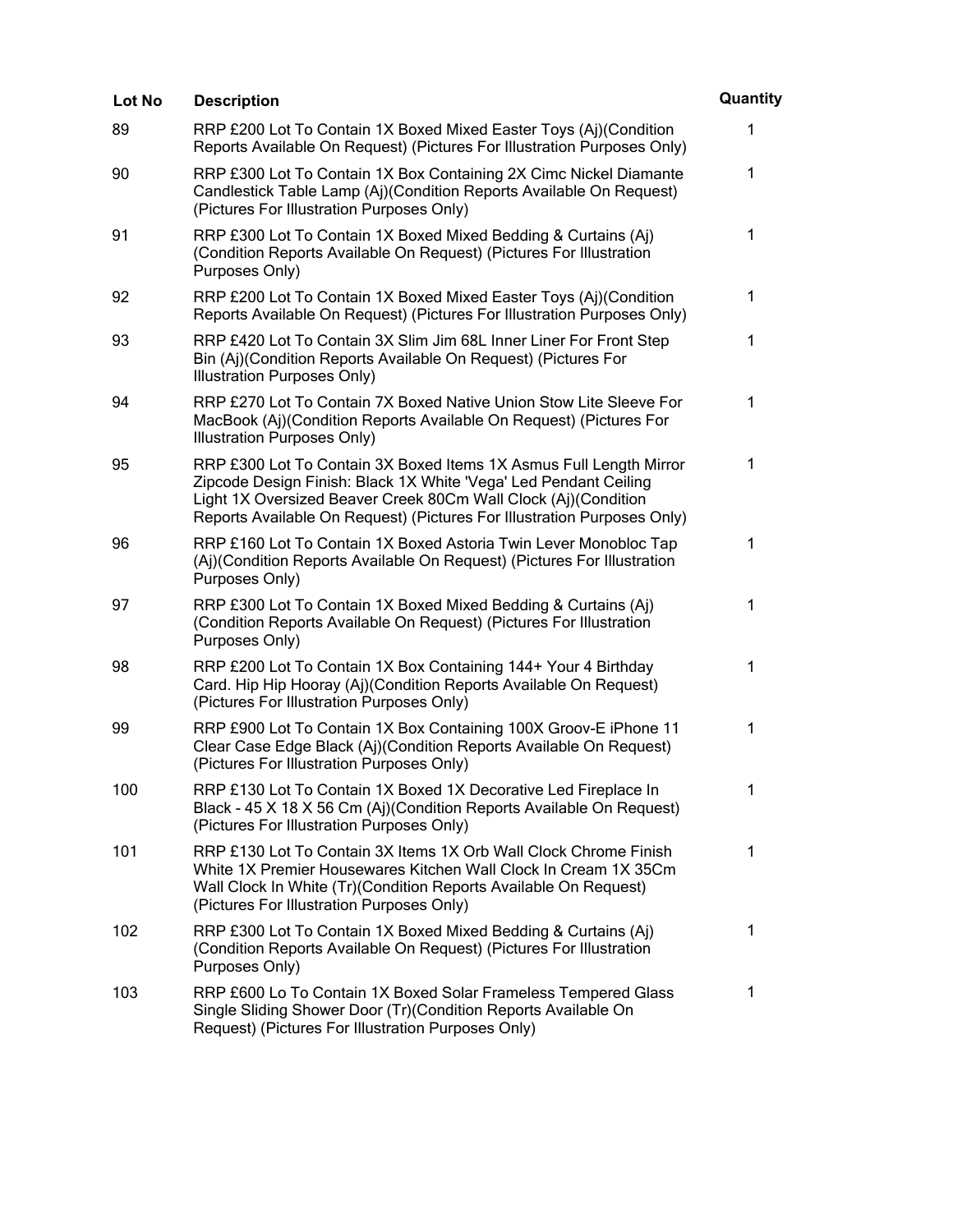| Lot No | <b>Description</b>                                                                                                                                                                                                                                                                                                                  | Quantity |
|--------|-------------------------------------------------------------------------------------------------------------------------------------------------------------------------------------------------------------------------------------------------------------------------------------------------------------------------------------|----------|
| 104    | RRP £300 Lot To Contain 1X Box Of Mixture Bedding And Curtains (Tr)<br>(Condition Reports Available On Request) (Pictures For Illustration<br>Purposes Only)                                                                                                                                                                        | 1        |
| 105    | RRP £190 Lot To Contain 1X Boxed John Lewis Oval 1200 Ty Stand<br>For TVs Up To 60" (Tr) (No Tag) (Condition Reports Available On<br>Request) (Pictures For Illustration Purposes Only)                                                                                                                                             | 1        |
| 106    | RRP £600 Lot To Contain 1X Boxed Heals Space 3 Draw Bedside Unit<br>Clay Matt Lacquer (Tr)(Condition Reports Available On Request)<br>(Pictures For Illustration Purposes Only)                                                                                                                                                     | 1        |
| 107    | RRP £130 Lot To Contain 2 Item's 1X Galiana 150Cm Traditional Floor<br>Lamp 1X Living Nostalgia Wall Clock (Tr)(Condition Reports Available<br>On Request) (Pictures For Illustration Purposes Only)                                                                                                                                | 1        |
| 108    | RRP £180 Lot To Contain 3 Boxed Item's 1X Table Gear Clock With<br>Moving Parts 1X Set Of 4 Tropical Floral Bone China Cups 1X Grigg<br>155Cm Tripod Floor Lamp (Tr) (Condition Reports Available On<br>Request) (Pictures For Illustration Purposes Only)                                                                          | 1        |
| 109    | RRP £199 Lot To Contain 5 Item's 1X Sinksife Large Foldable Dish<br>Drying Rack 1X Gracey 46Cm Desk Lamp 1X Sophie Conran<br>Portmeirion Set Of 4 Mugs In White 1X Set Of 2 Flamingo Mugs 1X<br>Umbrella Stand (Tr)(Condition Reports Available On Request) (Pictures<br>For Illustration Purposes Only)                            | 1        |
| 110    | RRP £250 Lot To Contain 1X Box Of Mixed Easter Toys (Tr)(Condition<br>Reports Available On Request) (Pictures For Illustration Purposes Only)                                                                                                                                                                                       | 1        |
| 111    | RRP £100 Lot To Contain 1X Bagged 2-Section Loft Aluminium Loft<br>Ladder 2.69M (Tr)(Condition Reports Available On Request) (Pictures<br>For Illustration Purposes Only)                                                                                                                                                           | 1        |
| 112    | RRP £200 Lot To Contain 3 Items 1X Wesco Big Bio Double 64L 2-<br>Compartment Recycler 1X Vonhaus Double Canvas Wardrobe In Beige<br>1X Set Of 2 Flamingo Mugs (Tr)(Condition Reports Available On<br>Request) (Pictures For Illustration Purposes Only)                                                                            | 1        |
| 113    | RRP £200 Lot To Contain 5 Item's 1X Elianys Dishwasher Panel In<br>Black 1X Dorleus Mounted Bathroom Mirror 1X Ultrasonic Aroma<br>Diffuser 4.5L Humidifier 1X Set Of 2 Landmark Cube Kitchen Canister<br>12.5Cm 1X Mantel Clock In Black (Tr)(Condition Reports Available On<br>Request) (Pictures For Illustration Purposes Only) | 1        |
| 114    | RRP £300 Lot To Contain 1X Box Of Mixture Of Bedding And Curtains<br>(Tr)(Condition Reports Available On Request) (Pictures For Illustration<br>Purposes Only)                                                                                                                                                                      | 1        |
| 115    | RRP £350 Lot To Contain 1X Boxed Star Bright Single Bed In White<br>(Tr) (2996460)(Condition Reports Available On Request) (Pictures For<br>Illustration Purposes Only)                                                                                                                                                             | 1        |
| 116    | RRP £470 Lot To Contain 1X Boxed Bineau 8-Light Candle Style<br>Chandelier (Tr)(Condition Reports Available On Request) (Pictures For<br>Illustration Purposes Only)                                                                                                                                                                | 1        |
| 117    | RRP £1000 Lot To Contain 1X Box Containing 79 Xqisit Phone Screen<br>Protection Packs (Tr)(Condition Reports Available On Request)<br>(Pictures For Illustration Purposes Only)                                                                                                                                                     | 1        |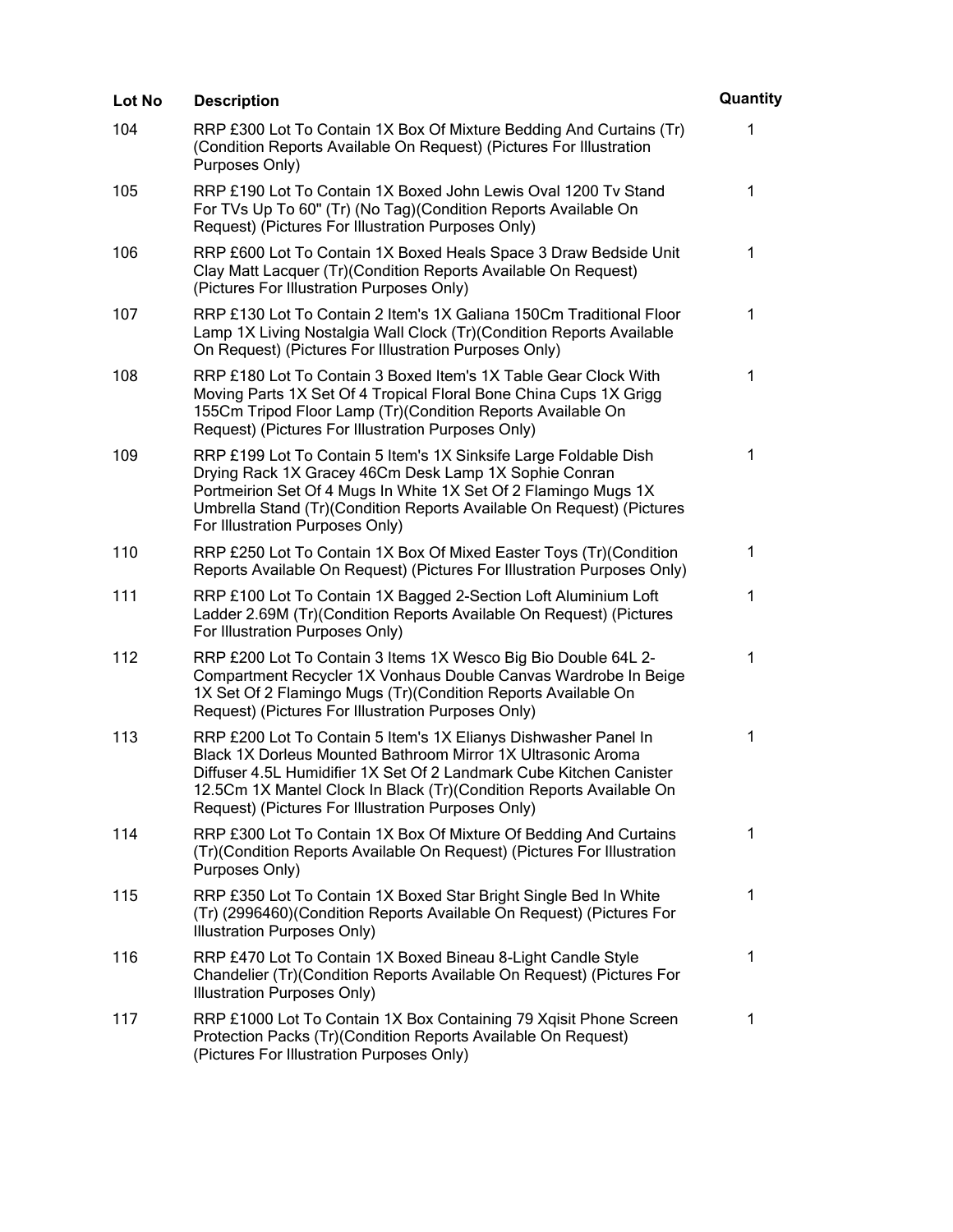| Lot No | <b>Description</b>                                                                                                                                                                                    | Quantity     |
|--------|-------------------------------------------------------------------------------------------------------------------------------------------------------------------------------------------------------|--------------|
| 118    | RRP £200 Lot To Contain 1X Boxed Set Of 2 Leni Linen Upholstered<br>Dining Chair In Grey (Tr) (Condition Reports Available On Request)<br>(Pictures For Illustration Purposes Only)                   | 1            |
| 119    | RRP £160 Lot To Contain 1X Boxed Set Of 2 Eaves Slat Back Side<br>Chair In Burn Beech (Tr)(Condition Reports Available On Request)<br>(Pictures For Illustration Purposes Only)                       | $\mathbf 1$  |
| 120    | RRP £300 Part Lot To Contain 1X Box 1 Of 2 Fif Topaz White High<br>Gloss Bar Table (Tr)(Condition Reports Available On Request)<br>(Pictures For Illustration Purposes Only)                          | $\mathbf{1}$ |
| 121    | RRP £830 Lot To Contain 1X Boxed Deardorff 1000Mm Free Standing<br>Single Vanity Unit (Tr) (Condition Reports Available On Request)<br>(Pictures For Illustration Purposes Only)                      | $\mathbf{1}$ |
| 122    | RRP £160 Lot To Contain 1X Alaska 1050Mm Large Semi Recessed<br>Basin Needs Attention (Tr)(Condition Reports Available On Request)<br>(Pictures For Illustration Purposes Only)                       | 1            |
| 123    | RRP £150 Lot To Contain 1X Boxed 450Mm Deluxe Basin In White (Tr)<br>(Condition Reports Available On Request) (Pictures For Illustration<br>Purposes Only)                                            | 1            |
| 124    | RRP £150 Lot To Contain 1X Boxed Small Natural Linen Chair (Tr)<br>(Condition Reports Available On Request) (Pictures For Illustration<br>Purposes Only)                                              | $\mathbf 1$  |
| 125    | RRP £120 Lot To Contain 2X Boxed Large Bell Jar Orange Round<br>Mosaic (Tr)(Condition Reports Available On Request) (Pictures For<br>Illustration Purposes Only)                                      | 1            |
| 126    | RRP £500 Lot To Contain 1X Box Of 2000 Disposable Medical Face<br>Masks (Tr) (Condition Reports Available On Request) (Pictures For<br>Illustration Purposes Only)                                    | $\mathbf{1}$ |
| 127    | RRP £480 Lot To Contain 1X Boxed Culina Ubsdch902K Ceiling<br>Extractor (Tr)(Condition Reports Available On Request) (Pictures For<br>Illustration Purposes Only)                                     | 1            |
| 128    | RRP £600 Lot To Contain 1X Boxed Ascot Matt White 800Mm Vanity<br>Unit Only (Tr)(Condition Reports Available On Request) (Pictures For<br>Illustration Purposes Only)                                 | 1            |
| 129    | RRP £150 Lot To Contain 1X John Lewis And Partners Levity Led<br>Uplighter/Reading Floor Lamp (01530008) (Condition Reports Available<br>On Request) (Pictures For Illustration Purposes Only)        | 1            |
| 130    | RRP £130 Lot To Contain 1X John Lewis And Partners Zella Led<br>Uplighter Floor Lamp (Tr) (No Tag) (Condition Reports Available On<br>Request) (Pictures For Illustration Purposes Only)              | $\mathbf 1$  |
| 131    | RRP £200 Lot To Contain 1X Box Of Easter Toys (Tr)(Condition<br>Reports Available On Request) (Pictures For Illustration Purposes Only)                                                               | 1            |
| 132    | RRP £240 Lot To Contain 4 Items 2X Quad Lock iPhone 13 Pro Bike Kit<br>2X Quad Lock iPhone Pro Max Bike Kit (Tr)(Condition Reports<br>Available On Request) (Pictures For Illustration Purposes Only) | $\mathbf 1$  |
| 133    | RRP £900 Lot To Contain 1X Box Of 30 Vodafone Curve Smart Gps<br>Tracker (Tr)(Condition Reports Available On Request) (Pictures For<br>Illustration Purposes Only)                                    | 1            |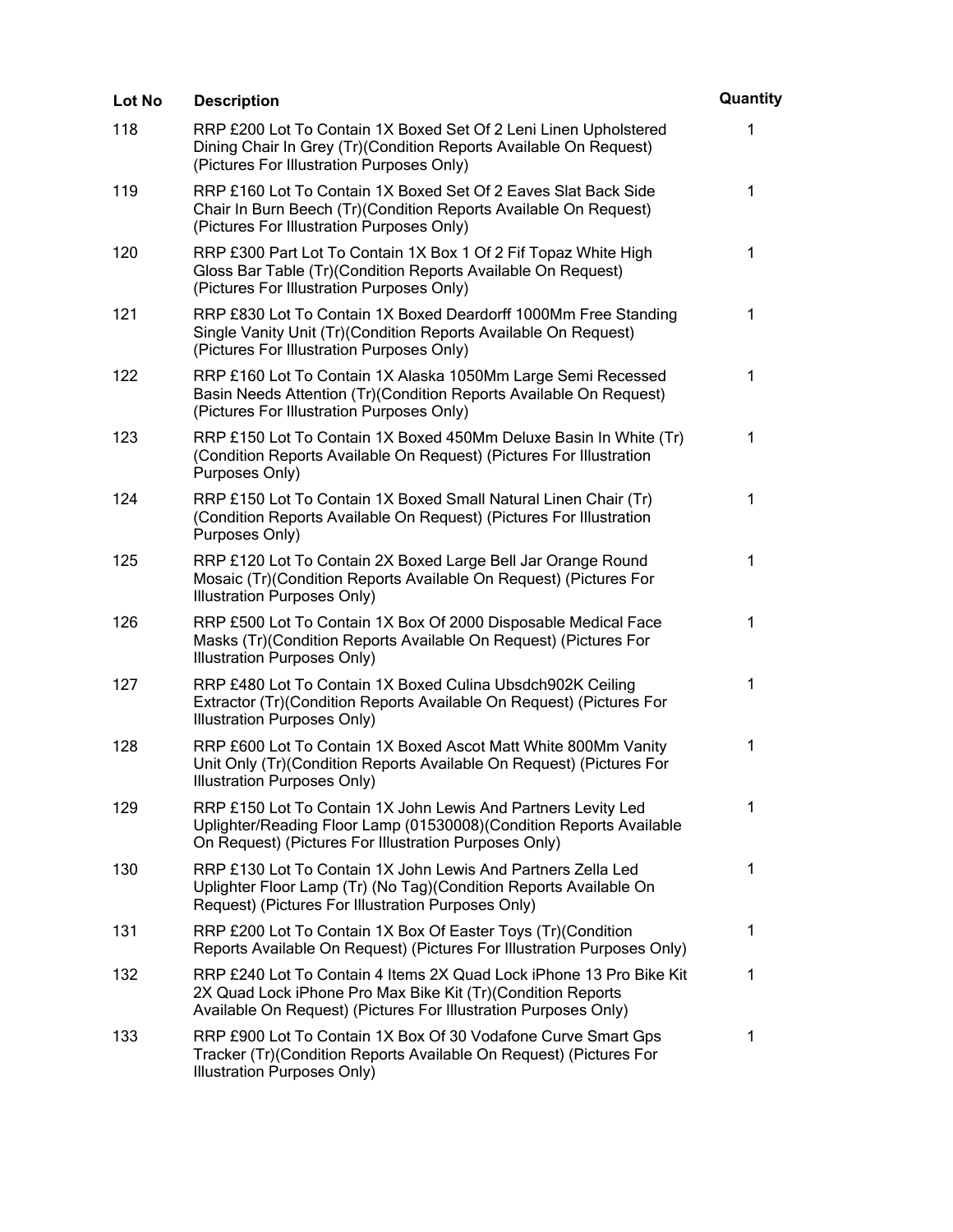| Lot No | <b>Description</b>                                                                                                                                                                                                                                                                                                        | Quantity     |
|--------|---------------------------------------------------------------------------------------------------------------------------------------------------------------------------------------------------------------------------------------------------------------------------------------------------------------------------|--------------|
| 134    | RRP £200 Lot To Contain 1X Box Of Easter Toys (Tr)(Condition<br>Reports Available On Request) (Pictures For Illustration Purposes Only)                                                                                                                                                                                   | 1            |
| 135    | RRP £600 Lot To Contain 1X Boxed Culina Ubcm44Ss.1 Built In<br>Combination Microwave (Tr)(Condition Reports Available On Request)<br>(Pictures For Illustration Purposes Only)                                                                                                                                            | 1            |
| 136    | RRP £130 Lot To Contain 1X Boxed Marazi Upholstered Dining Chair In<br>Pink (Tr) (Condition Reports Available On Request) (Pictures For<br>Illustration Purposes Only)                                                                                                                                                    | 1            |
| 137    | RRP £130 Lot To Contain 1X Box Set Of 2 Saige Dining Chairs In White<br>(Tr)(Condition Reports Available On Request) (Pictures For Illustration<br>Purposes Only)                                                                                                                                                         | $\mathbf 1$  |
| 138    | RRP £500 Lot To Contain 1X Box Of Assorted Phone Accessories To<br>Include 8X Mocoll Full Cover Tempered Glass 5X Super Touch<br>Smartphone Protection Film 3X Eiger 3D Glass Full Screen Tempered<br>Glass And Many More Items (Tr)(Condition Reports Available On<br>Request) (Pictures For Illustration Purposes Only) | 1            |
| 139    | RRP £300 Lot To Contain 144+ Assorted Birthday Cards (Condition<br>Reports Available On Request) (Pictures For Illustration Purposes Only)                                                                                                                                                                                | $\mathbf{1}$ |
| 140    | RRP £100 Lot To Contain 1X 2 Section Aluminium Loft Ladder (Tr)<br>(Condition Reports Available On Request) (Pictures For Illustration<br>Purposes Only)                                                                                                                                                                  | 1            |
| 141    | RRP £120 Lot To Contain 1X Box Of 12 Lda Language Cards (Tr)<br>(Condition Reports Available On Request) (Pictures For Illustration<br>Purposes Only)                                                                                                                                                                     | 1            |
| 142    | RRP £800 Lot To Contain 1X Box Containing 80X Xqisit Vodafone<br>Protection Pack For Various Phones (Tr)(Condition Reports Available<br>On Request) (Pictures For Illustration Purposes Only)                                                                                                                             | 1            |
| 143    | RRP £150 Lot To Contain 1X Boxed Set Of 2 Chisdock Solid Wood<br>Dining Chair (Tr) (Condition Reports Available On Request) (Pictures<br>For Illustration Purposes Only)                                                                                                                                                  | 1            |
| 144    | RRP £130 Lot To Contain 6X Assorted Lamp Shades(Condition<br>Reports Available On Request) (Pictures For Illustration Purposes Only)                                                                                                                                                                                      | 1            |
| 145    | RRP £330 Lot To Contain 1X Boxed Noelia 1200Mm Free Standing<br>Vanity Unit Only In Gloss White (Tr)(Condition Reports Available On<br>Request) (Pictures For Illustration Purposes Only)                                                                                                                                 | 1            |
| 146    | RRP £180 Lot To Contain 1X Boxed George Oliver Terence Dining<br>Chair (Tr) (Condition Reports Available On Request) (Pictures For<br>Illustration Purposes Only)                                                                                                                                                         | 1            |
| 147    | RRP £200 Lot To Contain 2X Leifheit Airboard Lightweight Ironing<br>Board (Tr) (Condition Reports Available On Request) (Pictures For<br>Illustration Purposes Only)                                                                                                                                                      | 1            |
| 148    | RRP £245 Lot To Contain 1X Boxed Great Little Trading Co Hamilton<br>Desk With Upstand (Tr) (3324652) (Condition Reports Available On<br>Request) (Pictures For Illustration Purposes Only)                                                                                                                               | 1            |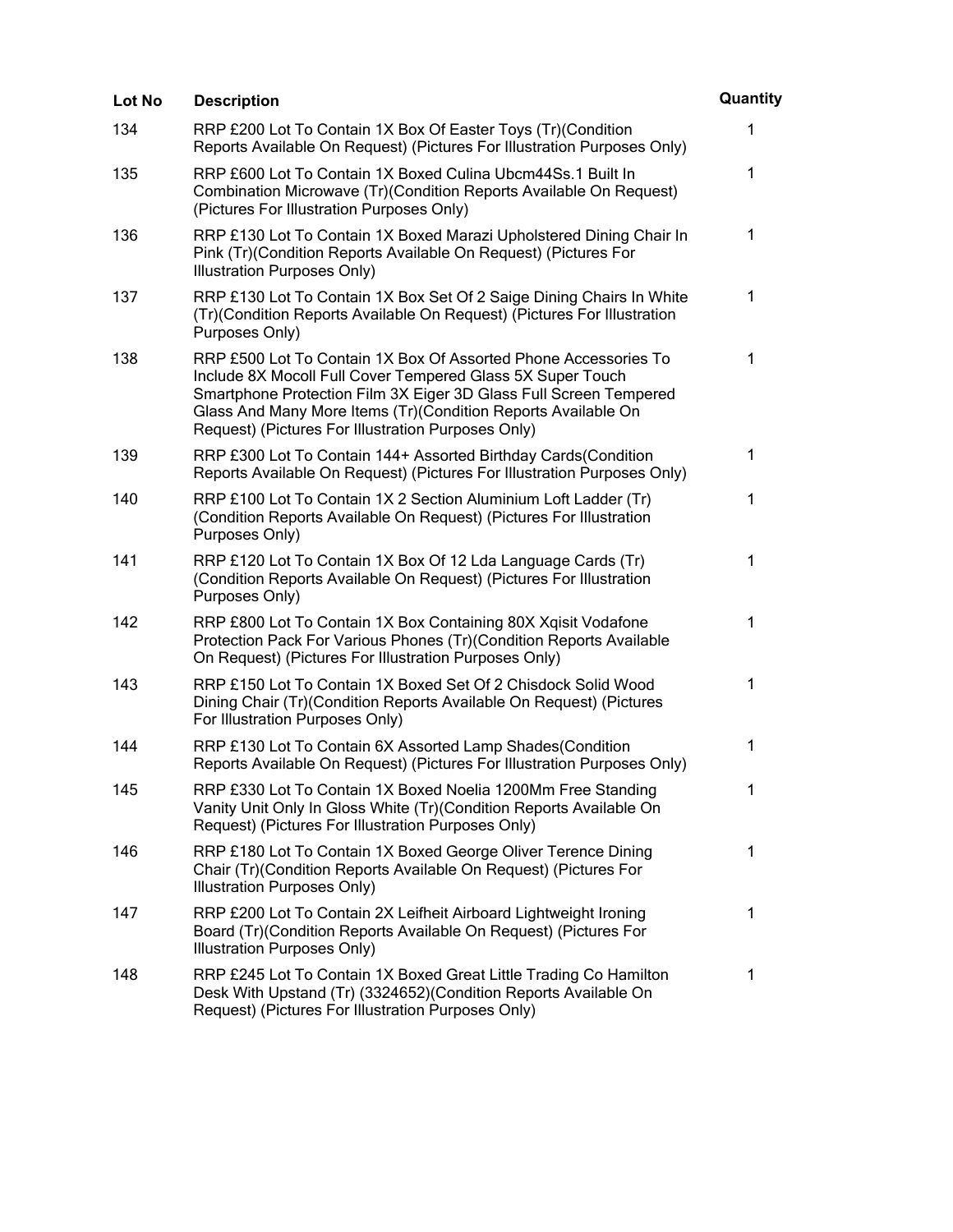| Lot No | <b>Description</b>                                                                                                                                                                                                                                                                          | Quantity     |
|--------|---------------------------------------------------------------------------------------------------------------------------------------------------------------------------------------------------------------------------------------------------------------------------------------------|--------------|
| 149    | RRP £275 Lot To Contain 3X Items 1X Barbour Pyjama Top 1X Kin<br>Bengaline Wool Slim Fit Suit Jacket In Navy 1X Helly Hansen Lifa<br>Merino Midweight Base Layer Top (3183285) (1889233) (3258748)<br>(Condition Reports Available On Request) (Pictures For Illustration<br>Purposes Only) | 1            |
| 150    | RRP £200 Lot To Contain 2 Items 1X John Lewis And Partners Taylor<br>Ponte Cap Sleeve Dress In Black 1X John Lewis And Partners Satin<br>Pink Dress (No Tag) (No Tag) (Condition Reports Available On Request)<br>(Pictures For Illustration Purposes Only)                                 | 1            |
| 151    | RRP £320 Lot To Contain 3X John Lewis Items 1X Silk Pj Electric Blue<br>Top 1X Mid Puffer Jacket In Black 1X Women's Sage Tiger Cardigan<br>(3122116) (No Tag) (3077265) (Tr) (Condition Reports Available On<br>Request) (Pictures For Illustration Purposes Only)                         | $\mathbf{1}$ |
| 152    | RRP £130 Lot To Contain 2X John Lewis Recycled Borg Jacket In<br>Black (No Tag) (No Tag) (Tr) (Condition Reports Available On Request)<br>(Pictures For Illustration Purposes Only)                                                                                                         | 1            |
| 153    | RRP £250 Lot To Contain 2X John Lewis Velvet Kin Velvet Satin Blazer<br>1X Blue 1X Black (1962457) (183040) (Tr)(Condition Reports Available<br>On Request) (Pictures For Illustration Purposes Only)                                                                                       | 1            |
| 154    | RRP £300 Lo To Contain 3X John Lewis Coats 1X Green Puffer Size 12<br>1X Black Summer Coat Size 16 1X Kin Green Olive Wax Coat Size 14<br>(No Tag) (No Tag) (No Tag) (Condition Reports Available On Request)<br>(Pictures For Illustration Purposes Only)                                  | $\mathbf 1$  |
| 155    | RRP £280 Lot To Contain 3X Items 1X Kin Black Jacket 1X John Lewis<br>Grey Jacket 1X Men's John Lewis Black Puffy Jacket (Aj)(Condition<br>Reports Available On Request) (Pictures For Illustration Purposes Only)                                                                          | 1            |
| 156    | RRP £280 Lot To Contain 3X Items 1X Black Kin Jacket Size 10 1X<br>John Lewis Cashmere Orange Jumper 1X John Lewis Grey Jumper (Aj)<br>(Condition Reports Available On Request) (Pictures For Illustration<br>Purposes Only)                                                                | 1            |
| 157    | RRP £235 Lot To Contain 2 Items 1X Rapha Core Bib Cycling Shorts<br>1X Traliyah Beige Cardigan (1484462) (1320384) (Tr)(Condition<br>Reports Available On Request) (Pictures For Illustration Purposes Only)                                                                                | 1            |
| 158    | RRP £270 Lot To Contain 3 Items 1X Green Cashmere Sweater 1X<br>Pink Wool Jumper 1X Cashmere Cardigan (No Tag) (No Tag) (No Tag)<br>(Tr) (Condition Reports Available On Request) (Pictures For Illustration<br>Purposes Only)                                                              | 1            |
| 159    | RRP £180 Lot To Contain 1X Barbour Green Wax Jacket (No Tag) (Tr)<br>(Condition Reports Available On Request) (Pictures For Illustration<br>Purposes Only)                                                                                                                                  | 1            |
| 160    | RRP £200 Lot To Contain 3 Items 1X Beige Summer City Coat 1X<br>Men's Grey Coat 1X Long White Tweedy Jacket (No Tag) (No Tag) (No<br>Tag) (Tr) (Condition Reports Available On Request) (Pictures For<br>Illustration Purposes Only)                                                        | 1            |
| 161    | RRP £400 Lot To Contain 4X Grey Flannel Jump Suits (No Tag) (No<br>Tag) (No Tag) (No Tag) (Tr) (Condition Reports Available On Request)<br>(Pictures For Illustration Purposes Only)                                                                                                        | 1            |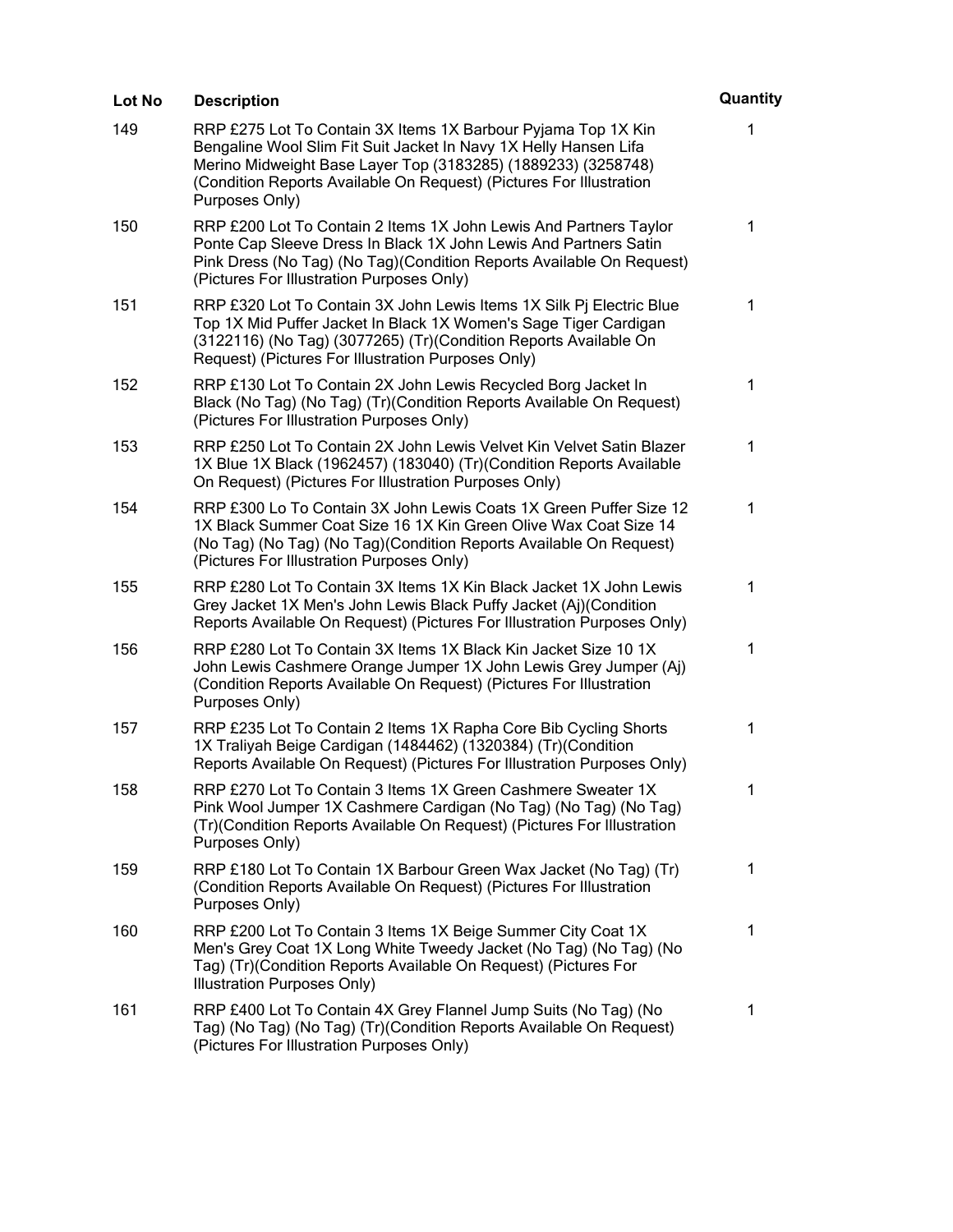| Lot No | <b>Description</b>                                                                                                                                                                                                                                                               | Quantity     |
|--------|----------------------------------------------------------------------------------------------------------------------------------------------------------------------------------------------------------------------------------------------------------------------------------|--------------|
| 162    | RRP £400 Lot To Contain 4X Grey Flannel Jump Suits (No Tag) (No<br>Tag) (No Tag) (No Tag) (Tr) (Condition Reports Available On Request)<br>(Pictures For Illustration Purposes Only)                                                                                             | 1            |
| 163    | RRP £400 Lot To Contain 4X Grey Flannel Jump Suits (No Tag) (No<br>Tag) (No Tag) (No Tag) (Tr) (Condition Reports Available On Request)<br>(Pictures For Illustration Purposes Only)                                                                                             | 1            |
| 164    | RRP £250 Lot To Contain 2 Items 1X Straight Skinny Brown Cord Pants<br>1X Black Suit Jacket (3013689) (2481111) (Tr)(Condition Reports<br>Available On Request) (Pictures For Illustration Purposes Only)                                                                        | $\mathbf{1}$ |
| 165    | RRP £280 Lot To Contain 2 Items 1X Women's Navy Blue Jump Suit<br>1X Women's Black Jump Suit (No Tag) (No Tag) (Tr) (Condition Reports<br>Available On Request) (Pictures For Illustration Purposes Only)                                                                        | 1            |
| 166    | RRP £480 Lot To Contain 3X One Shoulder Dress In Black (No Tag)<br>(No Tag) (No Tag) (Tr) (Condition Reports Available On Request)<br>(Pictures For Illustration Purposes Only)                                                                                                  | 1            |
| 167    | RRP £320 Lot To Contain 1X Ivy Jersey Dress In Black (No Tag) (Tr)<br>(Condition Reports Available On Request) (Pictures For Illustration<br>Purposes Only)                                                                                                                      | 1            |
| 168    | RRP £340 Lot To Contain 1X Icon Jersey Dress In Green Size 14 (No<br>Tag) (Tr) (Condition Reports Available On Request) (Pictures For<br>Illustration Purposes Only)                                                                                                             | 1            |
| 169    | RRP £560 Lot To Contain 1X Intrigue Dress In Black (No Tag) (Tr)<br>(Condition Reports Available On Request) (Pictures For Illustration<br>Purposes Only)                                                                                                                        | 1            |
| 170    | RRP £340 Lot To Contain 1X Icon Jersey Dress In Green Size 14 (No<br>Tag) (Tr)(Condition Reports Available On Request) (Pictures For<br>Illustration Purposes Only)                                                                                                              | 1            |
| 171    | RRP £160 Lot To Contain 1X One Shoulder Dress In Black Size 12 (No<br>Tag) (Tr) (Condition Reports Available On Request) (Pictures For<br>Illustration Purposes Only)                                                                                                            | 1            |
| 172    | RRP £180 Lot To Contain 1X Women's Right As Rain Waterproof Coat<br>(Tr) (No Tag) (Condition Reports Available On Request) (Pictures For<br>Illustration Purposes Only)                                                                                                          | 1            |
| 173    | RRP £170 Lot To Contain 1X Rhiannan Dress In Blue/White Size 10<br>(4901970) (Tr)(Condition Reports Available On Request) (Pictures For<br>Illustration Purposes Only)                                                                                                           | 1            |
| 174    | RRP £250 Lot To Contain 2 Items 1X Cashmere Sweater In Black Size<br>16 1X Floral Dress Size 14 (1424095) )2822685) (Tr)(Condition Reports<br>Available On Request) (Pictures For Illustration Purposes Only)                                                                    | 1            |
| 175    | RRP £260 Lot To Contain 1X Classic Cream Silk Shirt Size S (No Tag)<br>(Tr) (Condition Reports Available On Request) (Pictures For Illustration<br>Purposes Only)                                                                                                                | 1            |
| 176    | RRP £360 Lot To Contain 3 Items 1X One Shoulder Dress I'M Black<br>Size 14 1X Cashmere Jumper In Grey Size 10 1X Cashmere Sweater In<br>Stone Grey Size14 (2653181) (No Tag) (1680418) (Tr)(Condition<br>Reports Available On Request) (Pictures For Illustration Purposes Only) | 1            |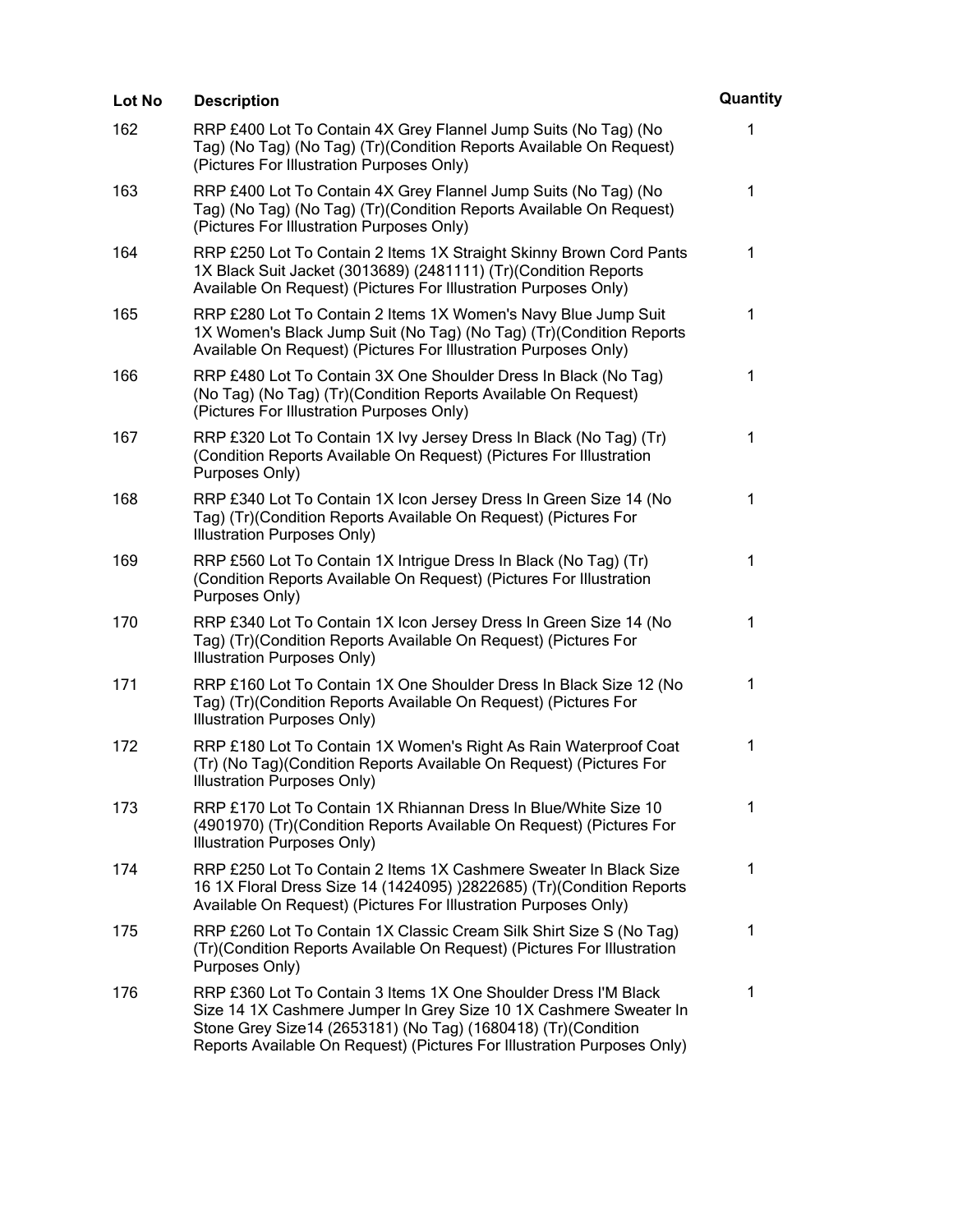| Lot No | <b>Description</b>                                                                                                                                                                                                                                                                                        | Quantity     |
|--------|-----------------------------------------------------------------------------------------------------------------------------------------------------------------------------------------------------------------------------------------------------------------------------------------------------------|--------------|
| 177    | RRP £260 Lot To Contain 2 Items 1X Lyrical Black And White Dress<br>S/M 1X Wool Jumper Grey And Pink (3425280)(Condition Reports<br>Available On Request) (Pictures For Illustration Purposes Only)                                                                                                       | $\mathbf{1}$ |
| 178    | RRP £265 Lot To Contain 3 Items 1X Textured Black Dress 1X Catalina<br>Vintage White Jeans 1X Piped Silk Pyjama Set Light Blue (2646967)<br>(1220588) (No Tag) (Tr) (Condition Reports Available On Request)<br>(Pictures For Illustration Purposes Only)                                                 | 1            |
| 179    | RRP £180 Lot To Contain 2 Items 1X Pink Cashmere Sweater Size 18<br>1X Black Puffer Coat Size S (No Tag) (No Tag) (Tr) (Condition Reports<br>Available On Request) (Pictures For Illustration Purposes Only)                                                                                              | $\mathbf{1}$ |
| 180    | RRP £250 Lot To Contain 3 Items 1X Cashmere Crew Neck Sweater In<br>Pink Size 8 1X Barbour Dressing Gown In Pink Size M/L 1X Green<br>Puffer Jacket Size 14 (1533697) (2805645) (No Tag) (Tr) (Condition<br>Reports Available On Request) (Pictures For Illustration Purposes Only)                       | 1            |
| 181    | RRP £200 Lot To Contain 2 Items 1X Cashmere Cardigan Brown Size<br>Xs 1X Green Puffer Coat Size 12 (892749) (3180076) (Tr) (Condition<br>Reports Available On Request) (Pictures For Illustration Purposes Only)                                                                                          | 1            |
| 182    | RRP £240 Lot To Contain 1X Navy Hopsack Suit Jacket Size L<br>(4413594) (Condition Reports Available On Request) (Pictures For<br>Illustration Purposes Only)                                                                                                                                             | 1            |
| 183    | RRP £150 Lot To Contain 2 Items 1X Core Logo T-shirt In White Size S<br>1X Dune Cape Jumper In Navy/Pink Size M (2781488) (71241502) (Tr)<br>(Condition Reports Available On Request) (Pictures For Illustration<br>Purposes Only)                                                                        | 1            |
| 184    | RRP £260 Lot To Contain 3 Items 1X Cashmere Sweater Light Pink<br>Size 12 1X Cashmere Sweater Pink Size 10 1X Black Puffer Coat Size<br>10 (No Tag) (No Tag) (No Tag) (Tr) (Condition Reports Available On<br>Request) (Pictures For Illustration Purposes Only)                                          | $\mathbf{1}$ |
| 185    | RRP £245 Lot To Contain 1X Gally Canvas Jacket In Beige Size M (No<br>Tag) (Tr) (Condition Reports Available On Request) (Pictures For<br>Illustration Purposes Only)                                                                                                                                     | 1            |
| 186    | RRP £260 Lot To Contain 3 Items 1X Navy Blue Cashmere Sweater<br>Size 12 1X Burgundy Cashmere Sweater Size 14 1X Aline Navy Mac<br>Size 10 (00258464) (No Tag) (No Tag) (Tr)(Condition Reports Available<br>On Request) (Pictures For Illustration Purposes Only)                                         | 1            |
| 187    | RRP £330 Lot To Contain 3 Items 1X Men's Green Puffer Coat Size M<br>1X Barbour Phoebe Pyjama Top Navy Size L 1X Barbour Barnby Wax<br>Jacket In Black Size M (00486906) (2675226) (No Tag) (Tr)(Condition<br>Reports Available On Request) (Pictures For Illustration Purposes Only)                     | 1            |
| 188    | RRP £230 Lot To Contain 1X John Lewis & Partners Shawl Lapel<br>Basket Weave Regular Fit Dress Suit Jacket, Black Size 38R (2505101)<br>1X John Lewis & Partners Linen Ecovero Blazer, Navy Size 16<br>(1667989 (Sp)(Condition Reports Available On Request) (Pictures For<br>Illustration Purposes Only) | 1            |
| 189    | RRP £240 Lot To Contain 1X Barbour Dune Cape In Navy And Pink 1X<br>Long Sleeve Pro Change Robe Evo - Grey (Sp) (Condition Reports<br>Available On Request) (Pictures For Illustration Purposes Only)                                                                                                     | 1            |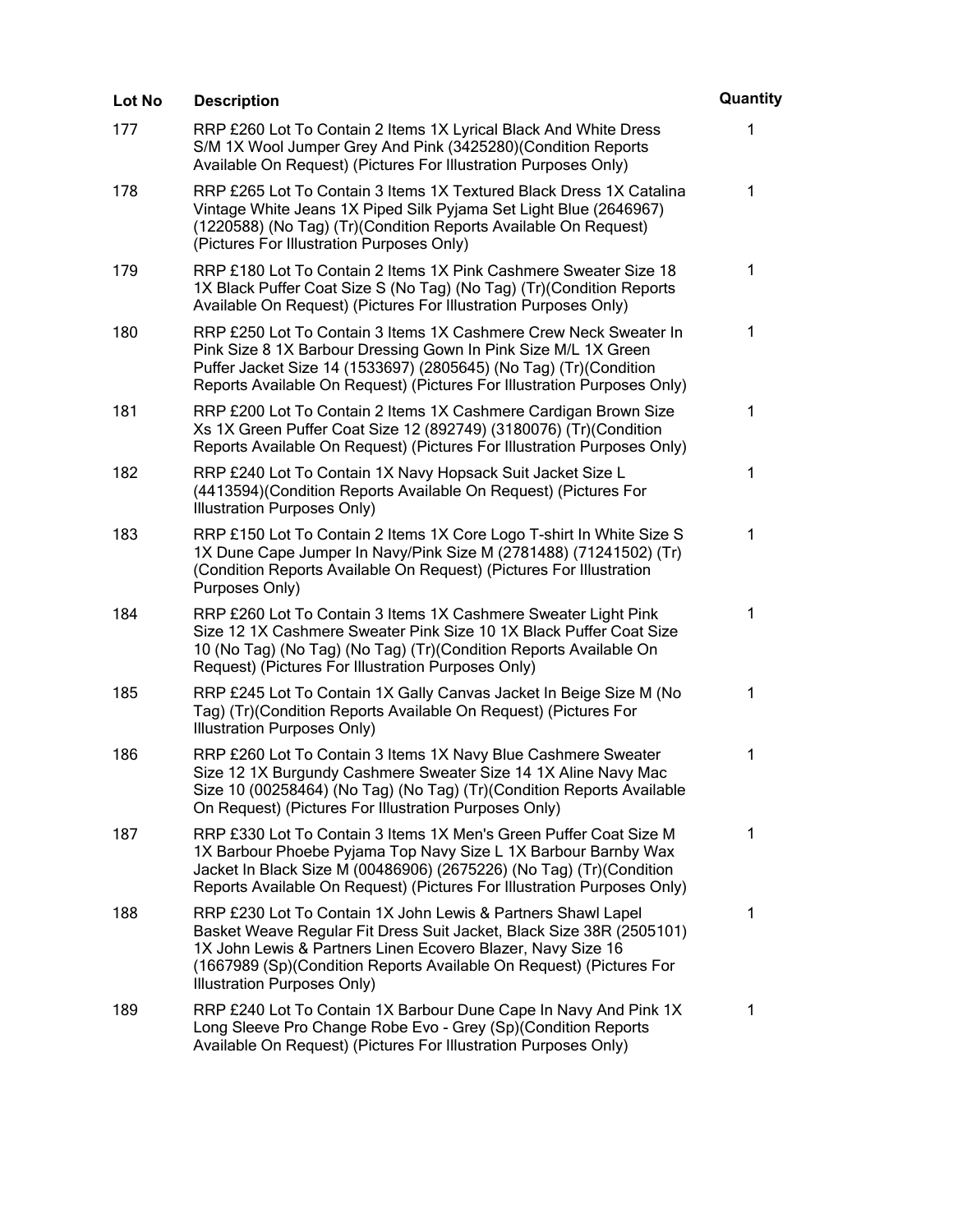| Lot No | <b>Description</b>                                                                                                                                                                                                                                                                                                       | Quantity     |
|--------|--------------------------------------------------------------------------------------------------------------------------------------------------------------------------------------------------------------------------------------------------------------------------------------------------------------------------|--------------|
| 190    | RRP £390 Lot To Contain Assortment Of Coats To Include 1X Girls<br>Blue Coat Size 6 1X Girls Purple Attachable Hood Size 5 1X Boys Blue<br>Coat Size 2 1X Girls Coat Without Hood Size 11 1X Boys Red Coat<br>Size 3 (2931176) (Sp)(Condition Reports Available On Request)<br>(Pictures For Illustration Purposes Only) | 1            |
| 191    | RRP £350 Lot To Contain 4X Knitted Sweaters For Women(Green Size<br>12)(Gray Size 14)(Black Size 14)(Pink Size 16) (Sp)(Condition Reports<br>Available On Request) (Pictures For Illustration Purposes Only)                                                                                                             | 1            |
| 192    | RRP £200 Lot To Contain 1X John Lewis Women's Rain Coat(Black)<br>Size 12 1X John Lewis Women's Overcoat(Black) Size 10 (Sp)<br>(Condition Reports Available On Request) (Pictures For Illustration<br>Purposes Only)                                                                                                    | 1            |
| 193    | RRP £340 Lot To Contain 1X Ralph Lauren Black Pants Size 8 1X Long<br>Tweedy Jacket Size 16 (Sp)(Condition Reports Available On Request)<br>(Pictures For Illustration Purposes Only)                                                                                                                                    | 1            |
| 194    | RRP £270 Lot To Contain 1X Boxed Monet Fireplace Suite In Pure<br>White With Electric Fire, 23 Inch(Sp)(Condition Reports Available On<br>Request) (Pictures For Illustration Purposes Only)                                                                                                                             | 1            |
| 195    | RRP £190 Lot To Contain 1X Boxed Meadow Belfry Electric Fire(Sp)<br>(Condition Reports Available On Request) (Pictures For Illustration<br>Purposes Only)                                                                                                                                                                | $\mathbf 1$  |
| 196    | RRP £250 Lot To Contain 1X Boxed Lausanne Klarstein 128Cm W<br>Recessed Wall Mounted Electric Fire(Sp)(Condition Reports Available<br>On Request) (Pictures For Illustration Purposes Only)                                                                                                                              | 1            |
| 197    | RRP £250 Lot To Contain 1X Boxed Dockray 120Cm With Wall<br>Mounted Bio Ethanol Fire(Sp)(Condition Reports Available On Request)<br>(Pictures For Illustration Purposes Only)                                                                                                                                            | $\mathbf{1}$ |
| 198    | RRP £350 Lot To Contain 1X Boxed Wood Fireplace Tv Console (Sp)<br>(Condition Reports Available On Request) (Pictures For Illustration<br>Purposes Only)                                                                                                                                                                 | 1            |
| 199    | RRP £150 Lot To Contain 1X Boxed Warmlite 48.2Cm W Electric Fire<br>(Sp)(Condition Reports Available On Request) (Pictures For Illustration<br>Purposes Only)                                                                                                                                                            | 1            |
| 200    | RRP £170 Lot To Contain 1 X Electric Fire - Clement Optiflame Electric<br>Inset Fire (Jm)(Condition Reports Available On Request) (Pictures For<br>Illustration Purposes Only)                                                                                                                                           | 1            |
| 201    | RRP £170 Lot To Contain X1 Electric Fire- Dante Wall Mounted<br>Electrics Fire Size: 54.2Cm H (Sr)(Condition Reports Available On<br>Request) (Pictures For Illustration Purposes Only)                                                                                                                                  | 1            |
| 202    | RRP £440 Lot To Contain X1 Fire Suite- Dimplex Optiflam Oakmead<br>Fire Suit. (Sr) (Condition Reports Available On Request) (Pictures For<br>Illustration Purposes Only)                                                                                                                                                 | $\mathbf 1$  |
| 203    | RRP £285 Lot To Contain X1 Mounted Fire- Lausanne Long Recessed<br>Wall Mounted Electric Fire. (Sr) (Condition Reports Available On<br>Request) (Pictures For Illustration Purposes Only)                                                                                                                                | 1            |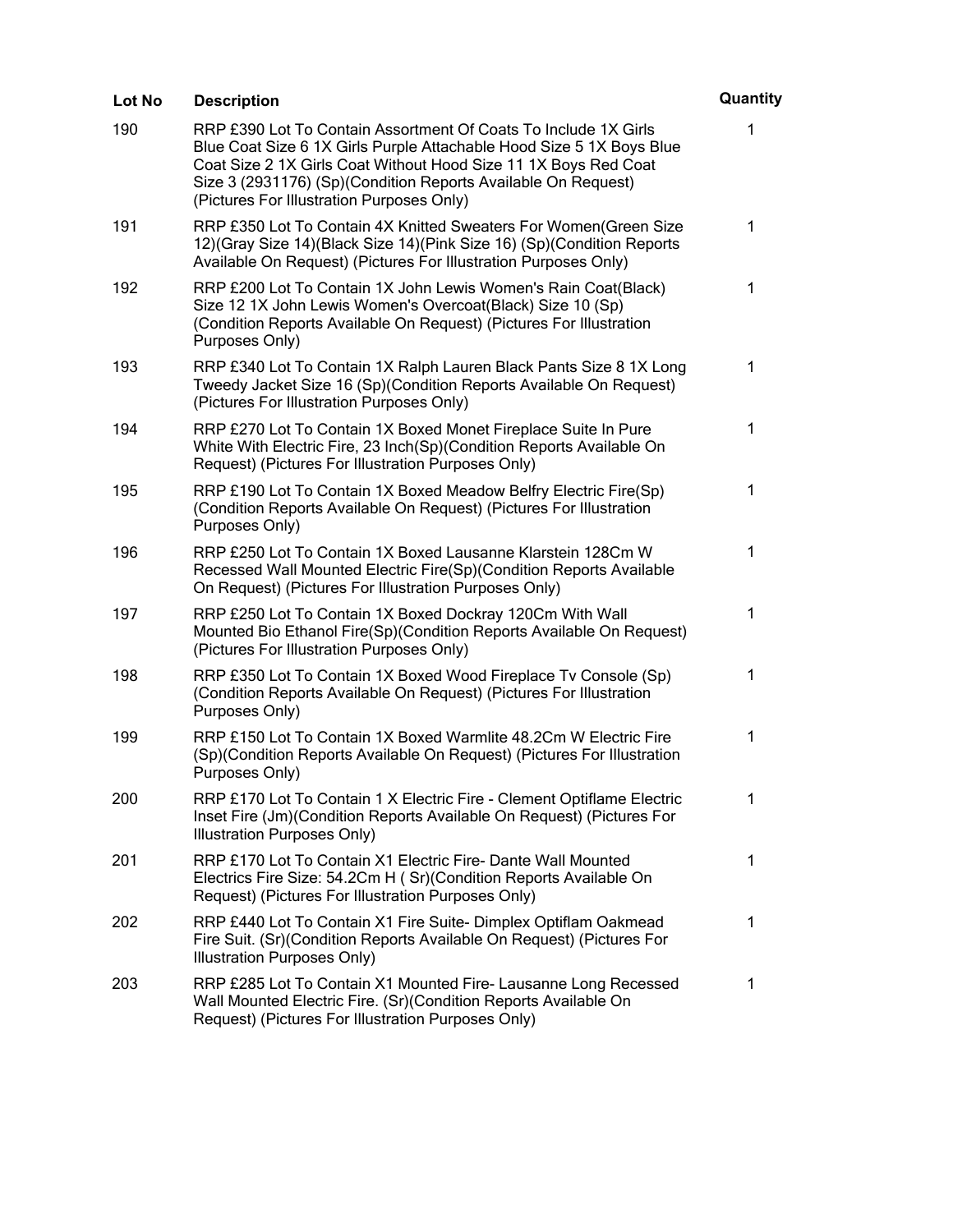| Lot No | <b>Description</b>                                                                                                                                                                                   | Quantity     |
|--------|------------------------------------------------------------------------------------------------------------------------------------------------------------------------------------------------------|--------------|
| 204    | RRP £330 Lot To Contain X1 Electric Fireplace-Mairead 58Cm W<br>Electric Fire (Sr)(Condition Reports Available On Request) (Pictures<br>For Illustration Purposes Only)                              | $\mathbf{1}$ |
| 205    | RRP £600 Lot To Contain X1 Electric Fire- Shults Electric Fire 54.4Cm<br>H X 128Cm W (Sr)(Condition Reports Available On Request) (Pictures<br>For Illustration Purposes Only)                       | 1            |
| 206    | RRP £440 Lot To Contain X1 Fire Suite- Dimplex Optiflame Oakmead<br>Fire Suite (Sr) (Condition Reports Available On Request) (Pictures For<br>Illustration Purposes Only)                            | 1            |
| 207    | RRP £680 To Contain X1 Fire Suite- Bradbury Electric Fire Suite (Sr)<br>(Condition Reports Available On Request) (Pictures For Illustration<br>Purposes Only)                                        | 1            |
| 208    | RRP £220 Lot To Contain X1 Electric Fire- Wyndham Wade Logan<br>Electrics Inset Fire. (Sr)(Condition Reports Available On Request)<br>(Pictures For Illustration Purposes Only)                      | 1            |
| 209    | RRP £220 Lot To Contain X1 Washing Machine- Interactive Lcd Display<br>Screen Integrated Washing Machine (Sr)(Condition Reports Available<br>On Request) (Pictures For Illustration Purposes Only)   | 1            |
| 210    | RRP £650 Lot To Contain X1 Brown Leather Sofa Bed-John Lewis And<br>Partners Sofa Bed (Sr)(Condition Reports Available On Request)<br>(Pictures For Illustration Purposes Only)                      | 1            |
| 211    | RRP £360 Lot To Contain X1 Leather Bar/Kitchen Stool (Sr)(Condition<br>Reports Available On Request) (Pictures For Illustration Purposes Only)                                                       | 1            |
| 212    | RRP £150 Lot To Contain X1 Dining Chair (Sr)(Condition Reports<br>Available On Request) (Pictures For Illustration Purposes Only)                                                                    | 1            |
| 213    | RRP £120 Garden Furniture X2 Chairs In Yellow Part Lot. Missing<br>Table And 1 Band Has Snapped On 1 Chair (Sr)(Condition Reports<br>Available On Request) (Pictures For Illustration Purposes Only) | $\mathbf 1$  |
| 214    | RRP £370 Lot To Contain X4 Garden Chairs In Black (Sr)(Condition<br>Reports Available On Request) (Pictures For Illustration Purposes Only)                                                          | 1            |
| 215    | RRP £130 Lot To Contain A 2 Seater Bistro- Carolyn 2 Seater Bistro<br>Set Colour In Anthracite (Sr) (Condition Reports Available On Request)<br>(Pictures For Illustration Purposes Only)            | $\mathbf{1}$ |
| 216    | RRP £170 Lot To Contain X1 180 Gallon Plastic Storage Box In Grey<br>(Sr)(Condition Reports Available On Request) (Pictures For Illustration<br>Purposes Only)                                       | 1            |
| 217    | RRP £470 Lot To Contain X1 Blue Bench 95Cm (Sr)(Condition Reports<br>Available On Request) (Pictures For Illustration Purposes Only)                                                                 | 1            |
| 218    | RRP £270 Lot To Contain X1 Item In 2 Boxes X1 Bamboo Pergola (Sr)<br>(Condition Reports Available On Request) (Pictures For Illustration<br>Purposes Only)                                           | 1            |
| 219    | RRP £560 Lot To Contain X1 Grange Garden Chair (Sr)(Condition<br>Reports Available On Request) (Pictures For Illustration Purposes Only)                                                             | 1            |
| 220    | RRP £48 Lot To Contain X1 Bench Cushion- Kilpatrick Wicker Bench<br>Cushion (Sr) (Condition Reports Available On Request) (Pictures For<br>Illustration Purposes Only)                               | 1            |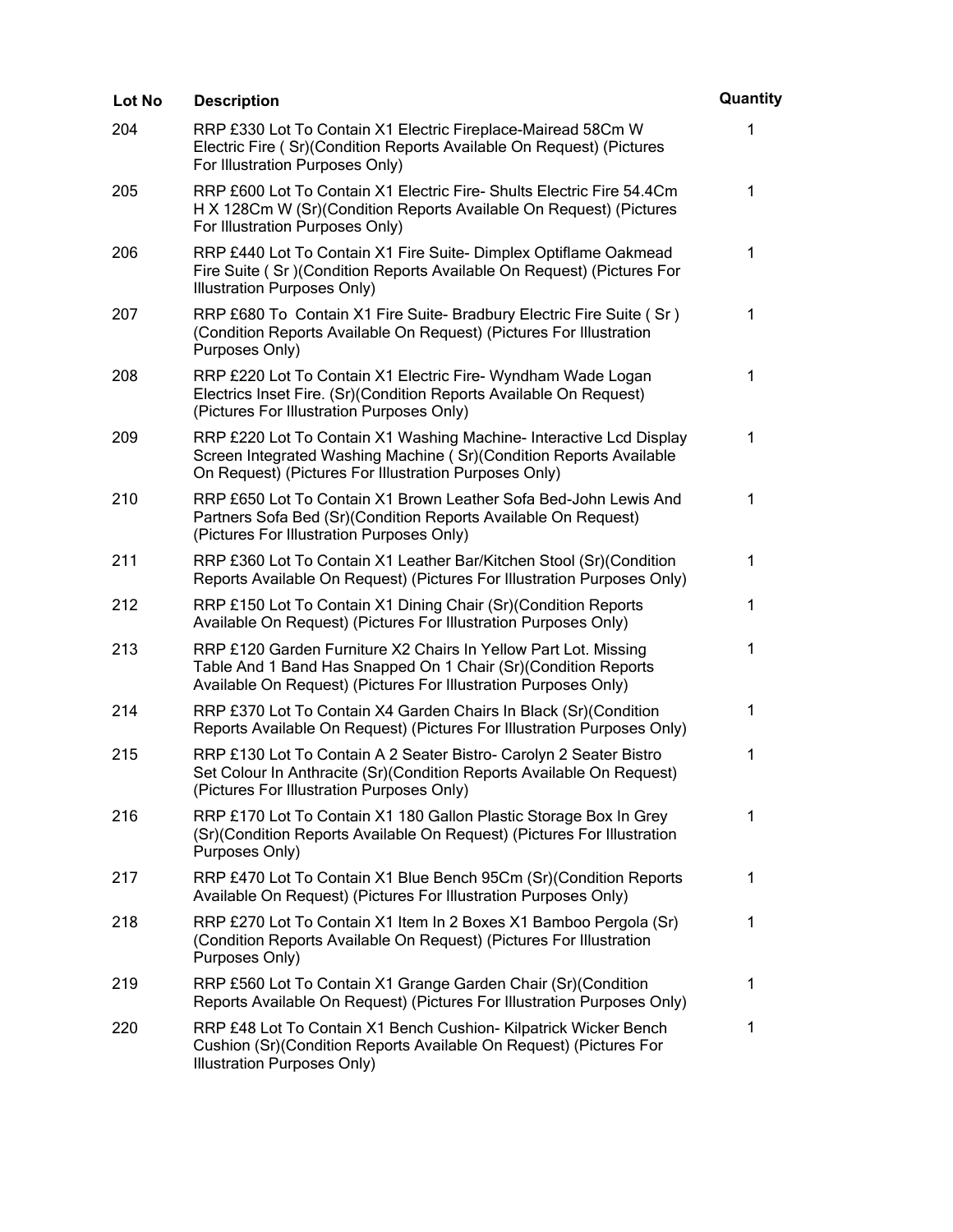| Lot No | <b>Description</b>                                                                                                                                                                                          | Quantity    |
|--------|-------------------------------------------------------------------------------------------------------------------------------------------------------------------------------------------------------------|-------------|
| 221    | RRP £280 Lot To Contain X1 Swing Chair In Black Part Lot Missing<br>Stand (Sr)(Condition Reports Available On Request) (Pictures For<br>Illustration Purposes Only)                                         | 1           |
| 222    | RRP £390 Lot To Contain X1 Garden Shed- Keter Pent 6X4 (Sr)<br>(Condition Reports Available On Request) (Pictures For Illustration<br>Purposes Only)                                                        | $\mathbf 1$ |
| 223    | RRP £280 Lot To Contain X1 Garden Shed- Keter 4X6 Garden Shed<br>(Sr) (Condition Reports Available On Request) (Pictures For Illustration<br>Purposes Only)                                                 | 1           |
| 224    | RRP £130 Lot To Contain X1 Standing Angle Ornament (Sr) (Condition<br>Reports Available On Request) (Pictures For Illustration Purposes Only)                                                               | $\mathbf 1$ |
| 225    | RRP £800 Lot To Contain X1 Montana Dresser- Wht Nat Sengon (Sr)<br>(Condition Reports Available On Request) (Pictures For Illustration<br>Purposes Only)                                                    | 1           |
| 226    | RRP £3,000 Lot To Contain X1 Kitchen Island With Marble- 214 Cm<br>Solid Wood With Marble. Product Contains Glass (Sr)(Condition<br>Reports Available On Request) (Pictures For Illustration Purposes Only) | 1           |
| 227    | RRP £525 Lot To Contain X1 Aveiro Glass Cabinet With Oakwood<br>Stained Legs (Sr)(Condition Reports Available On Request) (Pictures<br>For Illustration Purposes Only)                                      | 1           |
| 228    | RRP £500 Lot To Obtain X1 Cream Leather Chair With Brown<br>Trimming.(Sr)(Condition Reports Available On Request) (Pictures For<br>Illustration Purposes Only)                                              | 1           |
| 229    | RRP £340 Lot To Contain X 1 Findel Easy Access 6 Deep Static Unit<br>(Sr) (Condition Reports Available On Request) (Pictures For Illustration<br>Purposes Only)                                             | 1           |
| 230    | RRP £1,700 Lot To Contain X1 Cross Trainer- Horizon Andes 7<br>Elliptical Part Lot (Sr)(Condition Reports Available On Request)<br>(Pictures For Illustration Purposes Only)                                | 1           |
| 231    | RRP £700 Lot To Contain X1 Lec Commercial Fridge (Sr)(Condition<br>Reports Available On Request) (Pictures For Illustration Purposes Only)                                                                  | 1           |
| 232    | RRP £60 Lot To Contain X 1 Box Of Multiple Cushions For Ratan Sofa.<br>(Sr)(Condition Reports Available On Request) (Pictures For Illustration<br>Purposes Only)                                            | 1           |
| 233    | RRP £230 Lot To Contain X1 Neptune Luxury Mattress- Pureflex 12Ft<br>Memory Foam Mattress (Sr)(Condition Reports Available On Request)<br>(Pictures For Illustration Purposes Only)                         | $\mathbf 1$ |
| 234    | RRP £150 Lot To Contain X1 Pocket Sprung Mattress (Sr)(Condition<br>Reports Available On Request) (Pictures For Illustration Purposes Only)                                                                 | $\mathbf 1$ |
| 235    | RRP £130 Lot To Contain X1 Open Coil Cooling Mattress (Sr)<br>(Condition Reports Available On Request) (Pictures For Illustration<br>Purposes Only)                                                         | 1           |
| 236    | RRP £150 Lot To Contain X1 Small Double Mattress- Open Coil<br>Mattress (Sr)(Condition Reports Available On Request) (Pictures For<br>Illustration Purposes Only)                                           | 1           |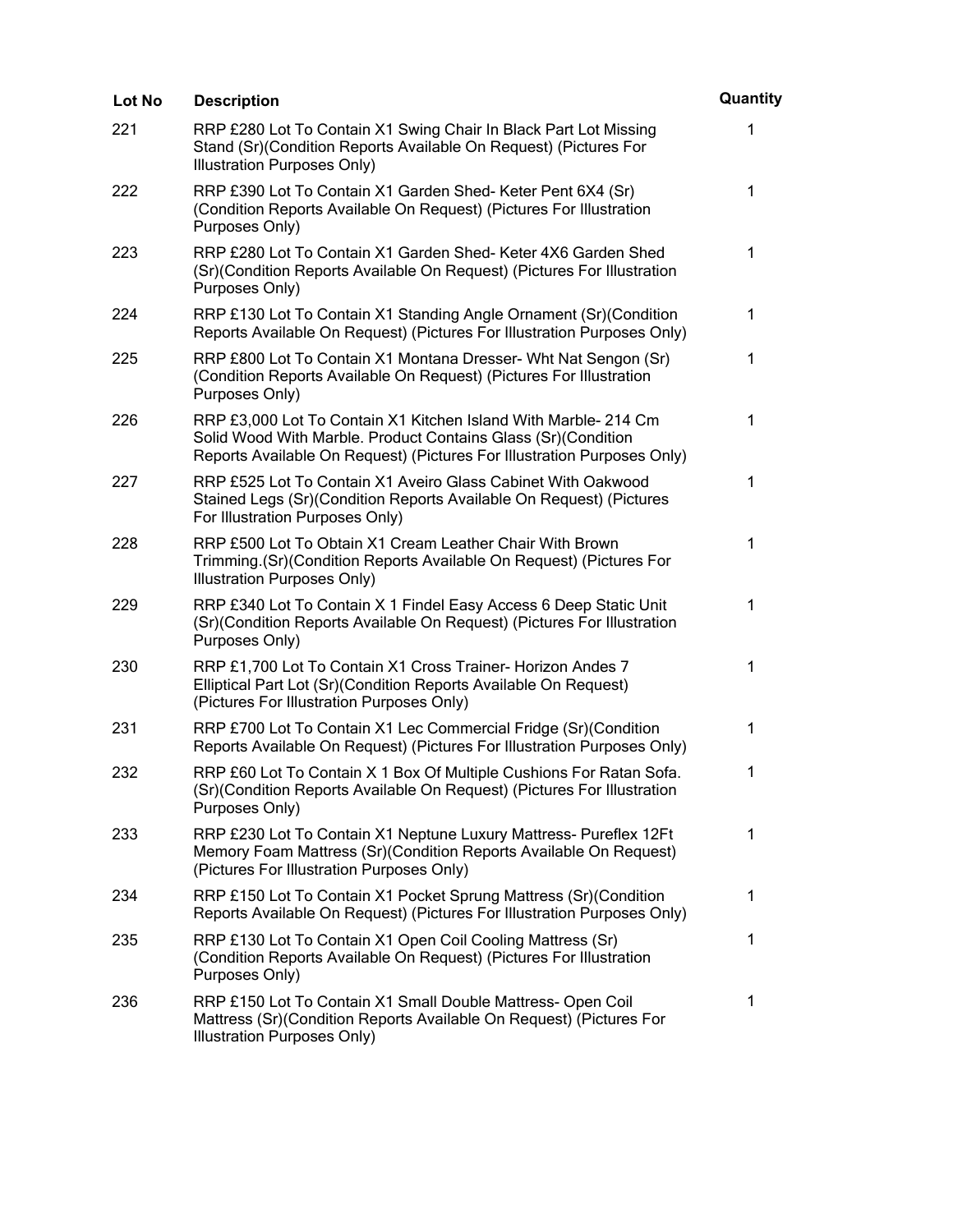| Lot No | <b>Description</b>                                                                                                                                                      | Quantity     |
|--------|-------------------------------------------------------------------------------------------------------------------------------------------------------------------------|--------------|
| 237    | RRP £80 Lot To Contain X1 Rolled Mattress- Memory Coil Sprung<br>Mattress (Sr)(Condition Reports Available On Request) (Pictures For<br>Illustration Purposes Only)     | 1            |
| 238    | RRP £120 Lot To Contain X1 Meiendez Divan Bed- King-size Mattress<br>(Sr)(Condition Reports Available On Request) (Pictures For Illustration<br>Purposes Only)          | $\mathbf 1$  |
| 239    | RRP £1,100 Lot To Contain X1 Sprung Foam Mattress- Deep Hybrid<br>Memory Foam (Sr)(Condition Reports Available On Request) (Pictures<br>For Illustration Purposes Only) | $\mathbf 1$  |
| 240    | RRP £230 Lot To Contain X1 Vesganiti Luxe Hybrid Mattress (Sr)<br>(Condition Reports Available On Request) (Pictures For Illustration<br>Purposes Only)                 | 1            |
| 241    | RRP £100 Lot To Contain X1 Acrab Next Generation Mattress- (Sr)<br>(Condition Reports Available On Request) (Pictures For Illustration<br>Purposes Only)                | $\mathbf 1$  |
| 242    | RRP £460 Lot To Contain X1 Horell Sleepout Bliss Pillow Top (Sr)<br>(Condition Reports Available On Request) (Pictures For Illustration<br>Purposes Only)               | 1            |
| 243    | RRP £160 Lot To Contain X1 Pocket Sprung 1000 Mattress- (Sr)<br>(Condition Reports Available On Request) (Pictures For Illustration<br>Purposes Only)                   | $\mathbf 1$  |
| 244    | RRP £100 Lot To Contain X1 Orthopaedic Reflex Foam Mattress- (Sr)<br>(Condition Reports Available On Request) (Pictures For Illustration<br>Purposes Only)              | 1            |
| 245    | RRP £140 Lot To Contain X1 Orthopaedic Mattress- (Sr)(Condition<br>Reports Available On Request) (Pictures For Illustration Purposes Only)                              | $\mathbf{1}$ |
| 246    | RRP £ 160 Lot To Contain X1 Hilson Deep Open Coil Mattress- (Sr)<br>(Condition Reports Available On Request) (Pictures For Illustration<br>Purposes Only)               | 1            |
| 247    | RRP £190 Lot To Contain X1 Orthopaedic Foam Mattress- (Sr)<br>(Condition Reports Available On Request) (Pictures For Illustration<br>Purposes Only)                     | 1            |
| 248    | RRP £90 Lot To Contain X1 Open Coil Mattress- (Sr)(Condition Reports<br>Available On Request) (Pictures For Illustration Purposes Only)                                 | 1            |
| 249    | RRP £100 Lor To Contain X1 Double Mattress- (Sr)(Condition Reports<br>Available On Request) (Pictures For Illustration Purposes Only)                                   | 1            |
| 250    | RRP £120 Lot To Contain X1 King-size Mattress-(Sr)(Condition Reports<br>Available On Request) (Pictures For Illustration Purposes Only)                                 | 1            |
| 251    | RRP £110 Lot To Contain X1 Double Mattress - Darcy Deep Quilt (Sr)<br>(Condition Reports Available On Request) (Pictures For Illustration<br>Purposes Only)             | 1            |
| 252    | RRP £110 Lot To Contain X1 Double Mattress Memory Foam (Sr)<br>(Condition Reports Available On Request) (Pictures For Illustration<br>Purposes Only)                    | 1            |
| 253    | RRP £110 Lot To Contain X1 Double Mattress (Sr) (Condition Reports<br>Available On Request) (Pictures For Illustration Purposes Only)                                   | 1            |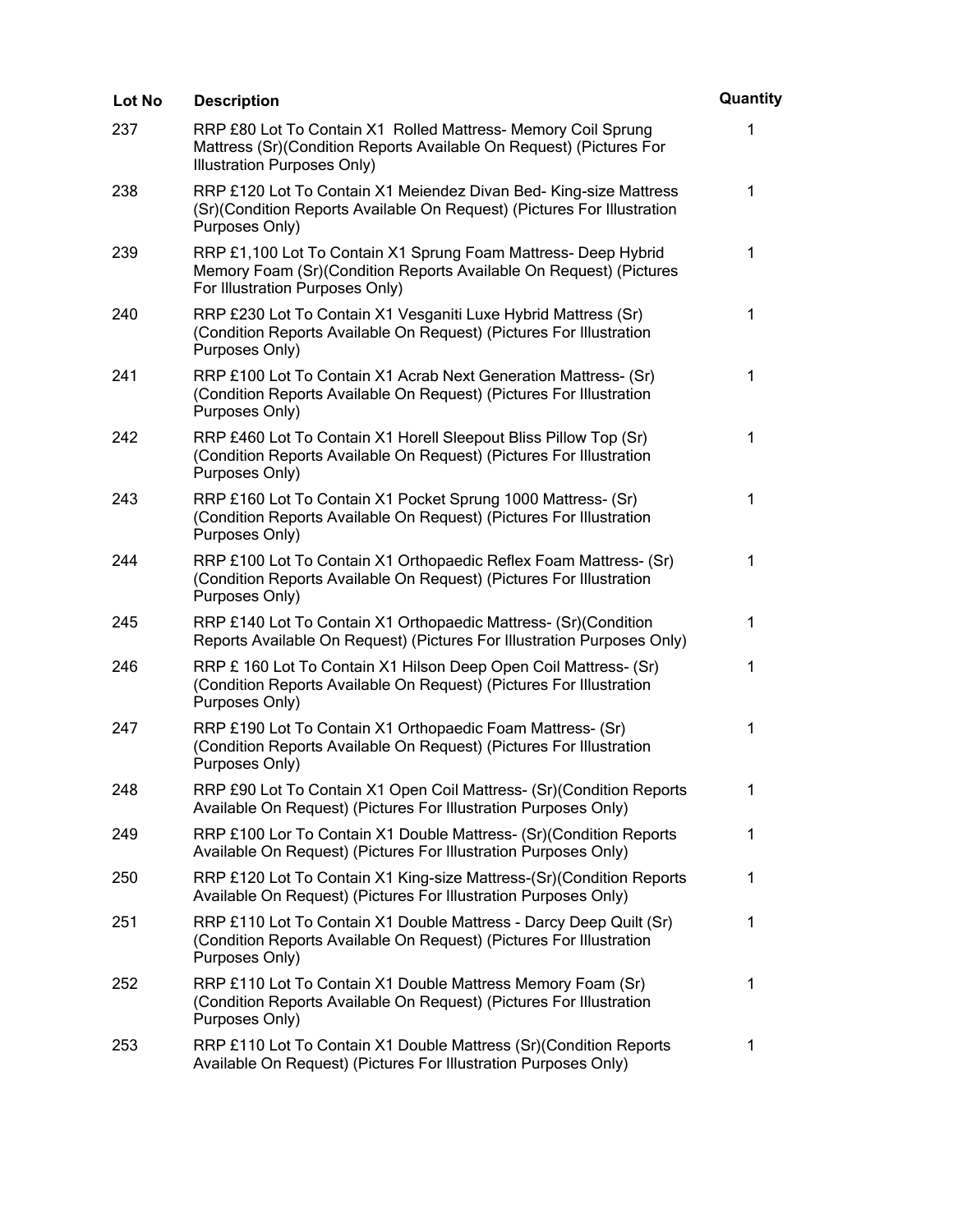| Lot No | <b>Description</b>                                                                                                                                                                                                                                                                                                                                        | Quantity     |
|--------|-----------------------------------------------------------------------------------------------------------------------------------------------------------------------------------------------------------------------------------------------------------------------------------------------------------------------------------------------------------|--------------|
| 254    | RRP £120 To Contain X1 King-Size Mattress- (Sr) (Condition Reports<br>Available On Request) (Pictures For Illustration Purposes Only)                                                                                                                                                                                                                     | $\mathbf{1}$ |
| 255    | RRP £100 Lot To Contain X1 14 Inch Elite Smartbase Mattress-<br>Foundation - For A Double (Sr)(Condition Reports Available On<br>Request) (Pictures For Illustration Purposes Only)                                                                                                                                                                       | $\mathbf 1$  |
| 256    | RRP £180 Lot To Contain X1 Ottoman Bed In Grey - (Sr)(Condition<br>Reports Available On Request) (Pictures For Illustration Purposes Only)                                                                                                                                                                                                                | $\mathbf 1$  |
| 257    | RRP £140 Lot To Contain X1 Double Bed- Bed Heeley Metal And Wood<br>Effect Double Bed (Sr)(Condition Reports Available On Request)<br>(Pictures For Illustration Purposes Only)                                                                                                                                                                           | 1            |
| 258    | RRP £860 Box To Contain 2X Box Containing 273 X Brand New And<br>Sealed Items To Include Cotton Face Masks, Storage Boxes, Tall<br>Mache Boxes (Spw33Y8128I, Spw38M5681F) (NI)(Condition Reports<br>Available On Request) (Pictures For Illustration Purposes Only)                                                                                       | 1            |
| 259    | Brand New And Sealed 3 X Boxes To Contain (69 Items) Women's<br>Disney T-Shirt's, Calvin Klein Swimwear Cover Up, Champion T-Shirt's,<br>Usb's, Cotton Face Masks, Duvet Cover (SpsI11Vq5B, SpsrI11Zdsc,<br>Spw43D6045J) (NI)(Condition Reports Available On Request) (Pictures<br>For Illustration Purposes Only)                                        | 1            |
| 260    | RRP 480 (16 Items) Benlee Rocky Marciano Training Gloves Rodney -<br>Red/Black, 12Oz, 2 X Junior Vest And Back Pack For Trekking<br>(Spsql11Svgb)(Aj)(Condition Reports Available On Request) (Pictures<br>For Illustration Purposes Only)                                                                                                                | 1            |
| 261    | Brand New Sealed RRP £395 (Aj) (36 Items) Items To Include<br>Mandalorian Mugs, Party Dress Up, Computing Accessories And More<br>(Spw43E8602D) (Spw43E2030G)(Condition Reports Available On<br>Request) (Pictures For Illustration Purposes Only)                                                                                                        | 1            |
| 262    | Brand New Sealed RRP £435 Items To Include 46 X Memory Card For<br>Samsung Galaxy A50 And 4 X Smoby Vet Set Spw43E8572F (Aj)<br>(Condition Reports Available On Request) (Pictures For Illustration<br>Purposes Only)                                                                                                                                     | 1            |
| 263    | Brand New And Sealed 2 X Boxes To Contain (46 Items) Family Guy<br>Tops, Callaway Sports Socks, Brave Soul Sweaters, BaByliss Skin<br>Care Product, Arts And Crafts - Tall Mache Boxes (SpsI11Vq5G,<br>Spw38K0294T) (NI)(Condition Reports Available On Request) (Pictures<br>For Illustration Purposes Only)                                             | 1            |
| 264    | Brand New And Sealed 2 X Boxes To Contain (44 Items) Puma Bikini<br>Top, Brave Soul Sweaters, Paltons Sunglasses, Disney T-Shirts,<br>French Connection Top, Urban Classics T-Shirts, Arts And Crafts - Tall<br>Mache Boxes, Ribbons (Spspl11Vq59, Spw38M5681D) (NI)(Condition<br>Reports Available On Request) (Pictures For Illustration Purposes Only) | 1            |
| 265    | Brand New And Sealed 2 X Boxes To Contain (27 Items) Brave Souls<br>Sweaters, Single Duvet Cover Sets, Men's Marvel Top, Arts And Crafts<br>- Tall Mache Boxes, Silver Grey Double Acrylic (Spw38K0294Z,<br>Spspl11Vq5V) (NI)(Condition Reports Available On Request) (Pictures<br>For Illustration Purposes Only)                                        | 1            |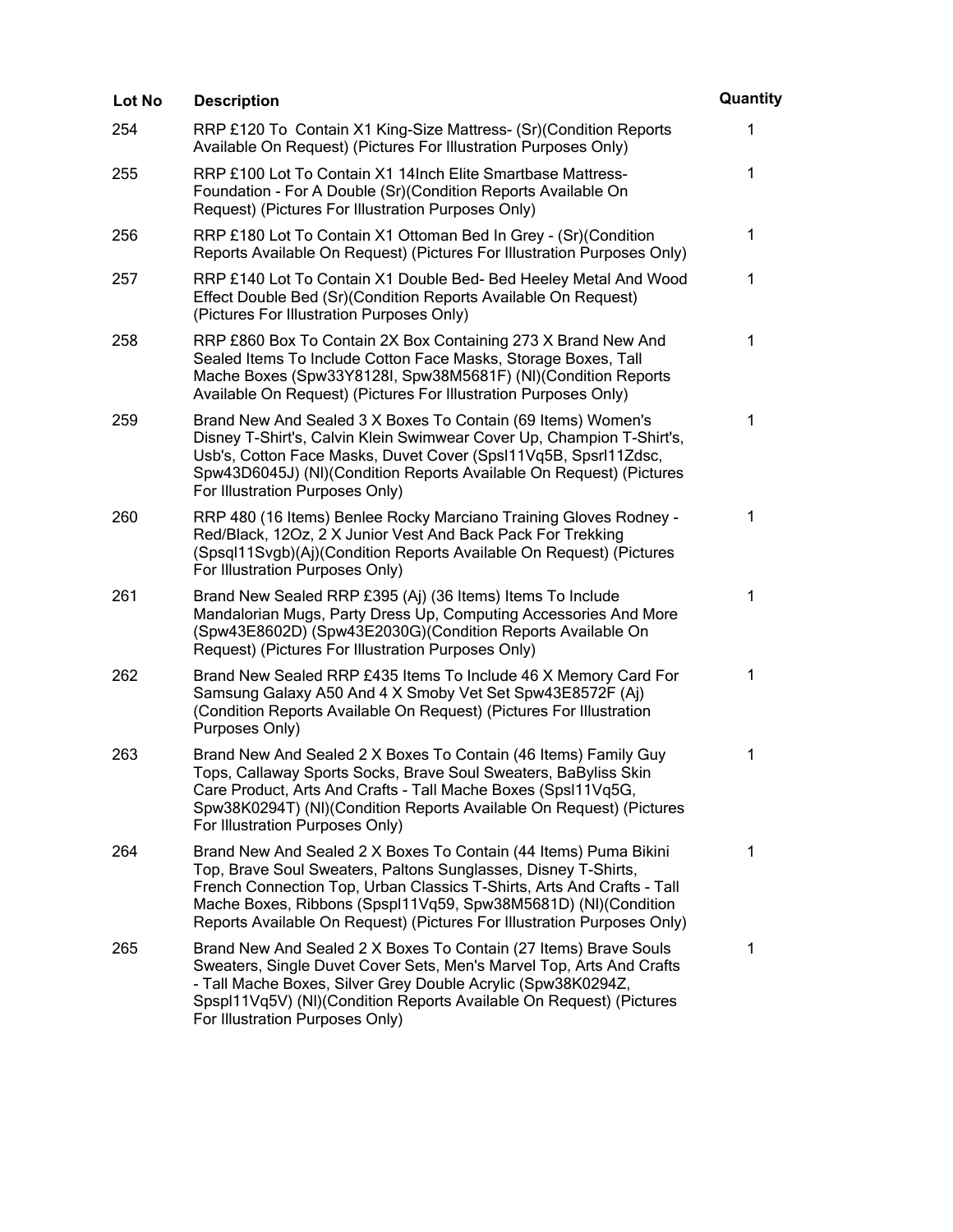| Lot No | <b>Description</b>                                                                                                                                                                                                                                                                                                                         | Quantity    |
|--------|--------------------------------------------------------------------------------------------------------------------------------------------------------------------------------------------------------------------------------------------------------------------------------------------------------------------------------------------|-------------|
| 266    | Brand New And Sealed 2 X Boxes To Contain (54 Items) Gina Bacconi<br>Dresses, Puma Socks, Hanging Ornaments, Duvet Cover, Arts And<br>Crafts - Stencils And Stickers, Vans Sunglasses, Levi's T-Shirt<br>(Spw45K4663F, Spw38K0295L) (NI)(Condition Reports Available On<br>Request) (Pictures For Illustration Purposes Only)              | 1           |
| 267    | Brand New And Sealed 2 X Boxes To Contain (37 Items) Men's Marvel<br>T-Shirt's, G-Star T-Shirt's, Disney T-Shirt, Urban Classics Bomber<br>Jacket, Single Duvet Cover Sets, Hanging Banner, Mop Buckets And<br>Stamps (Spspl11Vq5Q, Spw38M5681A) (NI)(Condition Reports<br>Available On Request) (Pictures For Illustration Purposes Only) | 1           |
| 268    | Brand New And Sealed 2 X Boxes To Contain (44 Items) Mr Wonderful<br>Mugs, Pastry Rollers, Wine Cooler And Corkscrew, Cookie Cutters,<br>Wooden Children's Letters, Ribbon, Drawing Paper, Mop Buckets<br>(Spsrl116K1N, Spw38K0295J) (NI)(Condition Reports Available On<br>Request) (Pictures For Illustration Purposes Only)             | 1           |
| 269    | RRP £180 Boxes To Contain 30X Brand New And Sealed Items To<br>Include Dolls Birthday Balloons Plus Much More(Spw0X77642T)<br>(Condition Reports Available On Request) (Pictures For Illustration<br>Purposes Only)                                                                                                                        | 1           |
| 270    | RRP £330 Boxes To Contain 108X Brand New And Sealed Items To<br>Include Halloween Decorations Puzzles Plus Much More(Spw04N427E)<br>(Aj)(Condition Reports Available On Request) (Pictures For Illustration<br>Purposes Only)                                                                                                              | 1           |
| 271    | RRP £315 Boxes To Contain 17X Brand New And Sealed Items To<br>Include Urban Classic Windbreaker Creative Party Cake Toppers Plus<br>Much More(Spw43N1065T)(Aj)(Condition Reports Available On<br>Request) (Pictures For Illustration Purposes Only)                                                                                       | 1           |
| 272    | RRP £945 Boxes To Contain 299X Brand New And Sealed Items To<br>Include Cotton Face Masks Dustproof Fabric Cloth Masks<br>(Spw33Y8128H)(Aj)(Condition Reports Available On Request) (Pictures<br>For Illustration Purposes Only)                                                                                                           | 1           |
| 273    | RRP £380 Boxes To Contain 135X Brand New And Sealed Items To<br>Include Party Decorations Fidgets Plus Much More(Spw04N427O)(Aj)<br>(Condition Reports Available On Request) (Pictures For Illustration<br>Purposes Only)                                                                                                                  | 1           |
| 274    | Brand New And Sealed 1 X Box To Contain Fidget Toys And Reusable<br>Face Masks (Spw33Y8128J) (NI)(Condition Reports Available On<br>Request) (Pictures For Illustration Purposes Only)                                                                                                                                                     | 1           |
| 275    | Brand New Sealed RRP £295 (Aj) (74 Items) Items To Include Frozen 2<br>Card Games, Pin The Fang On The Vampire X 47, Bottle Bags, Card<br>Games And Morespw43H8090E, Spw43E8602V(Condition Reports<br>Available On Request) (Pictures For Illustration Purposes Only)                                                                      | $\mathbf 1$ |
| 276    | RRP £330 Box To Contain 12X Brand New And Sealed Items To<br>Include Activity Knock Out Board Games (Spw0X77642V) (Aj) (Condition<br>Reports Available On Request) (Pictures For Illustration Purposes Only)                                                                                                                               | $\mathbf 1$ |
| 277    | RRP £220 Box To Contain 17X Brand New And Sealed Items To<br>Include Cotton Face Masks Plus Much More(Spw33Y8128L) (Aj)<br>(Condition Reports Available On Request) (Pictures For Illustration<br>Purposes Only)                                                                                                                           | 1           |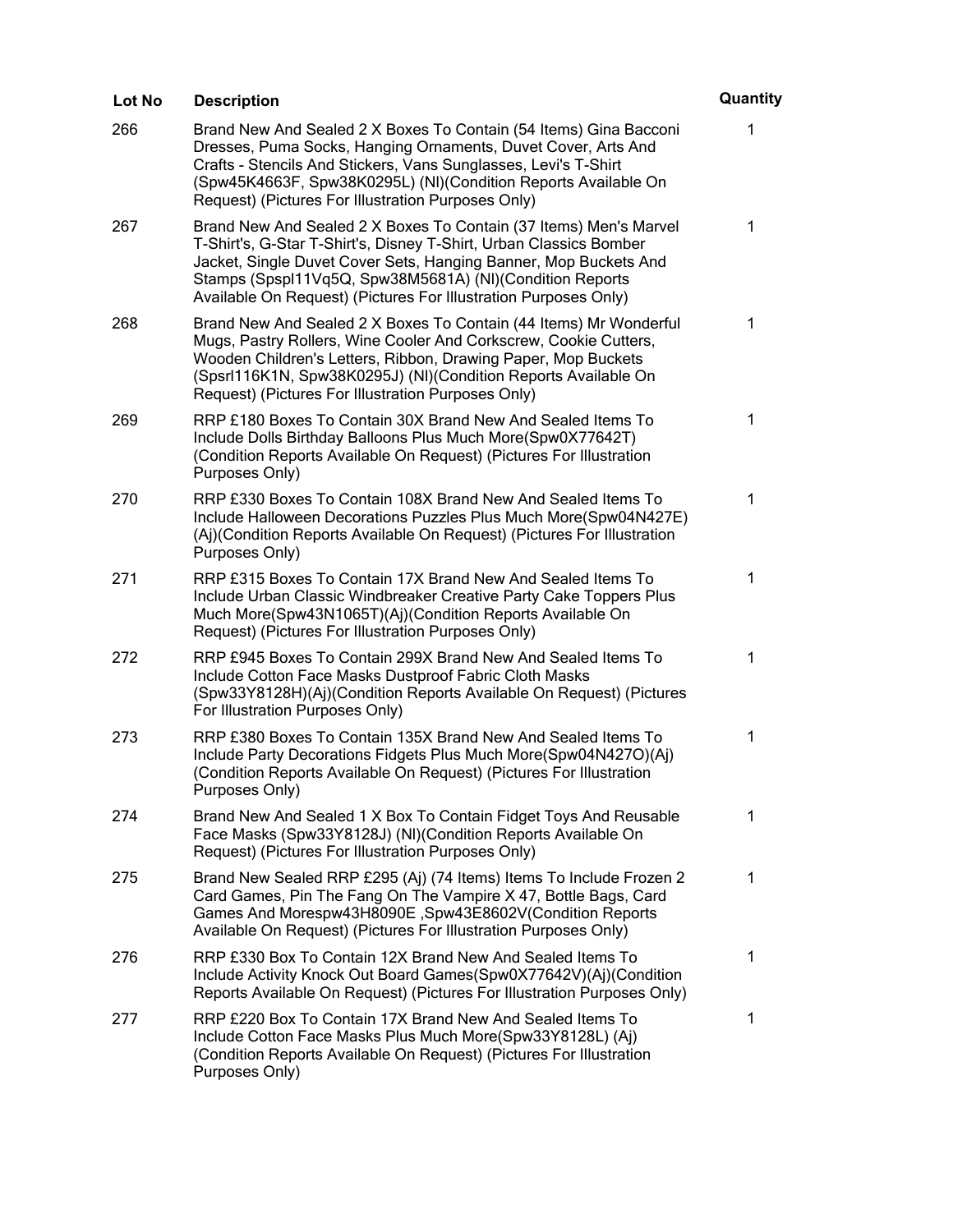| Lot No | <b>Description</b>                                                                                                                                                                                                                                                                            | Quantity     |
|--------|-----------------------------------------------------------------------------------------------------------------------------------------------------------------------------------------------------------------------------------------------------------------------------------------------|--------------|
| 278    | RRP £445 Box To Contain 144X Brand New And Sealed Items To<br>Include Fidget Toy He Party Accessories Plus Much More(Aj)(Condition<br>Reports Available On Request) (Pictures For Illustration Purposes Only)                                                                                 | $\mathbf{1}$ |
| 279    | RRP £360 Box To Contain 17X Brand New And Sealed Items To<br>Include Raven Burger Set Kids Toys Plus Much More(Spw3414732D)<br>(Aj)(Condition Reports Available On Request) (Pictures For Illustration<br>Purposes Only)                                                                      | 1            |
| 280    | Brand New Items RRP 585 (93 Items) Items To Include 90 Piece<br>Building Sets, Halloween And Birthday Decorations, Power Strips, Cake<br>Decorations And Many More Spw43E4745C (Aj)(Condition Reports<br>Available On Request) (Pictures For Illustration Purposes Only)                      | $\mathbf{1}$ |
| 281    | Brand New And Sealed 2 X Boxes To Contain (21 Items) Bonamaison<br>Decorative Cushion Covers, Black Frames, Signs<br>(Spw13Q2391Q, Â Spw42H1930C) (NI) (Condition Reports Available<br>On Request) (Pictures For Illustration Purposes Only)                                                  | 1            |
| 282    | Brand New RRP 325 (36 Items) Ravensburger 21570 6 'The Mole And<br>His Favourite' Game X 14, Hen Party Sashes, Reusable Halloween<br>Stickers And Morespw23Q9072E Spw43D7759U (Aj)(Condition<br>Reports Available On Request) (Pictures For Illustration Purposes Only)                       | $\mathbf{1}$ |
| 283    | RRP £460 Brand New (7 Items) Bedding 3 Piece Sets By Matteo<br>Copipiumino 250 X 200 Cm And 1 X 12 Litre Mop Bucket In Green 27 X<br>35 X 24.5 (Jm) (Spsql11Gsw9, Spw38M5680W)<br>                                                                                                            | 1            |
| 284    | Brand New RRP 115 (42 Items) 39 X Pink Party Decoration Garlands<br>And Many More Spw43E9024O Spw43E3999H (Aj)(Condition Reports<br>Available On Request) (Pictures For Illustration Purposes Only)                                                                                           | 1            |
| 285    | Brand New And Sealed 2 X Boxes To Contain (24 Items) 4 Seater<br>Weather Protection Seat Covers, Green Mop Buckets, Glade Candle,<br>Mugs, Led Bulbs, Filtration Jug (Spw38M5680V, Spw0Z81386Y) (NI)<br>(Condition Reports Available On Request) (Pictures For Illustration<br>Purposes Only) | 1            |
| 286    | Brand New RRP 230 (13 Items) Items To Include 8 X Boardgames, Arts<br>And Crafts And More Spw43E3999T (Aj)(Condition Reports Available<br>On Request) (Pictures For Illustration Purposes Only)                                                                                               | 1            |
| 287    | Brand New RRP 410 (38 Items) Items To Include Rock Tape 40Metres,<br>Computing And Accessories, Power Cable, Games And Many More<br>Spw43F2943J (Aj)(Condition Reports Available On Request) (Pictures<br>For Illustration Purposes Only)                                                     | 1            |
| 288    | Brand New RRP 350 (33 Items) Items To Include Star Wars Mugs,<br>Board Games, Usb Flash Drives And More Spw43F2943N<br>Spw43V1377I (Aj)(Condition Reports Available On Request) (Pictures<br>For Illustration Purposes Only)                                                                  | 1            |
| 289    | Brand New RRP 320 (64Items) Pink Decorative Garlands, Reusable<br>Halloween Stickers, Star Wars Mugs And More Spw43F0719S -<br>Spw43F2944G (Aj)(Condition Reports Available On Request) (Pictures<br>For Illustration Purposes Only)                                                          | 1            |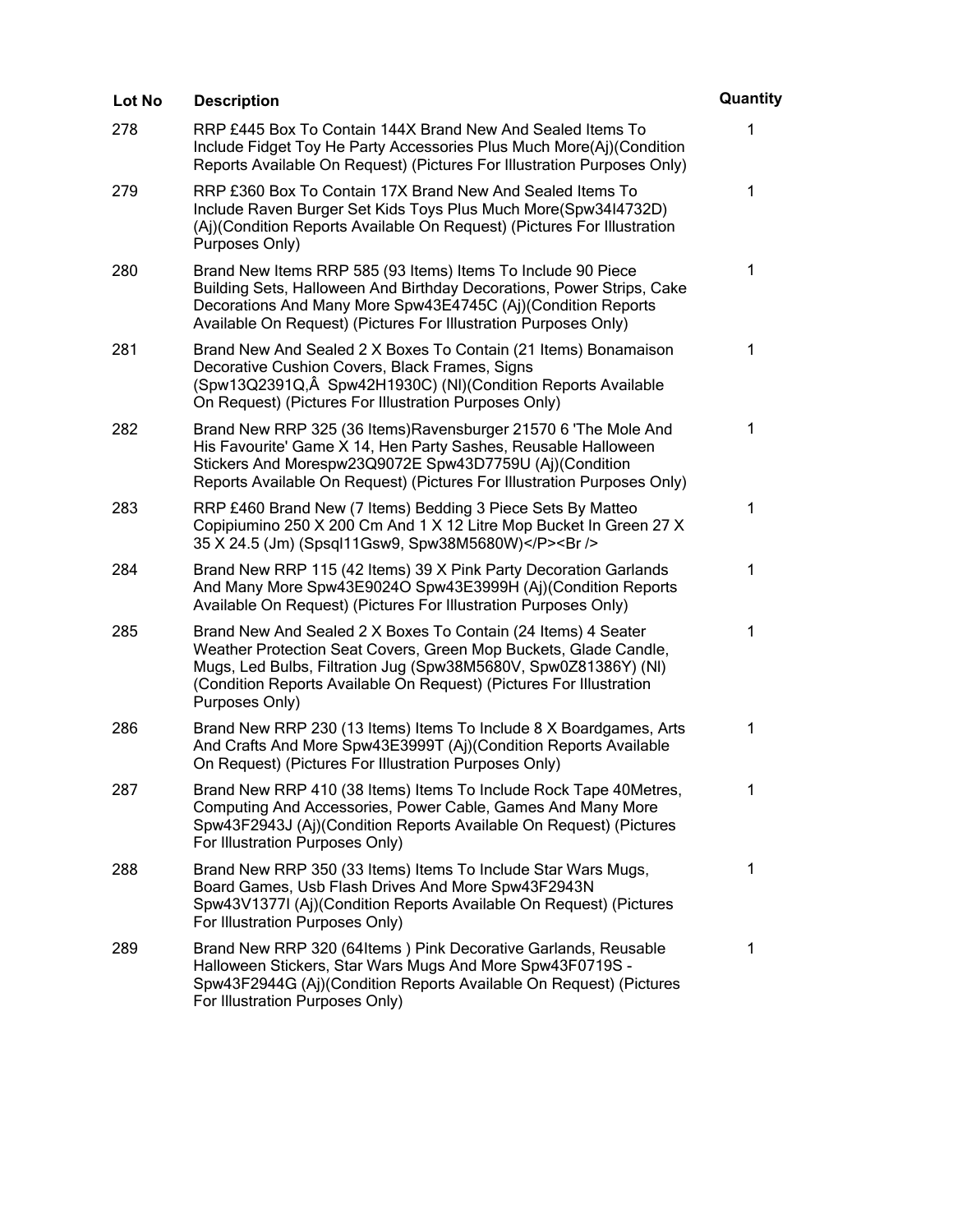| Lot No | <b>Description</b>                                                                                                                                                                                                                                                                                                                                                                   | Quantity |
|--------|--------------------------------------------------------------------------------------------------------------------------------------------------------------------------------------------------------------------------------------------------------------------------------------------------------------------------------------------------------------------------------------|----------|
| 290    | Brand New RRP 345 (83 Items) Items To Include 9 X Smoby Vet Set,<br>33 X Ninja Dart Bottle Opener, Fancy Dress Items And More<br>Spw43G1592F Spw43I2511Y (Aj)(Condition Reports Available On<br>Request) (Pictures For Illustration Purposes Only)                                                                                                                                   | 1        |
| 291    | Brand New RRP 300 (54 Items) Items To Include Pink Coloured Party<br>Garland Decoration 10Metres, 32Gb Memory Card, Stop The Robot<br>Interactive Board Games X 11 And More Spw13I5996C Spw13I5996F<br>(Aj)(Condition Reports Available On Request) (Pictures For Illustration<br>Purposes Only)                                                                                     | 1        |
| 292    | Brand New RRP 360 (33 Items) Items To Include Preschool Toys And<br>Figures, Arts And Crafts, Dog Toys And More Spw23Q9072B(Aj)<br>(Condition Reports Available On Request) (Pictures For Illustration<br>Purposes Only)                                                                                                                                                             | 1        |
| 293    | Brand New And Sealed 1 X Box To Contain (18 Items) Disney Phone<br>Cover, Fake Eyelashes, Zombie Gothic Statue, Cotton Filled Cushions,<br>Fidget Toys, Alphabet Letters (Spw38X4617M) (NI)(Condition Reports<br>Available On Request) (Pictures For Illustration Purposes Only)<br>(Condition Reports Available On Request) (Pictures For Illustration<br>Purposes Only)            | 1        |
| 294    | RRP £385 Box To Contain 14X Brand New And Sealed Items To<br>Include Activity Knock Out Board Games (Spw0X77642W)(Aj)<br>(Condition Reports Available On Request) (Pictures For Illustration<br>Purposes Only)                                                                                                                                                                       | 1        |
| 295    | Brand New And Sealed 3 X Boxes To Contain (12 Items) Polyester<br>Filled Cushions, Thermometers, Brown Florist Wire, Green Mop<br>Buckets, Vacuum Cleaner Bags (Spi04In912J, Spw27A7795Q,<br>Spw38K0294Y) (NI)(Condition Reports Available On Request) (Pictures<br>For Illustration Purposes Only)                                                                                  | 1        |
| 296    | Brand New And Sealed 2 X Boxes To Contain (24 Items) King Duvet<br>Sets, Single Flat White Sheets, Green Mop Buckets And Tall Mache<br>Boxes (Spw26K5759K, Spw38K0295A) (NI)(Condition Reports<br>Available On Request) (Pictures For Illustration Purposes Only)                                                                                                                    | 1        |
| 297    | Brand New And Sealed 2 X Boxes To Contain (41 Items) Cosmetic /<br>Toiletry Bags, Newborn Gift Set, Samsung Galaxy S20 Protective<br>Cover, Tealight Holders, Soap Dishes, Orange Boxes, Hybrid Gel, Plant<br>Fertilizer, Madrid Backpack, Green Mop Buckets (Spw22F3396K,<br>Spw42H1929U) (NI)(Condition Reports Available On Request) (Pictures<br>For Illustration Purposes Only) | 1        |
| 298    | Brand New And Sealed 2 X Boxes To Contain (23 Items) Cotton Duvet<br>Cover Sets, Decorative Cushion Covers, Jacquard Tie Backs, Silver<br>Frames, Stainless Steel Pan, Colouring Books, Green Mop Buckets<br>(Spw38K0295I, Spw22T3237J) (NI)(Condition Reports Available On<br>Request) (Pictures For Illustration Purposes Only)                                                    | 1        |
| 299    | Brand New And Sealed 3 X Boxes To Contain (30 Items) The Sky Is<br>The Limit Framed Print, 7 Litre Sweet Box, Birthday Card, Caution /<br>Warning Signs (Spw42H1930D, Spw0Z81386W, Spw0X77636U) (NI)<br>(Condition Reports Available On Request) (Pictures For Illustration<br>Purposes Only)                                                                                        | 1        |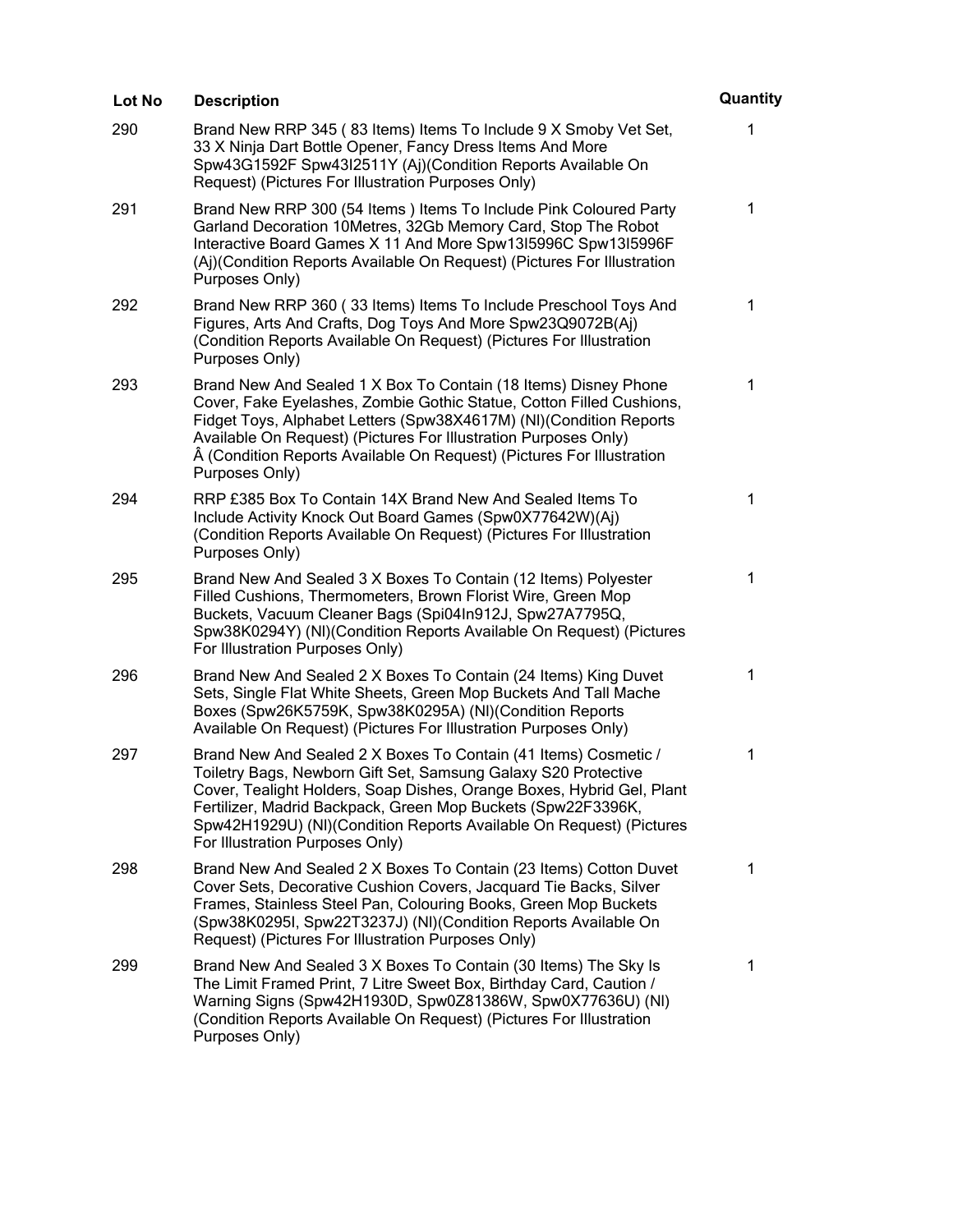| Lot No | <b>Description</b>                                                                                                                                                                                                                                                                                             | Quantity    |
|--------|----------------------------------------------------------------------------------------------------------------------------------------------------------------------------------------------------------------------------------------------------------------------------------------------------------------|-------------|
| 300    | Brand New And Sealed 2 X Boxes To Contain (12 Items) Ledvance<br>Smart Indoor Panel With WIFI Technology, Bedding Sets, Mr Wonderful<br>Mugs, Steel Lantern Holder, 7 Litre Sweet Box (Spw27A7795S,<br>Spw0Z81386X) (NI)(Condition Reports Available On Request) (Pictures<br>For Illustration Purposes Only)  | 1           |
| 301    | Brand New And Sealed 2 X Boxes To Contain (55 Items) Nintendo<br>Switch Labo Sets, Arts And Crafts - Â Assorted Coloured Paper,<br>Spectrum Black Pens, Notebooks, Green Mop Buckets (Spw38K0295K,<br>Spw44D9800E) (NI)(Condition Reports Available On Request) (Pictures<br>For Illustration Purposes Only)   | 1           |
| 302    | Brand New And Sealed 3 X Boxes To Contain (11 Items) Elparts<br>Headlight, Universal Screws, Framed Prints, Adhesives Letters<br>(Spw44D9800Z, Spw34O7006J, Spw42H1930E) (NI)(Condition Reports<br>Available On Request) (Pictures For Illustration Purposes Only)                                             | 1           |
| 303    | Brand New And Sealed 2 X Boxes To Contain (39 Items) Rotary Circle<br>Cutter, Unisex Kids Lamps, Storage Boxes, A4 Frames, Pin Cushion, 8<br>Piece Silver Platters, Mop Bucket - Green (Spw38K0295N,<br>Spw28K5451F) (NI)(Condition Reports Available On Request) (Pictures<br>For Illustration Purposes Only) | 1           |
| 304    | Brand New Sealed RRP £290 (Aj) Items To Include 50 X Pin The Fangs<br>On The Vampire Game, Ribbons, Decorations, Party Straws And Many<br>More Spw43E4277R Spw43E4277D, Spw43S1593N (Aj)(Condition<br>Reports Available On Request) (Pictures For Illustration Purposes Only)                                  | 1           |
| 305    | Brand New And Sealed 2 X Boxes To Contain (14 Items) Elegant<br>Quilted Sofa Covers - Double Faced And Twin Pack Cushion Covers -<br>Natural Colour (Spw42H1930R, Spw42H1929Y) (NI)(Condition Reports<br>Available On Request) (Pictures For Illustration Purposes Only)                                       | 1           |
| 306    | Brand New And Sealed 2 X Boxes To Contain (18 Items) 10 Litre<br>Storage Boxes With Lid, Compact Metal Roller Tape, Cookie Cutters,<br>Pastry Rollers, Curtain Hooks (Spw27A7796A, Spw28K5451G) (NI)<br>(Condition Reports Available On Request) (Pictures For Illustration<br>Purposes Only)                  | 1           |
| 307    | Brand New And Sealed 2 X Boxes To Contain (11 Items) Digitally<br>Printed Multi Coloured Carpets, Decorative Indian Statue, Dead Eyed<br>Dolly (Spw43Q3896A, Spw01I3519F) (NI)(Condition Reports Available<br>On Request) (Pictures For Illustration Purposes Only)                                            | 1           |
| 308    | Brand New And Sealed 2 X Boxes To Contain (85 Items) Friday Night<br>Dinner Art Prints, Catherine Lansfield Double Duvet - Grey, Arts And<br>Crafts - Cellophane Assorted Colours (Spw40R1941K, Spw32D7655A)<br>(NI)(Condition Reports Available On Request) (Pictures For Illustration<br>Purposes Only)      | 1           |
| 309    | Brand New And Sealed 2 X Boxes To Contain (40 Items) Arts And<br>Crafts - Books, Paper Straws, Garment Disinfectant, Christmas Santa<br>Sacks (Spw43F4924E, Spw33J2997X) (NI)(Condition Reports Available<br>On Request) (Pictures For Illustration Purposes Only)                                             | 1           |
| 310    | Brand New And Sealed 1 X Box To Contain (28 Items) Warning /<br>Caution Signs, Copper Bass Set, Oil Filter With Sealing Rings, Ball<br>Joint With Nut, Engine Mounting (Spw14O8104D) (NI)(Condition<br>Reports Available On Request) (Pictures For Illustration Purposes Only)                                 | $\mathbf 1$ |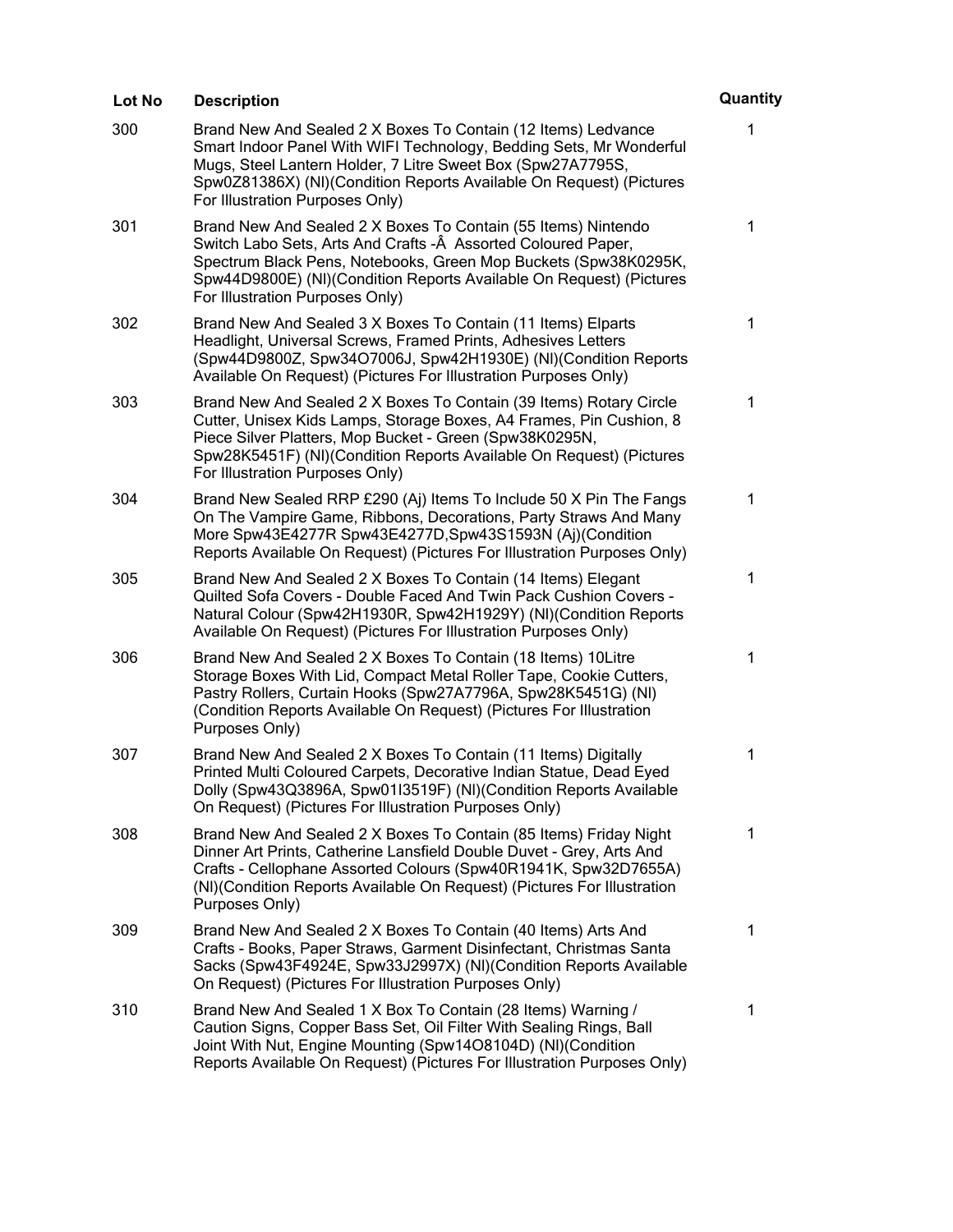| Lot No | <b>Description</b>                                                                                                                                                                                                                                                                                                          | Quantity     |
|--------|-----------------------------------------------------------------------------------------------------------------------------------------------------------------------------------------------------------------------------------------------------------------------------------------------------------------------------|--------------|
| 311    | Brand New And Sealed 1 X Box To Contain (106 Items) Party<br>Decorations, Pink Garlands, Sparkly Reusable Halloween Stickers,<br>Traffic Sign Birthday Balloons (Spw32Z2929N) (NI)(Condition Reports<br>Available On Request) (Pictures For Illustration Purposes Only)                                                     | 1            |
| 312    | Brand New And Sealed 2 X Boxes To Contain (13 Items) Barbecue<br>Skewers, Eyelet Curtains, Mug With Lid, Placemat (Spw27A7795X,<br>Spw27A7796I) (NI)(Condition Reports Available On Request) (Pictures<br>For Illustration Purposes Only)                                                                                   | 1            |
| 313    | Brand New And Sealed 2 X Boxes To Contain (104 Items) Pencil<br>Cases, Storage Boxes, Greeting Cards, Arts And Crafts - Gel Pens,<br>Envelopes, Tall Square Mache Boxes, Green Mop Buckets<br>(Spw38X4617P, Spw38K0295C) (NI)(Condition Reports Available On<br>Request) (Pictures For Illustration Purposes Only)          | 1            |
| 314    | Brand New And Sealed Items 2 X Boxes To Contain (70 Items) Calvin<br>Klein Socks, Steel Silver Owl Cut Out Templates, Party Bunting, Usb's<br>(Spw44O4238D, Spw44K3921R) (NI)(Condition Reports Available On<br>Request) (Pictures For Illustration Purposes Only)                                                          | 1            |
| 315    | Brand New And Sealed 2 X Boxes To Contain (58 Items) Notebooks,<br>Stickers, Adhesive Film, Pink Books (Spw33C1174R, Spw33J2997Z)<br>(NI)(Condition Reports Available On Request) (Pictures For Illustration<br>Purposes Only)                                                                                              | $\mathbf{1}$ |
| 316    | Brand New And Sealed 2 X Boxes To Contain (60 Items) Siemens<br>Motor Protection Filter, 2 Piece Pastry Scraping Sets, Tall Mache<br>Square Boxes And Green Mop Bucket (Spw43G7859M,<br>Spw38K0295B) (NI)(Condition Reports Available On Request) (Pictures<br>For Illustration Purposes Only)                              | 1            |
| 317    | Brand New And Sealed 2 X Boxes To Contain (26 Items) Single Duvet<br>Sets, Arts And Crafts - Banners, Stickers (Condition Reports Available<br>On Request) (Pictures For Illustration Purposes Only)                                                                                                                        | $\mathbf{1}$ |
| 318    | RRP £195 Brand New And Sealed 2 X Boxes To Contain (41 Items)<br>Fackelmann Male/Female Doorplate Set, Stainless-Steel, Silver/Black,<br>5 X 5 X 0.1 Cm, Binders And Folders (Spw32N6637O,<br>Spw33J2997Y, Spw43K2737Y) (NI) (Condition Reports Available On<br>Request) (Pictures For Illustration Purposes Only)          | 1            |
| 319    | Brand New And Sealed 2 X Boxes To Contain (29 Items) Trend Design<br>Gift Voucher For Men, Decorative Cushions, Mario Kart Monopoly<br>(Spw38K0295H, Spw33J2997D) (NI)(Condition Reports Available On<br>Request) (Pictures For Illustration Purposes Only)                                                                 | 1            |
| 320    | Brand New And Sealed 2 X Boxes To Contain (18 Items) Mr Wonderful<br>Mugs, Decorative Stickers, Arts And Crafts - Assorted Coloured Pads,<br>Pop Up Card Kit, Emergency Exit Signs (Spw27A7795R,<br>Spw0E32709N) (NI)(Condition Reports Available On Request) (Pictures<br>For Illustration Purposes Only)                  | 1            |
| 321    | Brand New And Sealed 2 X Boxes To Contain (34 Items) External Case<br>For 2.5 Inch Hard Drives, Highlighters, Gel Pens, Glitter Pens, Craft<br>Wood, Drinking Cups, Wall Light, Vacuum Cleaner Bags<br>(Spw38X0232R, Spsrl116K1X) (NI)(Condition Reports Available On<br>Request) (Pictures For Illustration Purposes Only) | 1            |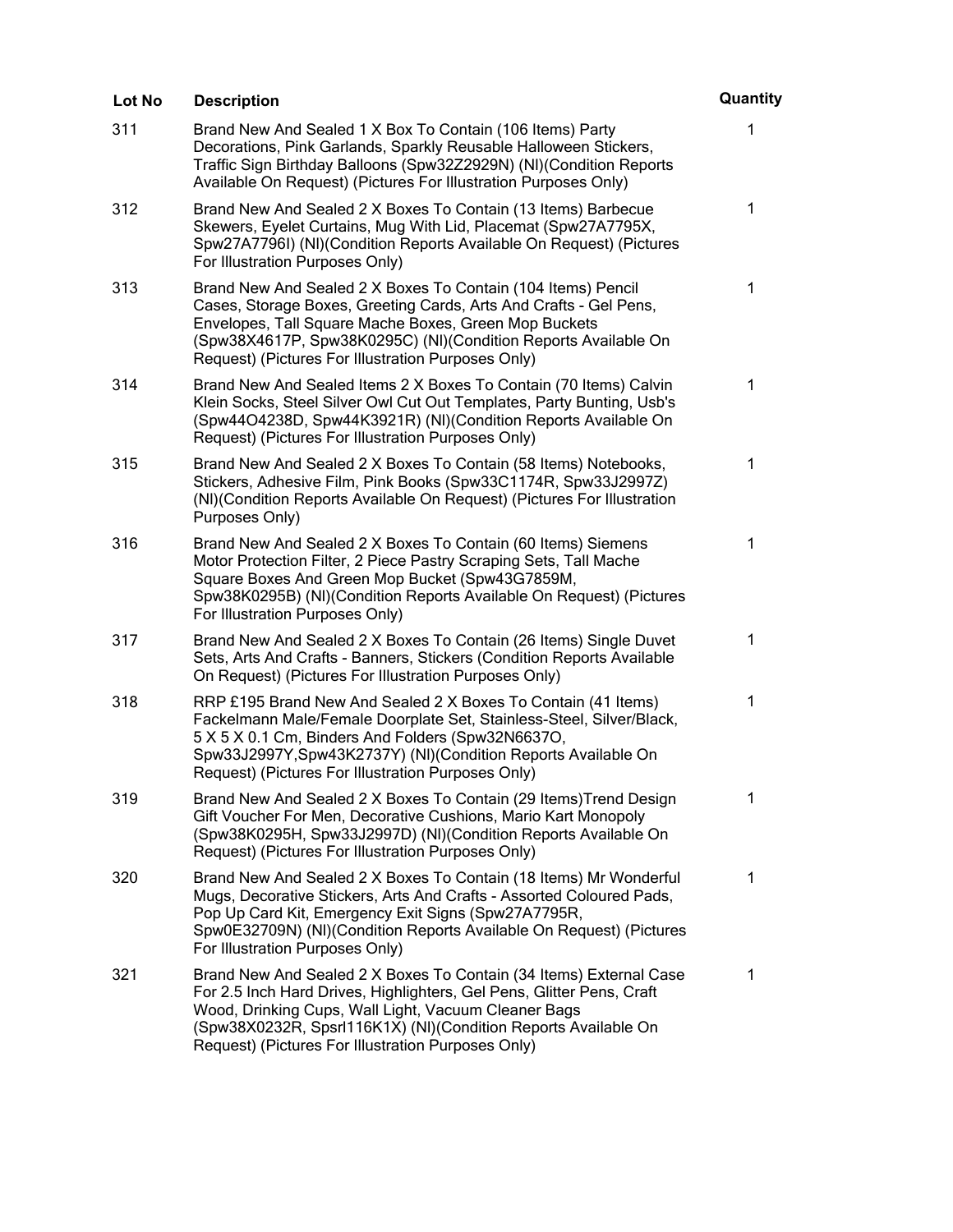| Lot No | <b>Description</b>                                                                                                                                                                                                                                                                                         | Quantity    |
|--------|------------------------------------------------------------------------------------------------------------------------------------------------------------------------------------------------------------------------------------------------------------------------------------------------------------|-------------|
| 322    | Brand New And Sealed 1 X Box To Contain (52 Items) A4 Files, Note<br>Pads, Binders, Labels, Ring Binders, Pens, Sharpener, Stamp Pads<br>(Spw33C1174U) (NI)(Condition Reports Available On Request)<br>(Pictures For Illustration Purposes Only)                                                           | 1           |
| 323    | Brand New And Sealed 1 X Box To Contain (25 Items) Decorative<br>Cushion Covers, Picture Frames, Hooded Towel, Linens, Salad Bowls,<br>Mr Wonderful Mugs (Spsrl116K1J) (NI)(Condition Reports Available On<br>Request) (Pictures For Illustration Purposes Only)                                           | 1           |
| 324    | Brand New And Sealed 2 X Boxes To Contain (18 Items) Assorted<br>Coloured Refill Pads, Motorising Accessories (Spw0E32709M,<br>SpI1Ik5I19P) (NI)(Condition Reports Available On Request) (Pictures<br>For Illustration Purposes Only)                                                                      | $\mathbf 1$ |
| 325    | Brand New And Sealed 2 X Boxes To Contain (15 Items) Assorted<br>Colour Refill Pads And Wood Craft Supplies (Spw0E32709H,<br>SpI1J644Kkn) (NI)(Condition Reports Available On Request) (Pictures<br>For Illustration Purposes Only)                                                                        | 1           |
| 326    | Brand New And Sealed 1 X Box To Contain (50 Items) Arts And Crafts -<br>Clear Wrap Cellophane Sheets (Spw44N7008R) (NI)(Condition Reports<br>Available On Request) (Pictures For Illustration Purposes Only)                                                                                               | 1           |
| 327    | Brand New And Sealed 2 X Boxes To Contain (24 Items) Navy King<br>Duvet Cover, Kitchen Tea Towels, Kitchen Timer, Storage Boxes,<br>Needle Art, Curtains, Napkins, Dough Roller (Spw13F1142H,<br>Spsrl11Tvdl) (NI)(Condition Reports Available On Request) (Pictures<br>For Illustration Purposes Only)    | 1           |
| 328    | Brand New And Sealed 1 X Box To Contain (51 Items) Lock Adapter,<br>Transceiver, Disney Phone Cases, Greeting Cards, Hair Nets, Anti<br>Aging Gift Bag, Hair Thinning Scissors, Arts And Crafts (Spw38X4617L)<br>(NI)(Condition Reports Available On Request) (Pictures For Illustration<br>Purposes Only) | 1           |
| 329    | Brand New And Sealed 2 X Boxes To Contain (5 Items) Strata Hw397<br>Super Nova Box 110 L Crystal And Office Caddy (Spw34M7575E,<br>Spw13O9940G) (NI)(Condition Reports Available On Request)<br>(Pictures For Illustration Purposes Only)                                                                  | 1           |
| 330    | Brand New And Sealed 2 X Boxes Top Contain (15 Items) Baldwin<br>Rs4992 Outer Air Element Filter And Assorted Coloured Refill Pads<br>(Spw34O7006G, Spw0E32709K) (NI)(Condition Reports Available On<br>Request) (Pictures For Illustration Purposes Only)                                                 | 1           |
| 331    | Brand New And Sealed 2 X Boxes To Contain (10 Items) 3B Scientific<br>Physics - Stirling Engine G, Assorted Refill Pads And File Storage<br>(Spw34O7006Q, Spw0E32709F) (NI)(Condition Reports Available On<br>Request) (Pictures For Illustration Purposes Only)                                           | 1           |
| 332    | Brand New And Sealed 2 X Boxes To Contain (27 Items) Duvet Cover<br>Sets, Mr Wonderful Glitter Pen Sets, Hand Graters, Rulers, Pens,<br>Envelopes (Spw38X0232Q, Spsrl11Tvds) (NI)(Condition Reports<br>Available On Request) (Pictures For Illustration Purposes Only)                                     | 1           |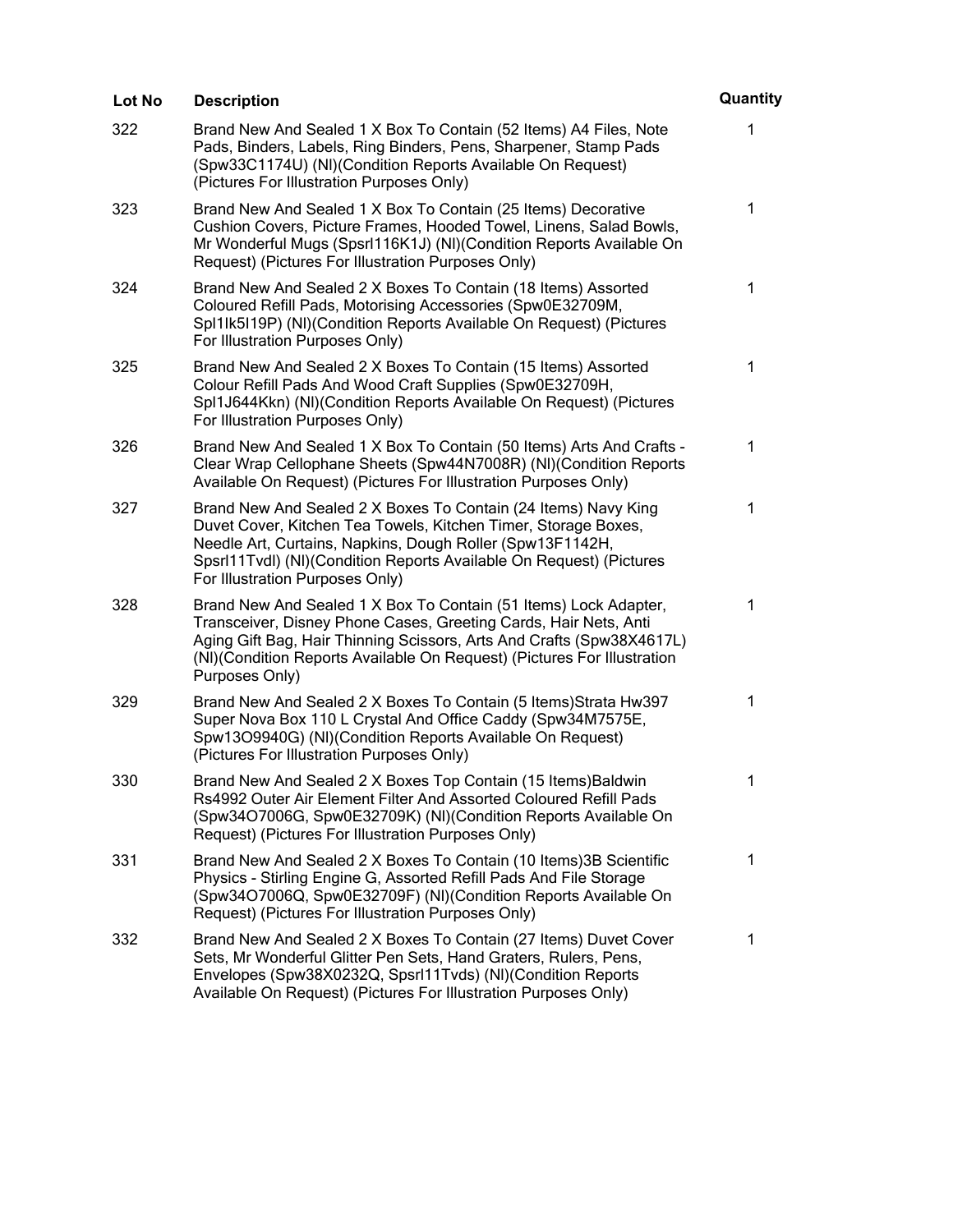| Lot No | <b>Description</b>                                                                                                                                                                                                                                                                                                                | Quantity    |
|--------|-----------------------------------------------------------------------------------------------------------------------------------------------------------------------------------------------------------------------------------------------------------------------------------------------------------------------------------|-------------|
| 333    | Brand New And Sealed 2 X Boxes To Contain (23 Items) Elegant<br>Quilted Sofa Cover Double Face, Lilac/ Fuchsia, Lg Vacuum Bags And<br>More, 90X90 Eyelet Curtains, Photo Frames, Graters (Spsrl11Tvcr,<br>Spw42H1930Q) (NI)(Condition Reports Available On Request) (Pictures<br>For Illustration Purposes Only)                  | 1           |
| 334    | Brand New And Sealed 2 X Boxes To Contain (15 Items) Shad D1B37Er<br>Top Case Accessory, Unpainted And Assorted Refill Pads<br>(Spw0E32709L, Spw34O7006H) (NI)(Condition Reports Available On<br>Request) (Pictures For Illustration Purposes Only)                                                                               | 1           |
| 335    | Brand New And Sealed 1 X Box To Contain (25 Items) Navy King Duvet<br>Set With Pillows, Men's T-Shirt's, Ribbon, Satin Weavecord, Clear<br>Stamp, Flat Sheets (Spsrl11Tvcz) (NI)(Condition Reports Available On<br>Request) (Pictures For Illustration Purposes Only)                                                             | $\mathbf 1$ |
| 336    | Brand New And Sealed 1 X Box To Contain (21 Items) Single Flat White<br>Sheets, Stencil Leaves, Large Red Spatulas, 90X90 Ochra Eyelet<br>Curtains, Double Duvet Set, Face Masks, Replacement Filter<br>(Spsrl11Tvc6) (NI)(Condition Reports Available On Request) (Pictures<br>For Illustration Purposes Only)                   | 1           |
| 337    | Brand New And Sealed (8 Items) 2 X Boxes To Contain 6 X Kings Size<br>Duvet And Pillow Sets In Tartan, 1 X Towel Sets 8 Pack (4 Face, 2<br>Hand And Bath) In Teal And 1 X Window Regulator For Comfort Motor<br>(Jm) Spsrl11Tvdd Spw34O7006E(Condition Reports Available On<br>Request) (Pictures For Illustration Purposes Only) | 1           |
| 338    | Brand New And Sealed RRP £310 2 X Boxes To Contain (31 Items)<br>Storage Boxes (26X18X13), Vacuum Cleaner Bags For Hoover, 14 X<br>Metric Paper Sets Of 2 Paper Refill Pads 17 X 22 Cm (Jm)Spsrl11Tvck<br>Spw0E32709J(Condition Reports Available On Request) (Pictures For<br>Illustration Purposes Only)                        | 1           |
| 339    | RRP £350 Lot To Contain 11X Boxed Screen Protector Panzer Glass<br>For iPhone & Samsung (Aj)(Condition Reports Available On Request)<br>(Pictures For Illustration Purposes Only)                                                                                                                                                 | 1           |
| 340    | RRP £300 Lot To Contain 1X Boxed Mixed Women's Clothing Including<br>Pj's, Trousers, T-Shirt's, Joggers, Leggings, And A Baby Sleeping Bag<br>(Aj)(Condition Reports Available On Request) (Pictures For Illustration<br>Purposes Only)                                                                                           | $\mathbf 1$ |
| 341    | RRP £300 Lot To Contain 1X Boxed Mixed Clothing Including Dressing<br>Gown, Tops, Jumpers, Socks And Pj Top (Aj)(Condition Reports<br>Available On Request) (Pictures For Illustration Purposes Only)                                                                                                                             | 1           |
| 342    | RRP £230 Lot To Contain 1X Rolled Nourison Psn22 Grey Multi Rug<br>1.60M X 2.20M (Aj)(Condition Reports Available On Request) (Pictures<br>For Illustration Purposes Only)                                                                                                                                                        | 1           |
| 343    | RRP £140 Lot To Contain 1X Rolled Gothia Hooked Blue/Pink Rug (Aj)<br>(Condition Reports Available On Request) (Pictures For Illustration<br>Purposes Only)                                                                                                                                                                       | $\mathbf 1$ |
| 344    | RRP £480 Lot To Contain 1X Boxed Mixed Women's & Men's Clothing<br>(Aj)(Condition Reports Available On Request) (Pictures For Illustration<br>Purposes Only)                                                                                                                                                                      | 1           |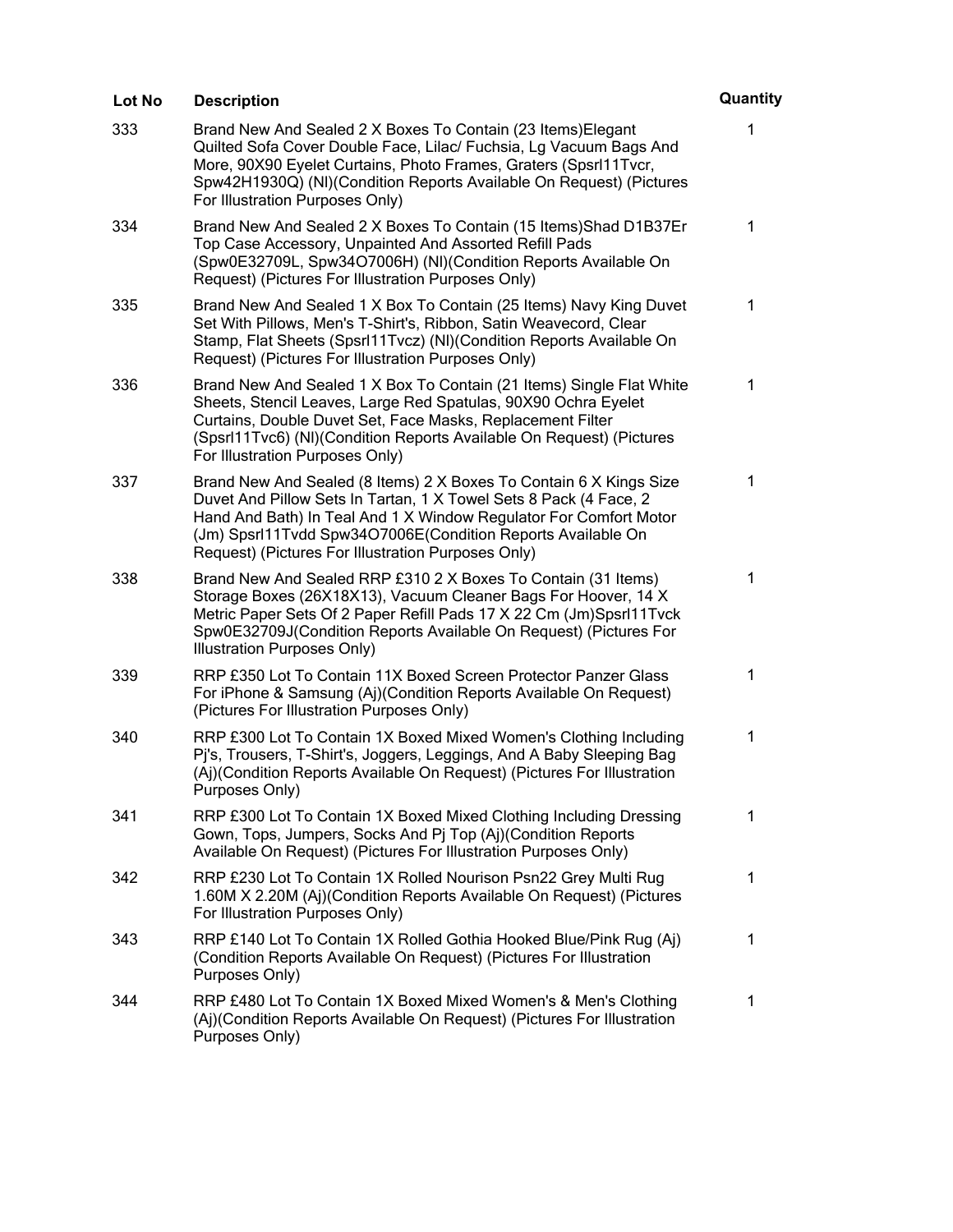| Lot No | <b>Description</b>                                                                                                                                                                                                                              | Quantity |
|--------|-------------------------------------------------------------------------------------------------------------------------------------------------------------------------------------------------------------------------------------------------|----------|
| 345    | RRP £340 Lot To Contain 1X Boxed Mixed Women's Clothing Including<br>Pj Tops, Joggers, Lounge Pants, Belt, Bra, Top, Knickers And More (Aj)<br>(Condition Reports Available On Request) (Pictures For Illustration<br>Purposes Only)            | 1        |
| 346    | RRP £340 Lot To Contain 1X Boxed Mixed Women's Clothing Including<br>Dressing Gown, Pj's, Jumper, Sports Bra, Gloves Wooly Hat, Swimsuit<br>And Socks (Aj)(Condition Reports Available On Request) (Pictures For<br>Illustration Purposes Only) | 1        |
| 347    | RRP £270 Lot To Contain 1X Boxed Mixed Women's Clothing Tops,<br>Bra, Bikini Bottoms, Swimsuits, Cardigan, Blouse And Jumpers (Aj)<br>(Condition Reports Available On Request) (Pictures For Illustration<br>Purposes Only)                     | 1        |
| 348    | RRP £200 Lot To Contain 2X Rolled 1X Malia Cream/Grey Rug 1X<br>Kukoon Maroon Multi Colour Rug (Aj)(Condition Reports Available On<br>Request) (Pictures For Illustration Purposes Only)                                                        | 1        |
| 349    | RRP £130 Lot To Contain 1X Boxed Brabantia Ironing Board C, 124 X<br>45Cm, Solid Steam Unit Holder - Perfect Flow Spring Bubbles (Aj)<br>(Condition Reports Available On Request) (Pictures For Illustration<br>Purposes Only)                  | 1        |
| 350    | RRP £200 Lot To Contain X1 Boxed Item Aliauna Upholstered Dining<br>Chair (Light Grey) (Ad)(Condition Reports Available On Request)<br>(Pictures For Illustration Purposes Only)                                                                | 1        |
| 351    | RRP £350 Lot To Contain X1 Unboxed Item Stabila Level Tech 196 183<br>Cm (Ad)(Condition Reports Available On Request) (Pictures For<br>Illustration Purposes Only)                                                                              | 1        |
| 352    | RRP £150 Lot To Contain X2 Items Anyday Everyday Stroller<br>(31400501, 31400501) (Ad)(Condition Reports Available On Request)<br>(Pictures For Illustration Purposes Only)                                                                     | 1        |
| 353    | RRP £100 X1 Unboxed Item Leifheit Air Board Express Large (Ad)<br>(Condition Reports Available On Request) (Pictures For Illustration<br>Purposes Only)                                                                                         | 1        |
| 354    | RRP £850 Lot To Contain X1 Boxed Item Xgisit Protection Pack (X57 In<br>Box) (Ad)(Condition Reports Available On Request) (Pictures For<br>Illustration Purposes Only)                                                                          | 1        |
| 355    | RRP £100 Lot To Contain X1 Bagged Item Kbk Geo In Out Rev R<br>Beige/Carpet (Ad)(Condition Reports Available On Request) (Pictures<br>For Illustration Purposes Only)                                                                           | 1        |
| 356    | RRP £250 Lot To Contain X1 Bagged Item Multistripe Rug, L240Xw170<br>(Ad)(Condition Reports Available On Request) (Pictures For Illustration<br>Purposes Only)                                                                                  | 1        |
| 357    | RRP £100 Lot To Contain X1 Boxed Item Planks 2 Play 1000 Pieces<br>(Spsbpiissch) (Ad)(Condition Reports Available On Request) (Pictures<br>For Illustration Purposes Only)                                                                      | 1        |
| 358    | RRP £200 Lot To Contain X1 Boxed Item Dunstabzugshaube Cooker<br>Hood Hotte Aspirante (Ad)(Condition Reports Available On Request)<br>(Pictures For Illustration Purposes Only)                                                                 | 1        |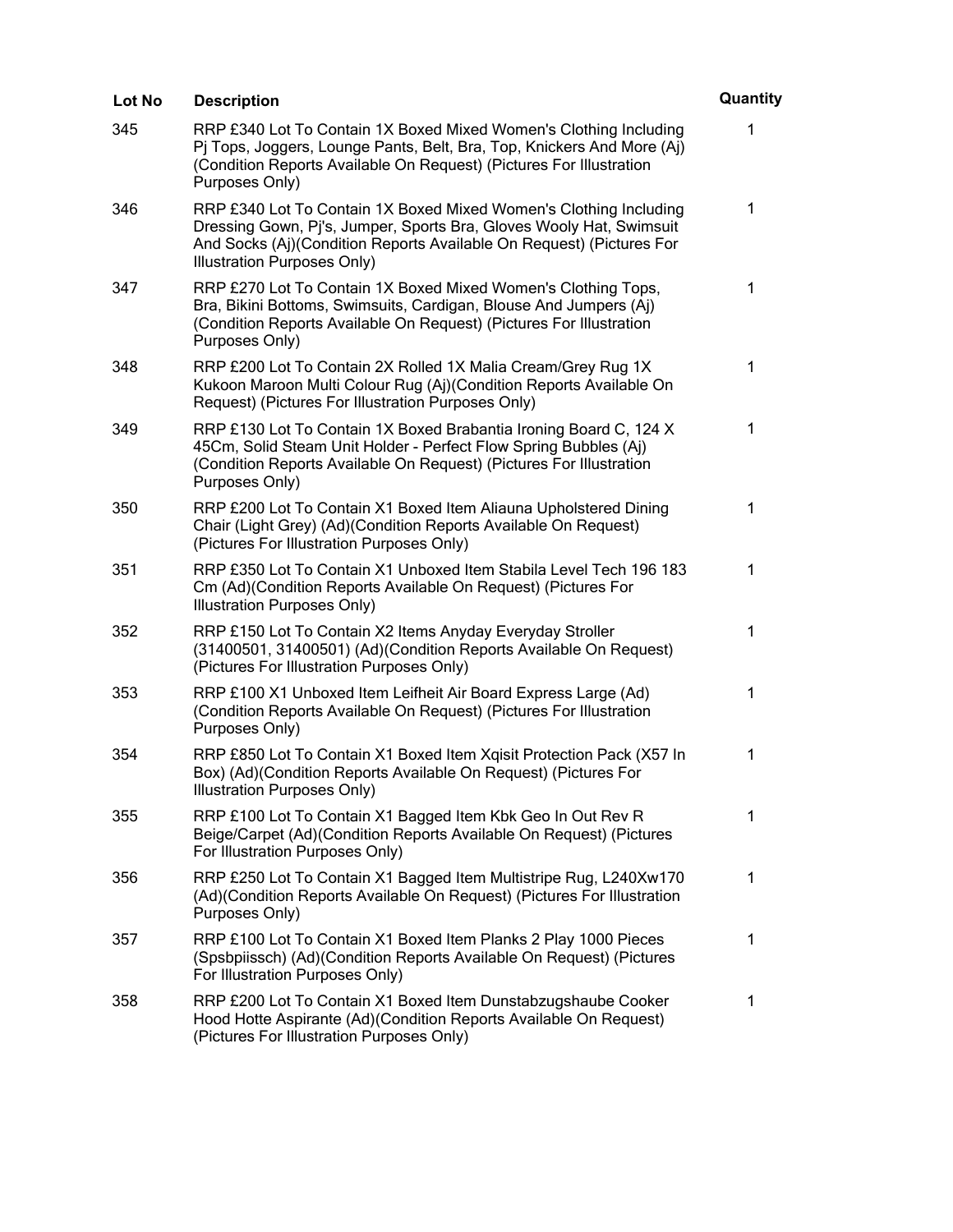| Lot No | <b>Description</b>                                                                                                                                                                                    | Quantity    |
|--------|-------------------------------------------------------------------------------------------------------------------------------------------------------------------------------------------------------|-------------|
| 359    | RRP £500 Electriq 110Cm Ceiling Cooker Hood - Stainless Steel (Ad)<br>(Condition Reports Available On Request) (Pictures For Illustration<br>Purposes Only)                                           | 1           |
| 360    | RRP £160 Lot To Contain X1 Bagged Item Leifheit Linomatic 500<br>Deluxe 50M Rotary Dryer (Ad)(Condition Reports Available On<br>Request) (Pictures For Illustration Purposes Only)                    | $\mathbf 1$ |
| 361    | RRP £160 Lot To Contain X1 Unbagged Item Leifheit Linomatic 500<br>Deluxe 50M Rotary Dryer (Ad)(Condition Reports Available On<br>Request) (Pictures For Illustration Purposes Only)                  | 1           |
| 362    | RRP £160 Lot To Contain X1 Bagged Item Leifheit Linomatic 500<br>Comfort Rotary Dryer (Ad)(Condition Reports Available On Request)<br>(Pictures For Illustration Purposes Only)                       | 1           |
| 363    | RRP £180 Lot To Contain X2 Bagged Items Oval Faux Suede Softee<br>Dog Beds (Ad)(Condition Reports Available On Request) (Pictures For<br>Illustration Purposes Only)                                  | 1           |
| 364    | RRP £300 Lot To Contain X1 Boxed Item Blue Ubdahh60W 60 Cm<br>White Glass Hood (Ad)(Condition Reports Available On Request)<br>(Pictures For Illustration Purposes Only)                              | 1           |
| 365    | RRP £150 Lot To Contain X3 Bagged Items Seac Sea Is Calling<br>Flippers (Ad)(Condition Reports Available On Request) (Pictures For<br>Illustration Purposes Only)                                     | 1           |
| 366    | RRP £160 Lot To Contain X2 Boxed Items Relaxdays Telescoping Bike<br>Stand For 2 (Ad)(Condition Reports Available On Request) (Pictures<br>For Illustration Purposes Only)                            | 1           |
| 367    | RRP £180 Lot To Contain X1 Unbagged Item Kukoon Rugs Murano<br>Stripe Chocolate (Ad)(Condition Reports Available On Request)<br>(Pictures For Illustration Purposes Only)                             | 1           |
| 368    | RRP £450 Lot To Contain X2 Items Boxed Durable Monitor Mount For 1<br>Screen And 1 Tablet (Ad)(Condition Reports Available On Request)<br>(Pictures For Illustration Purposes Only)                   | 1           |
| 369    | RRP £160 Lot To Contain X1 Bagged Item Leifheit Linomatic 500<br>Comfort Rotary Dryer (Ad)(Condition Reports Available On Request)<br>(Pictures For Illustration Purposes Only)                       | 1           |
| 370    | RRP £200 Lot To Contain X1 Bagged Item Stripey Care & Fair Rug (Ad)<br>(Condition Reports Available On Request) (Pictures For Illustration<br>Purposes Only)                                          | $\mathbf 1$ |
| 371    | RRP £150 Lot To Contain X1 Packaged Item Leifheit Linomatic Rotary<br>Washing Line (Ad)(Condition Reports Available On Request) (Pictures<br>For Illustration Purposes Only)                          | 1           |
| 372    | RRP £700 Lot To Contain X1 Boxed Item Sia CIn90Ss 90Cm Stainless<br>Steel Ceiling Cooker Hood Extractor Fan (Ad)(Condition Reports<br>Available On Request) (Pictures For Illustration Purposes Only) | $\mathbf 1$ |
| 373    | RRP £150 Lot To Contain X3 Bagged Items Seac Sea Is Calling<br>Flippers (Spsvmiipn6T-P) (Ad)(Condition Reports Available On<br>Request) (Pictures For Illustration Purposes Only)                     | 1           |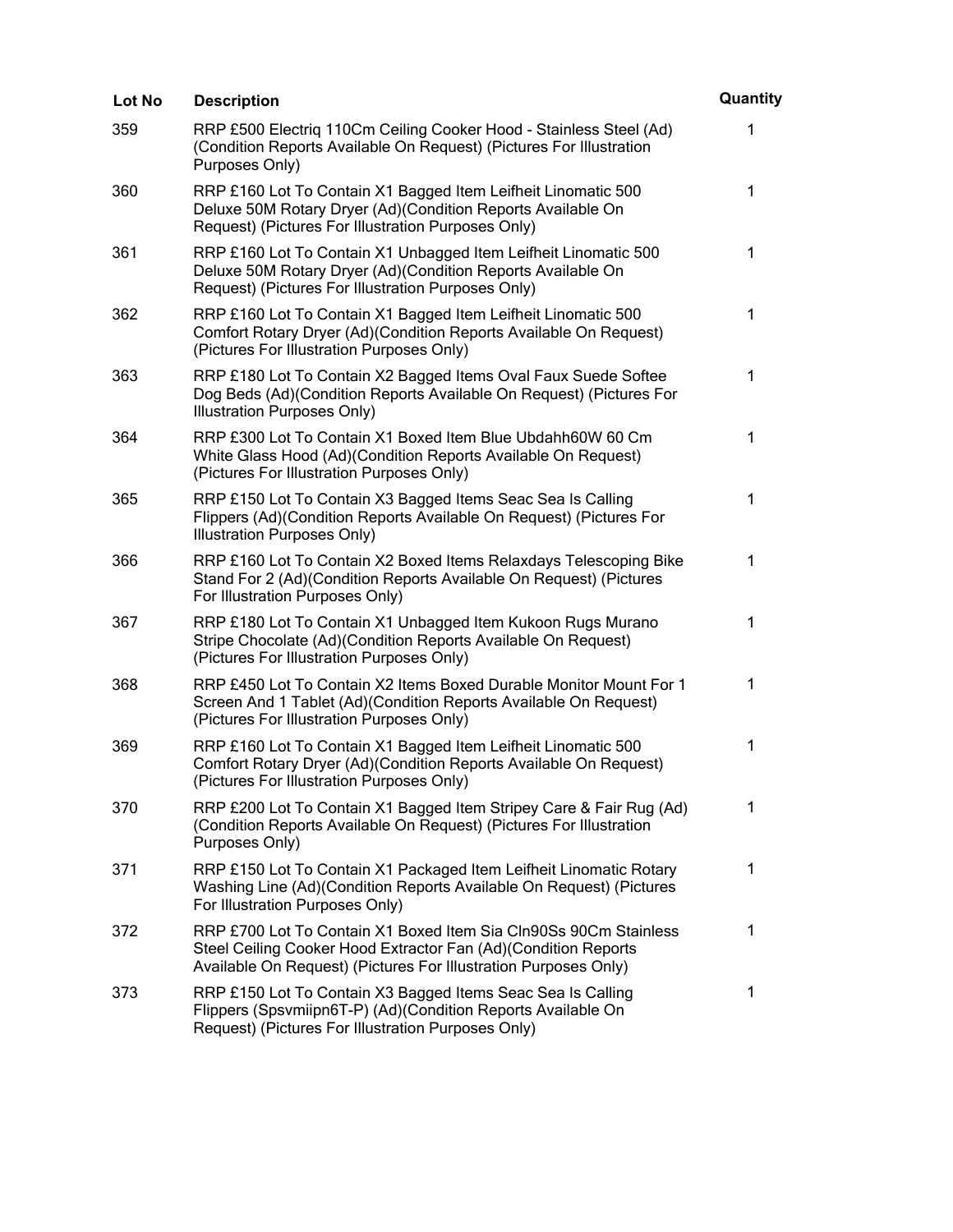| Lot No | <b>Description</b>                                                                                                                                                                                                     | Quantity    |
|--------|------------------------------------------------------------------------------------------------------------------------------------------------------------------------------------------------------------------------|-------------|
| 374    | RRP £200 Lot To Contain X1 Boxed Item Mere Towel Rail Heater (Ad)<br>(Condition Reports Available On Request) (Pictures For Illustration<br>Purposes Only)                                                             | 1           |
| 375    | RRP £240 Lot To Contain X3 Bagged Duvets 10.5 Tog King Size (Ad)<br>(Condition Reports Available On Request) (Pictures For Illustration<br>Purposes Only)                                                              | 1           |
| 376    | RRP £100 Lot To Contain X1 Unboxed Leifheit Air Board Express Large<br>(Ad)(Condition Reports Available On Request) (Pictures For Illustration<br>Purposes Only)                                                       | $\mathbf 1$ |
| 377    | RRP £100 Lot To Contain X1 Unboxed Leifheit Air Board Express Large<br>(Ad)(Condition Reports Available On Request) (Pictures For Illustration<br>Purposes Only)                                                       | $\mathbf 1$ |
| 378    | RRP £200 Lot To Contain X1 Bagged Item Safavieh Mystique Rug Light<br>Blue (Ad)(Condition Reports Available On Request) (Pictures For<br>Illustration Purposes Only)                                                   | 1           |
| 379    | RRP £160 Lot To Contain X1 Bagged Item Nuloom Hand Tufted Shyla<br>(Condition Reports Available On Request) (Pictures For Illustration<br>Purposes Only)                                                               | 1           |
| 380    | RRP £170 Lot To Contain X1 Boxed Item Oval Ceramic Countertop<br>Basin (Ad)(Condition Reports Available On Request) (Pictures For<br>Illustration Purposes Only)                                                       | 1           |
| 381    | RRP £350 Lot To Contain X10 Boxed Items Hanky Panky Stunning<br>Magic Gold Edition (Spsvmiipngt-P) (Ad)(Condition Reports Available<br>On Request) (Pictures For Illustration Purposes Only)                           | 1           |
| 382    | RRP £160 Lot To Contain X2 Boxed Items Relaxdays Telescoping Bike<br>Stand For 2 (Ad)(Condition Reports Available On Request) (Pictures<br>For Illustration Purposes Only)                                             | 1           |
| 383    | RRP £180 Lot To Contain 2X Boxed Items To Include 1X Metal Bell<br>Pendant Shade 1X Kendra 5-Light 75Cm Semi Flush Mount (Sp)<br>(Condition Reports Available On Request) (Pictures For Illustration<br>Purposes Only) | 1           |
| 384    | RRP £300 Lot To Contain 1X Boxed Items To Include Assortment Of<br>Bedding And Curtains(Sp)(Condition Reports Available On Request)<br>(Pictures For Illustration Purposes Only)                                       | 1           |
| 385    | RRP £280 Lot To Contain 2X Boxed Ahanu Honeycomb And Bee Motif<br>46Cm Table Lamp Base(Sp)(Condition Reports Available On Request)<br>(Pictures For Illustration Purposes Only)                                        | 1           |
| 386    | RRP £300 Lot To Contain 1X Boxed Assortment Of iPhone 12 Cases<br>And Glass Protectors (Sp)(Condition Reports Available On Request)<br>(Pictures For Illustration Purposes Only)                                       | 1           |
| 387    | RRP £350 Lot To Contain 10X Boxed Stunning Magic Board Game<br>Gold Edition (Sp)(Spsvm11Pn6T-P)(Condition Reports Available On<br>Request) (Pictures For Illustration Purposes Only)                                   | 1           |
| 388    | RRP £200 Lot To Contain 1X Boxed Assortment Of Birthday Cards (Sp)<br>(Condition Reports Available On Request) (Pictures For Illustration<br>Purposes Only)                                                            | 1           |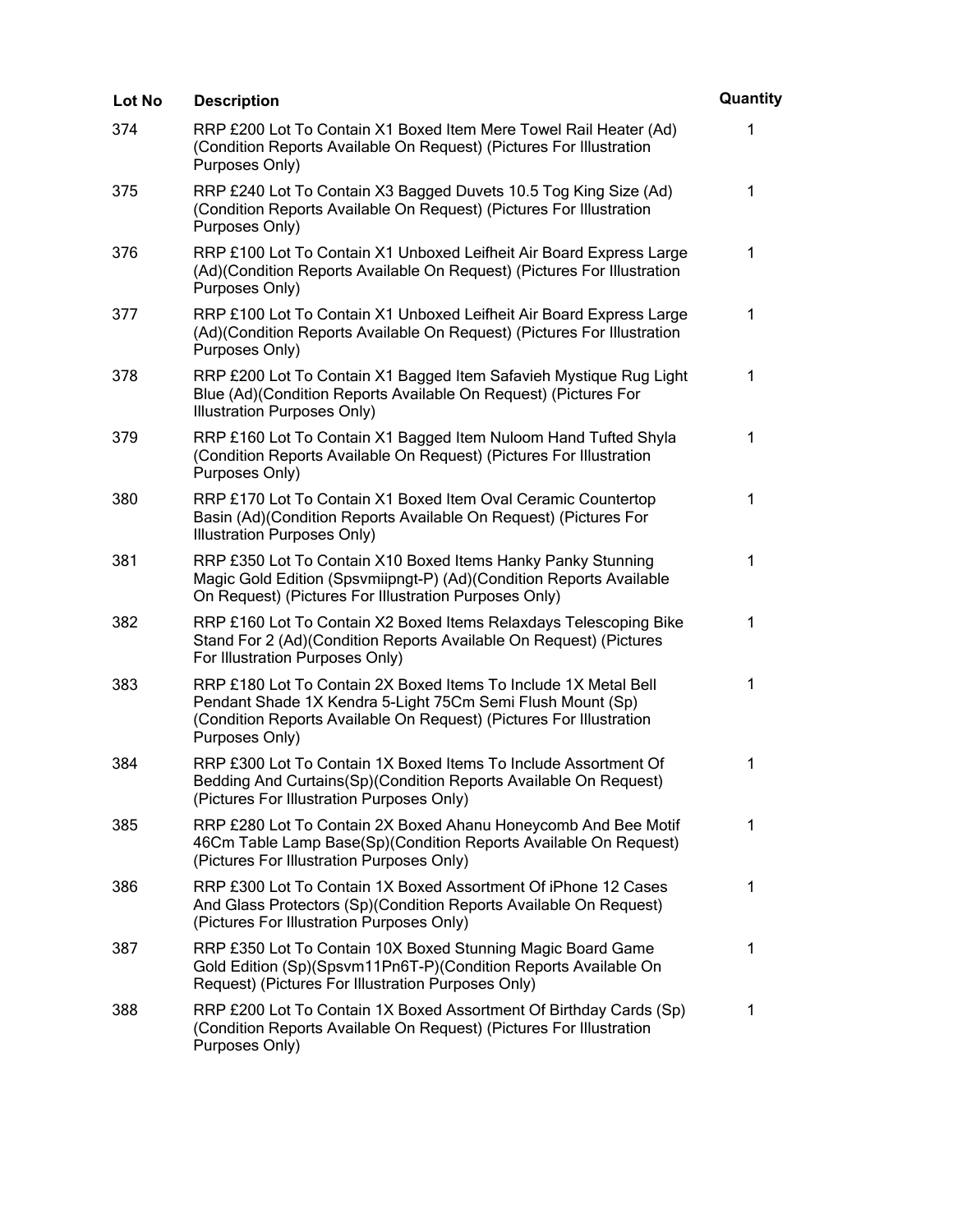| Lot No | <b>Description</b>                                                                                                                                                                                                                  | Quantity     |
|--------|-------------------------------------------------------------------------------------------------------------------------------------------------------------------------------------------------------------------------------------|--------------|
| 389    | RRP £300 Lot To Contain 1X Boxed Assortment Of Bedding And<br>Curtains (Sp)(Condition Reports Available On Request) (Pictures For<br>Illustration Purposes Only)                                                                    | 1            |
| 390    | RRP £200 Lot To Contain 1X Boxed Assortment Of Birthday Cards (Sp)<br>(Condition Reports Available On Request) (Pictures For Illustration<br>Purposes Only)                                                                         | $\mathbf 1$  |
| 391    | RRP £330 Lot To Contain 1X Boxed Assortment Of iPhone 12 Glass<br>Protectors (Sp)(Condition Reports Available On Request) (Pictures For<br>Illustration Purposes Only)                                                              | 1            |
| 392    | RRP £350 Lot To Contain 14X Boxed Samsung Galaxy S10E Premium<br>Pack Glass Screen Protector, Slim Wallet Case, Fast Wireless Charger<br>(Sp)(Condition Reports Available On Request) (Pictures For Illustration<br>Purposes Only)  | $\mathbf{1}$ |
| 393    | RRP £280 Lot To Contain 4X Packaged Argo Sleeves For MacBook Pro<br>And MacBook Air 13' (Sp)( 3 Black 1 Grey) (Condition Reports Available<br>On Request) (Pictures For Illustration Purposes Only)                                 | 1            |
| 394    | RRP £430 Lot To Contain 7X Boxed Coiquefie Sway Single Axis<br>Gimbal (Sp)(Condition Reports Available On Request) (Pictures For<br>Illustration Purposes Only)                                                                     | 1            |
| 395    | RRP £230 Lot To Contain 5X Boxed Coiquefie Selfie Stick With Tripod<br>(Sp)(Condition Reports Available On Request) (Pictures For Illustration<br>Purposes Only)                                                                    | 1            |
| 396    | RRP £120 Lot To Contain X Boxed Sennheiser Rs 120 li-8Eu Tv<br>Wireless Headphones, Black (Sp)(Condition Reports Available On<br>Request) (Pictures For Illustration Purposes Only)                                                 | 1            |
| 397    | RRP £100 Lot To Contain 1X Unboxed Leifheit Ironing Board With Red<br>Cover (Sp)(Condition Reports Available On Request) (Pictures For<br>Illustration Purposes Only)                                                               | 1            |
| 398    | RRP £100 Lot To Contain 1X Unboxed Leifheit Ironing Board With Red<br>Cover (Sp)(Condition Reports Available On Request) (Pictures For<br>Illustration Purposes Only)                                                               | 1            |
| 399    | RRP £300 Lot To Contain 1X Boxed Assortment Of Bedding And<br>Curtains (Sp)(Condition Reports Available On Request) (Pictures For<br>Illustration Purposes Only)                                                                    | 1            |
| 400    | RRP £250 Lot To Contain 2X Bagged Curtain Sets (Sp)(3296794)<br>(1983518) (Condition Reports Available On Request) (Pictures For<br>Illustration Purposes Only)                                                                     | $\mathbf 1$  |
| 401    | RRP £300 Lot To Contain 1X Box To Include An Assortment Of Phone<br>Accessories, Usb Cables, Celly Pro Power Banks, Usb-C Car Chargers<br>(Sp)(Condition Reports Available On Request) (Pictures For Illustration<br>Purposes Only) | 1            |
| 402    | RRP £240 Lot To Contain 4X Quad Lock Bike Kit For iPhone 12(Sp)<br>(Condition Reports Available On Request) (Pictures For Illustration<br>Purposes Only)                                                                            | 1            |
| 403    | RRP £400 Lot To Contain 1X Box To Include Mixed Easter Toys Plus<br>More (Sp)(Condition Reports Available On Request) (Pictures For<br>Illustration Purposes Only)                                                                  | 1            |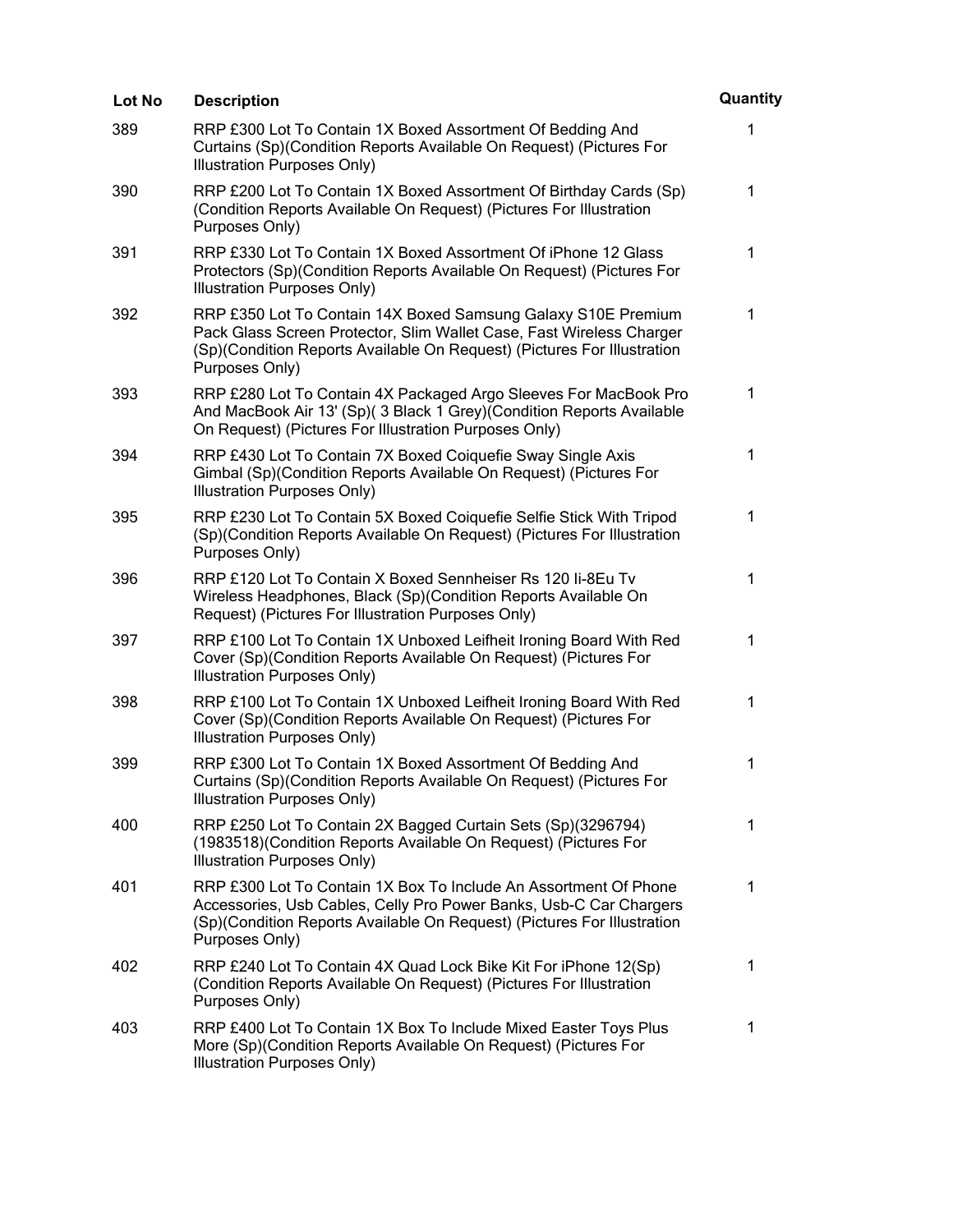| Lot No | <b>Description</b>                                                                                                                                                                                                                              | Quantity    |
|--------|-------------------------------------------------------------------------------------------------------------------------------------------------------------------------------------------------------------------------------------------------|-------------|
| 404    | RRP £300 Lot To Contain 10X Boxes To Include Geemarc Multimedia<br>Bold Print High Contrast Keyboard For Computer/Desktop/Pc/Laptop<br>(Sp)(Spsvmiipn6T-P)(Condition Reports Available On Request)<br>(Pictures For Illustration Purposes Only) | 1           |
| 405    | RRP £280 Lot To Contain 14X Gopro Rechargeable Battery For H8 H7<br>H6 (Sp)(Condition Reports Available On Request) (Pictures For<br>Illustration Purposes Only)                                                                                | $\mathbf 1$ |
| 406    | RRP £150 Lot To Contain Abbot 1 - Light Dimmable Wallchiere (Sp)<br>(Condition Reports Available On Request) (Pictures For Illustration<br>Purposes Only)                                                                                       | 1           |
| 407    | RRP £210 Lot To Contain X3 Boxed Items Mae 1-Light Wallchiere<br>Fixture, Edison 1-Light Pendant (Ad)(Condition Reports Available On<br>Request) (Pictures For Illustration Purposes Only)                                                      | 1           |
| 408    | RRP £1860 Lot To Contain X1 Boxed Items (X62 Vodafone Curve Gps<br>Tracker)(Condition Reports Available On Request) (Pictures For<br>Illustration Purposes Only)                                                                                | 1           |
| 409    | RRP £200 Lot To Contain X1 Boxed Item Epson Ecotank Et-2811<br>(89502108) (Ad)(Condition Reports Available On Request) (Pictures<br>For Illustration Purposes Only)                                                                             | 1           |
| 410    | RRP £300 Lot To Contain 10X Boxes To Include Geemarc Multimedia<br>Bold Print High Contrast Keyboard For Computer/Desktop/Pc/Laptop<br>(Sp)(Spsvmiipn6T)(Condition Reports Available On Request) (Pictures<br>For Illustration Purposes Only)   | 1           |
| 411    | RRP £700 Lot To Contain X1 Boxed Item Searchlight Vesuvius Pendant<br>Chrome Finish (Ad)(Condition Reports Available On Request) (Pictures<br>For Illustration Purposes Only)                                                                   | 1           |
| 412    | RRP £500 Lot To Contain X1 Boxed Mixture Of Easter Toys And<br>Decorations (Ad)(Condition Reports Available On Request) (Pictures<br>For Illustration Purposes Only)                                                                            | 1           |
| 413    | RRP £300 Lot To Contain X1 Boxed Item Webb Impact Shredder (Ad)<br>(Condition Reports Available On Request) (Pictures For Illustration<br>Purposes Only)                                                                                        | 1           |
| 414    | RRP £250 Lot To Contain X1 Boxed Item Mixed Easter Toys (Ad)<br>(Condition Reports Available On Request) (Pictures For Illustration<br>Purposes Only)                                                                                           | 1           |
| 415    | RRP £2040 Lot To Contain X1 Boxed Items (X68 Vodafone Curve Gps<br>Tracker) (Ad)(Condition Reports Available On Request) (Pictures For<br>Illustration Purposes Only)                                                                           | 1           |
| 416    | RRP £350 Lot To Contain X10 Boxed Items Hanky Panky Stunning<br>Magic Gold Edition (Spsvmiipn6T-P) (Ad)(Condition Reports Available<br>On Request) (Pictures For Illustration Purposes Only)                                                    | 1           |
| 417    | RRP £240 Lot To Contain 4X Quad Lock Bike Kit For iPhone 12 (Ad)<br>(Condition Reports Available On Request) (Pictures For Illustration<br>Purposes Only)                                                                                       | $\mathbf 1$ |
| 418    | RRP £250 Lot To Contain X1 Boxed Item Mixed Easter Toys (Ad)<br>(Condition Reports Available On Request) (Pictures For Illustration<br>Purposes Only)                                                                                           | 1           |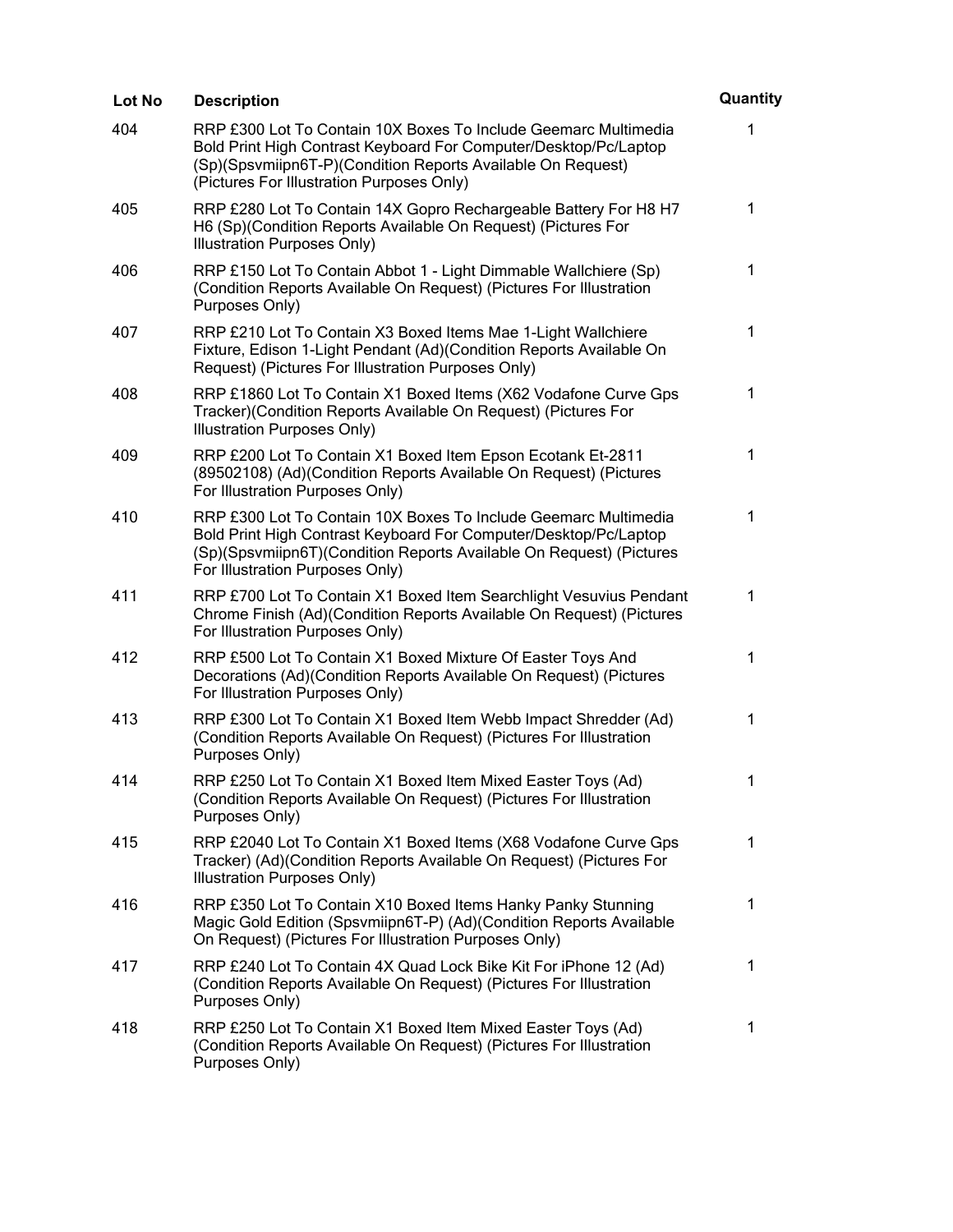| Lot No | <b>Description</b>                                                                                                                                                                                              | Quantity    |
|--------|-----------------------------------------------------------------------------------------------------------------------------------------------------------------------------------------------------------------|-------------|
| 419    | RRP £250 Lot To Contain X1 Boxed Item Mixed Easter Toys (Ad)<br>(Condition Reports Available On Request) (Pictures For Illustration<br>Purposes Only)                                                           | 1           |
| 420    | RRP £1000 Lot To Contain X1 Boxed Items (X100 Bumper Case<br>iPhone 11 Pro) (Ad)(Condition Reports Available On Request) (Pictures<br>For Illustration Purposes Only)                                           | $\mathbf 1$ |
| 421    | RRP £150 Lot To Contain X5 Boxed Items Geemarc Keyboard<br>(Spsvmiipn6T-P)(Condition Reports Available On Request) (Pictures<br>For Illustration Purposes Only)                                                 | $\mathbf 1$ |
| 422    | RRP £180 Lot To Contain X3 Boxed Items Lamprey 1-Light Wallchiere,<br>Altizer 3-Light 230Cm Led Ceiling Lights (Ad)(Condition Reports<br>Available On Request) (Pictures For Illustration Purposes Only)        | 1           |
| 423    | RRP £210 Lot To Contain X1 Boxed Item Square Triple Diverter<br>Shower Valve Chrome (Ad)(Condition Reports Available On Request)<br>(Pictures For Illustration Purposes Only)                                   | 1           |
| 424    | RRP £150 Lot To Contain X2 Boxed Items Wimberly Metal Plant Pot,<br>51- Light Terminal Block Led Wall Mounted Picture (Ad)(Condition<br>Reports Available On Request) (Pictures For Illustration Purposes Only) | 1           |
| 425    | RRP £150 Lot To Contain X1 Boxed Item Gp1140 Tv Stand For TVs Up<br>To 55', Clear (Ad)(Condition Reports Available On Request) (Pictures<br>For Illustration Purposes Only)                                     | 1           |
| 426    | RRP £150 Lot To Contain X3 Bagged Items Sea Is Calling Flippers<br>(Spsvmiipn6T-P) (Ad)(Condition Reports Available On Request)<br>(Pictures For Illustration Purposes Only)                                    | 1           |
| 427    | RRP £450 Lot To Contain X1 Boxed Item Revive Double Panel Rad<br>Mirror 1800Mmx499Mm (Ad)(Condition Reports Available On Request)<br>(Pictures For Illustration Purposes Only)                                  | 1           |
| 428    | RRP £240 Lot To Contain 4X Quad Lock Bike Kit For iPhone 12 (Ad)<br>(Condition Reports Available On Request) (Pictures For Illustration<br>Purposes Only)                                                       | 1           |
| 429    | RRP £280 Lot To Contain X8 Boxed Items Hanky Panky Stunning<br>Magic Gold Edition (Spsvmiipn6T-P) (Ad)(Condition Reports Available<br>On Request) (Pictures For Illustration Purposes Only)                     | 1           |
| 430    | RRP £260 Lot To Contain X1 Boxed Item Copenhaver 9-Light Candle<br>Style Chandelier (Ad)(Condition Reports Available On Request)<br>(Pictures For Illustration Purposes Only)                                   | $\mathbf 1$ |
| 431    | RRP £300 Lot To Contain X1 Boxed Items Mixture Of Bedding And<br>Curtains (Ad)(Condition Reports Available On Request) (Pictures For<br>Illustration Purposes Only)                                             | 1           |
| 432    | RRP £300 Lot To Contain X1 Boxed Items Mixture Of Bedding And<br>Curtains (Ad)(Condition Reports Available On Request) (Pictures For<br>Illustration Purposes Only)                                             | $\mathbf 1$ |
| 433    | RRP £180 Lot To Contain X6 Boxed Items Mondo Goal Post Set Mini 2<br>(3Ft X 2Ft) (Ad)(Condition Reports Available On Request) (Pictures For<br>Illustration Purposes Only)                                      | 1           |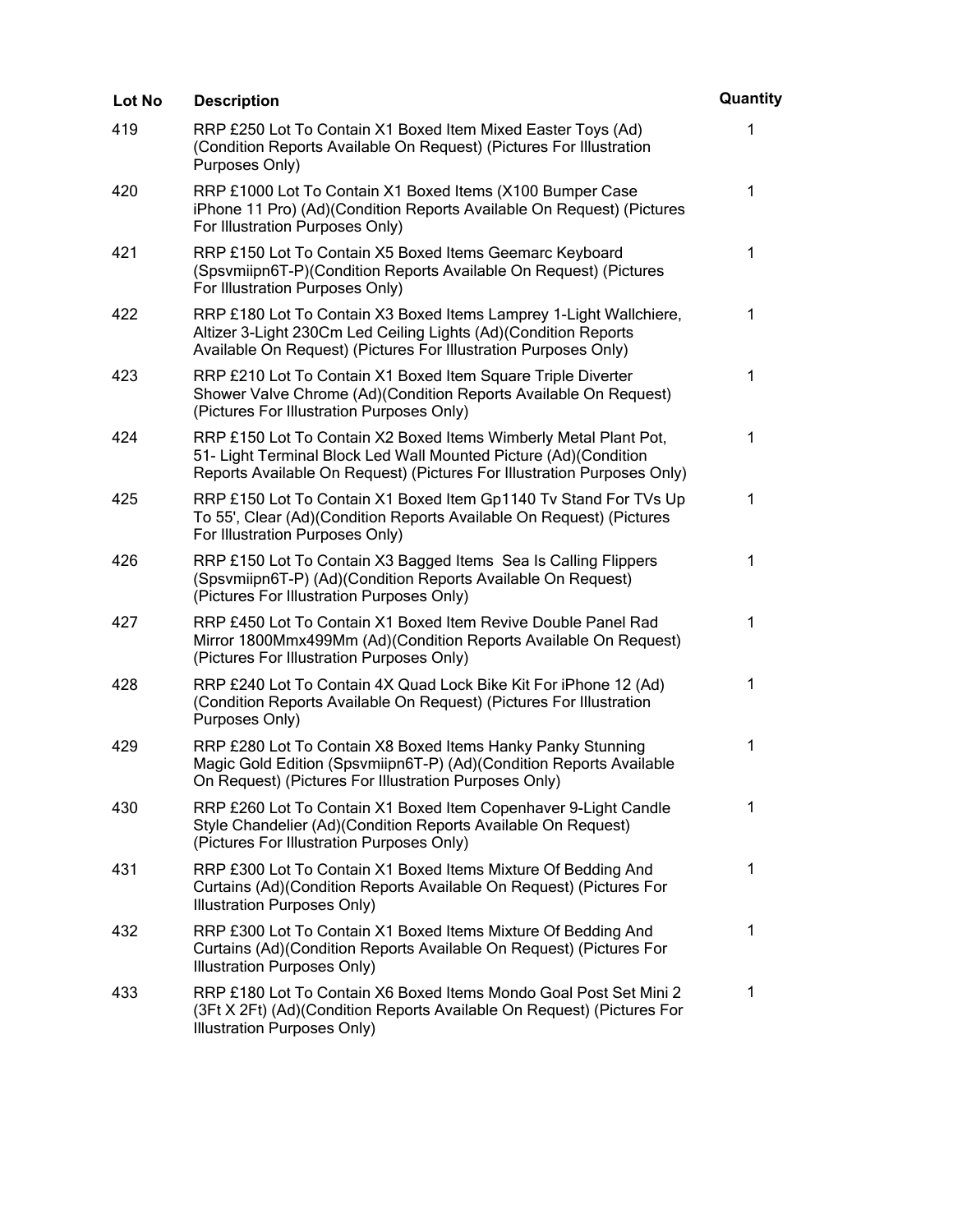| Lot No | <b>Description</b>                                                                                                                                                                                                                                                    | Quantity     |
|--------|-----------------------------------------------------------------------------------------------------------------------------------------------------------------------------------------------------------------------------------------------------------------------|--------------|
| 434    | RRP £225 Lot To Contain X3 Bagged Items Targus California Backpack<br>(Spsvmiipn6T-P) (Ad)(Condition Reports Available On Request)<br>(Pictures For Illustration Purposes Only)                                                                                       | 1            |
| 435    | RRP £240 Lot To Contain 4X Quad Lock Bike Kit For iPhone 12 (Ad)<br>(Condition Reports Available On Request) (Pictures For Illustration<br>Purposes Only)                                                                                                             | 1            |
| 436    | RRP £215 Lot To Contain X3 Boxed Items 2-Light Hardwired Dimmable<br>Wall Mount Picture, Argenziano 4-Light Ceiling Spotlight, 2 Light Wall<br>Mounted Picture Light Finish (Ad)(Condition Reports Available On<br>Request) (Pictures For Illustration Purposes Only) | $\mathbf{1}$ |
| 437    | RRP £200 Lot To Contain X1 Boxed Item 46Cm H X 77Cm W X 2Cm D<br>Transitions - 4 Piece Wrapped Canvas Painting (Ad) (Condition Reports<br>Available On Request) (Pictures For Illustration Purposes Only)                                                             | 1            |
| 438    | RRP £170 Lot To Contain X3 Boxed Items Ciao Cake Stand And Lid, 3<br>Piece Accent Shelf (Ad)(Condition Reports Available On Request)<br>(Pictures For Illustration Purposes Only)                                                                                     | 1            |
| 439    | RRP £110 Lot To Contain X1 Boxed Item Cisco Motherboard (Ad)<br>(Condition Reports Available On Request) (Pictures For Illustration<br>Purposes Only)                                                                                                                 | 1            |
| 440    | RRP £300 Lot To Contain X1 Boxed Item Cylinder Extractor Fan Rose<br>Gold (Ad)(Condition Reports Available On Request) (Pictures For<br>Illustration Purposes Only)                                                                                                   | 1            |
| 441    | RRP £130 Lot To Contain 1X Boxed Suffolk Internal Door Primed XI<br>Joinery (Aj)(Condition Reports Available On Request) (Pictures For<br>Illustration Purposes Only)                                                                                                 | 1            |
| 442    | RRP £230 Lot To Contain 1X Sierra Blanco Pre Glazed Interior Door<br>(Aj)(Condition Reports Available On Request) (Pictures For Illustration<br>Purposes Only)                                                                                                        | 1            |
| 443    | RRP £270 Lot To Contain 1X Boxed Lpd Soho Black Primed Glazed<br>Internal Door (Aj)(Condition Reports Available On Request) (Pictures<br>For Illustration Purposes Only)                                                                                              | 1            |
| 444    | RRP £270 Lot To Contain 1X Boxed Lpd Soho Black Primed Glazed<br>Internal Door (Aj)(Condition Reports Available On Request) (Pictures<br>For Illustration Purposes Only)                                                                                              | 1            |
| 445    | RRP £200 Lot To Contain 1X Boxed Suffolk Internal Door Primed XI<br>Joinery (Aj)(Condition Reports Available On Request) (Pictures For<br>Illustration Purposes Only)                                                                                                 | 1            |
| 446    | RRP £190 Lot To Contain 1X Boxed Downham Veneer Internal Door<br>Primed (Aj)(Condition Reports Available On Request) (Pictures For<br>Illustration Purposes Only)                                                                                                     | 1            |
| 447    | RRP £150 Lot To Contain 1X Weighted Blanket With Removable Cover,<br>Blue, 9Kg (Sp)(3268821)(Condition Reports Available On Request)<br>(Pictures For Illustration Purposes Only)                                                                                     | 1            |
| 448    | RRP £280 Lot To Contain 1X Diamond 6 Light Crystal Ceiling Light<br>Chrome Clear (Sp)(Condition Reports Available On Request) (Pictures<br>For Illustration Purposes Only)                                                                                            | 1            |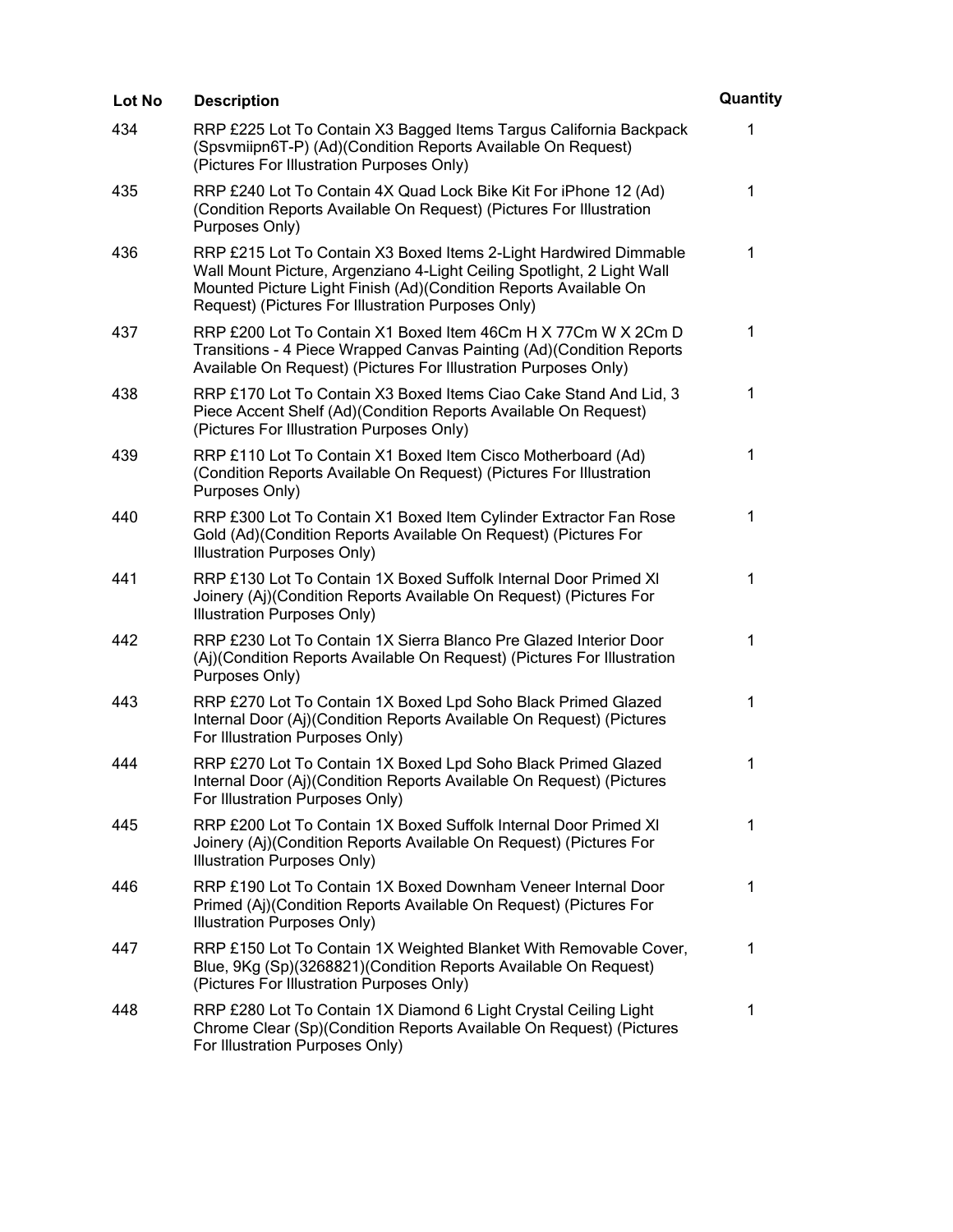| Lot No | <b>Description</b>                                                                                                                                                                                                                                              | Quantity    |
|--------|-----------------------------------------------------------------------------------------------------------------------------------------------------------------------------------------------------------------------------------------------------------------|-------------|
| 449    | RRP £220 Lot To Contain 1X Tina Led Pendant Lamp 1X Ogilvy Flush<br>Ceiling Lamp, Matte Black & Antique Brass (Sp)(Condition Reports<br>Available On Request) (Pictures For Illustration Purposes Only)                                                         | 1           |
| 450    | RRP £200 Lot To Contain 1X 2 Section Recycling Bin, Stainless Steel,<br>40L 1X 1 Section Recycling Bin, Blue(Sp)(No Tag)(Condition Reports<br>Available On Request) (Pictures For Illustration Purposes Only)                                                   | 1           |
| 451    | RRP £160 Lot To Contain 1X Boxed Front/Left Car Light(Sp)<br>(Spw34O7006J)(Condition Reports Available On Request) (Pictures For<br>Illustration Purposes Only)                                                                                                 | $\mathbf 1$ |
| 452    | RRP £220 Lot To Contain 2X Boxed Fm1100 Light Terminal With<br>Gps/Glonass And Gsm Connectivity(Sp)(Condition Reports Available<br>On Request) (Pictures For Illustration Purposes Only)                                                                        | 1           |
| 453    | RRP £450 Lot To Contain 1X Boxed Flex System Chassis Management<br>Module 2 (Sp)(Condition Reports Available On Request) (Pictures For<br>Illustration Purposes Only)                                                                                           | 1           |
| 454    | RRP £240 Lot To Contain 6X Boxed Forte Stand For iPhone With<br>Magsafe (Sp)(Condition Reports Available On Request) (Pictures For<br>Illustration Purposes Only)                                                                                               | 1           |
| 455    | RRP £260 Lot To Contain 3X Boxed Items To Include 1X Native Union<br>Dock Wireless Charger 2X Native Union Drop Wireless Charger 1X<br>Native Union Rise Dock Station (Sp)(Condition Reports Available On<br>Request) (Pictures For Illustration Purposes Only) | 1           |
| 456    | RRP £350 Lot To Contain 1X Box Of Assorted Belkin Usb Cables And<br>Wall Chargers (Sp)(Condition Reports Available On Request) (Pictures<br>For Illustration Purposes Only)                                                                                     | 1           |
| 457    | RRP £150 Lot To Contain 1X Goose Feather And Down Pillow 1X<br>Garden Duvet Set Pink/Grey 1X Dream Patch Work Duvet Set Teal 1X<br>Vincenza Duvet Set (Sp)(Condition Reports Available On Request)<br>(Pictures For Illustration Purposes Only)                 | 1           |
| 458    | RRP £200 Lot To Contain 1X Boxed Gwyneth Kids Rectangular Play /<br>Activity Table And Chair Set And Bench(Sp)(Condition Reports<br>Available On Request) (Pictures For Illustration Purposes Only)                                                             | 1           |
| 459    | RRP £200 Lot To Contain 1X Boxed Gwyneth Kids Rectangular Play /<br>Activity Table And Chair Set And Bench(Sp)(Condition Reports<br>Available On Request) (Pictures For Illustration Purposes Only)                                                             | 1           |
| 460    | RRP £200 Lot To Contain 1X Boxed Movil86352 926 Pieces Pixel<br>Colour Extra Mosaic With Sand Timer In Large Toy Box(Sp)<br>(Spw1A32144Q-P)(Condition Reports Available On Request) (Pictures<br>For Illustration Purposes Only)                                | 1           |
| 461    | RRP £150 Lot To Contain 1X Boxed Juniper 3 Panel Steel Fireplace<br>Screen 1X Boxed Stirling Electric Stove In Grey (Sp)(Condition Reports<br>Available On Request) (Pictures For Illustration Purposes Only)                                                   | $\mathbf 1$ |
| 462    | RRP £200 Lot To Contain 1X Boxed Easy Screen Fast Display A3- Wall<br>Display (Sp)(Spsb11Jsch)(Picture For Display Only)(Condition Reports<br>Available On Request) (Pictures For Illustration Purposes Only)                                                   | 1           |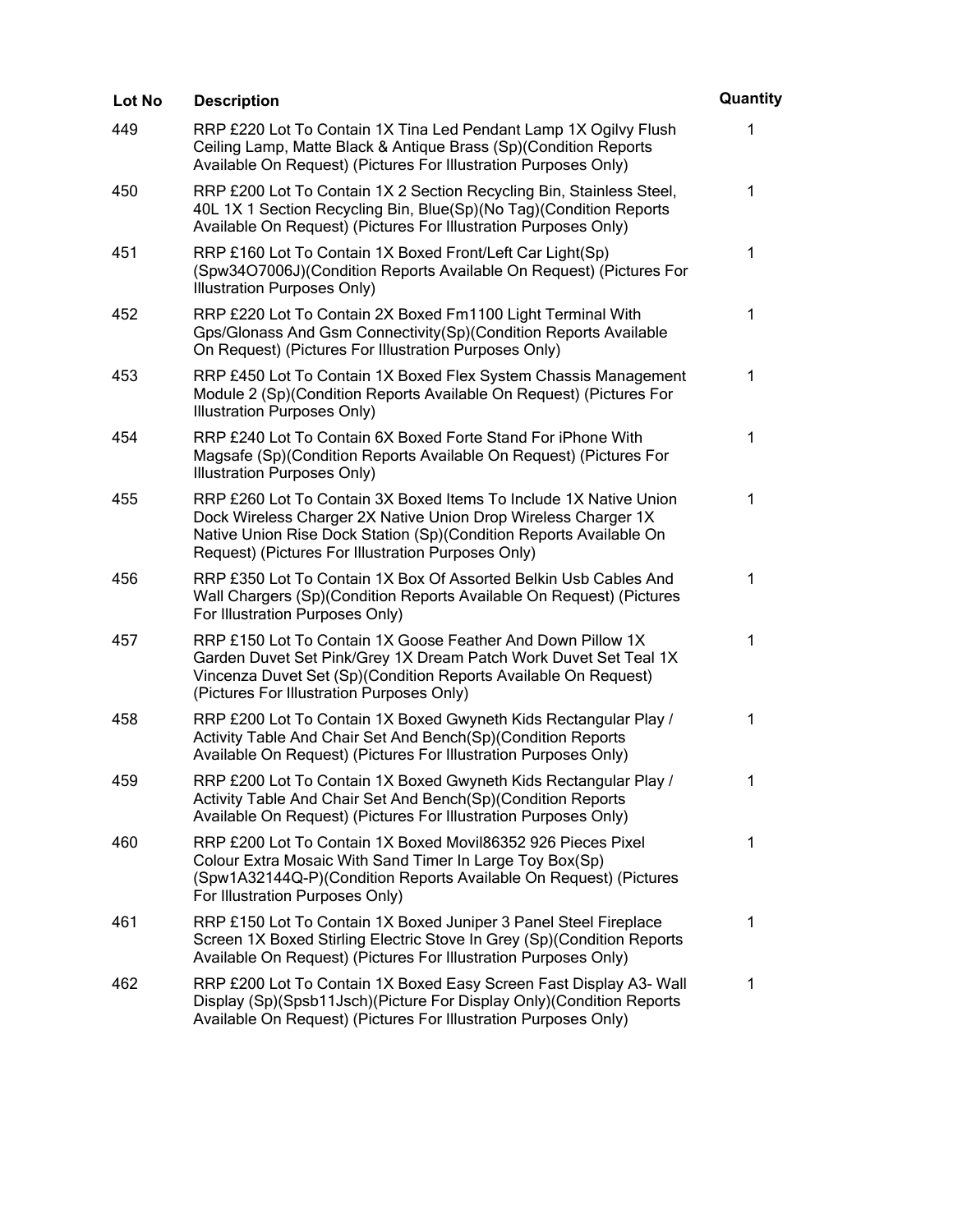| Lot No | <b>Description</b>                                                                                                                                                                                               | Quantity    |
|--------|------------------------------------------------------------------------------------------------------------------------------------------------------------------------------------------------------------------|-------------|
| 463    | RRP £200 Lot To Contain 4 Light Globe Frame Pendant, X1 Eglo Lamp<br>(Sr)(Condition Reports Available On Request) (Pictures For Illustration<br>Purposes Only)                                                   | 1           |
| 464    | To Contain X1 3 Light Novelty Globe Pendant In Gold (Sr) (Condition<br>Reports Available On Request) (Pictures For Illustration Purposes Only)                                                                   | $\mathbf 1$ |
| 465    | RRP £200 Lot To Contain X1 Cusak 6 Light Flush Mount, X1 Eshlemen<br>Light Flush Mount, X1 Metal 60Cm Wall Clock. (Sr)(Condition Reports<br>Available On Request) (Pictures For Illustration Purposes Only)      | 1           |
| 466    | RRP £300 Lot To Contain X3 Blazing Solar Led Superbright Flashlight-<br>(Sr)(Condition Reports Available On Request) (Pictures For Illustration<br>Purposes Only)                                                | $\mathbf 1$ |
| 467    | RRP £400 Lot To Contain X1 15 Light Candle Style Chandelier-(Sr)<br>(Condition Reports Available On Request) (Pictures For Illustration<br>Purposes Only)                                                        | 1           |
| 468    | RRP £200 Lot To Contain X1 Box Of Assorted Clothing Including Pj's,<br>Tops, Dress, Dressing Gown, Blouse And Tights (Sp)(Condition<br>Reports Available On Request) (Pictures For Illustration Purposes Only)   | 1           |
| 469    | RRP £200 Lot To Contain X1 Box Of Assorted Clothing To Include<br>Jeans, Shirt, Hoody, Pi Sets, Socks, Joggers And Jumpers (Sr)<br>>                                                                             | 1           |
| 470    | RRP £300 Lot To Contain X2 Phillips Switch, X1 Velux Integra Wireless<br>Remote-(Sr)(Condition Reports Available On Request) (Pictures For<br>Illustration Purposes Only)                                        | 1           |
| 471    | RRP £200 Lot To Contain X2 Leather Airpods Pro Case, X2 Roam<br>Airpods Pro Case, X4 Slim Wallet Selection Phone Cases-(Sr)(Condition<br>Reports Available On Request) (Pictures For Illustration Purposes Only) | 1           |
| 472    | RRP £175 Lot To Contain X5 Native Union Stow Slim For iPad-(Sr)<br>(Condition Reports Available On Request) (Pictures For Illustration<br>Purposes Only)                                                         | 1           |
| 473    | RRP £300 Lot To Contain X1 Box Of John Lewis And Partners 100%<br>Colton Reusable Bags (Sr)(Condition Reports Available On Request)<br>(Pictures For Illustration Purposes Only)                                 | 1           |
| 474    | RRP £210 Lot To Contain X6 Native Union Stow Slim Sleeves-(Sr)<br>(Condition Reports Available On Request) (Pictures For Illustration<br>Purposes Only)                                                          | 1           |
| 475    | RRP £190 Lot To Contain X1 3 Light Kitchen Pendant, X1 Hinkle 3<br>Light Flush Mount-(Sr)(Condition Reports Available On Request)<br>(Pictures For Illustration Purposes Only)                                   | 1           |
| 476    | RRP £180 Lot To Contain X1 Side Table Set For 3, X1 Alberta Side<br>Table In Gold-(Sr)(Condition Reports Available On Request) (Pictures<br>For Illustration Purposes Only)                                      | 1           |
| 477    | RRP £140 Lot To Contain 2 Items 1X Joey 2 - Light Up & Downlight 1X<br>Eshleman 5 - Light Flush Mount(Condition Reports Available On<br>Request) (Pictures For Illustration Purposes Only)                       | $\mathbf 1$ |
| 478    | RRP £300 Lot To Contain X3 Blazing Solar Led Superbright Flashlight-<br>(Sr)(Condition Reports Available On Request) (Pictures For Illustration<br>Purposes Only)                                                | 1           |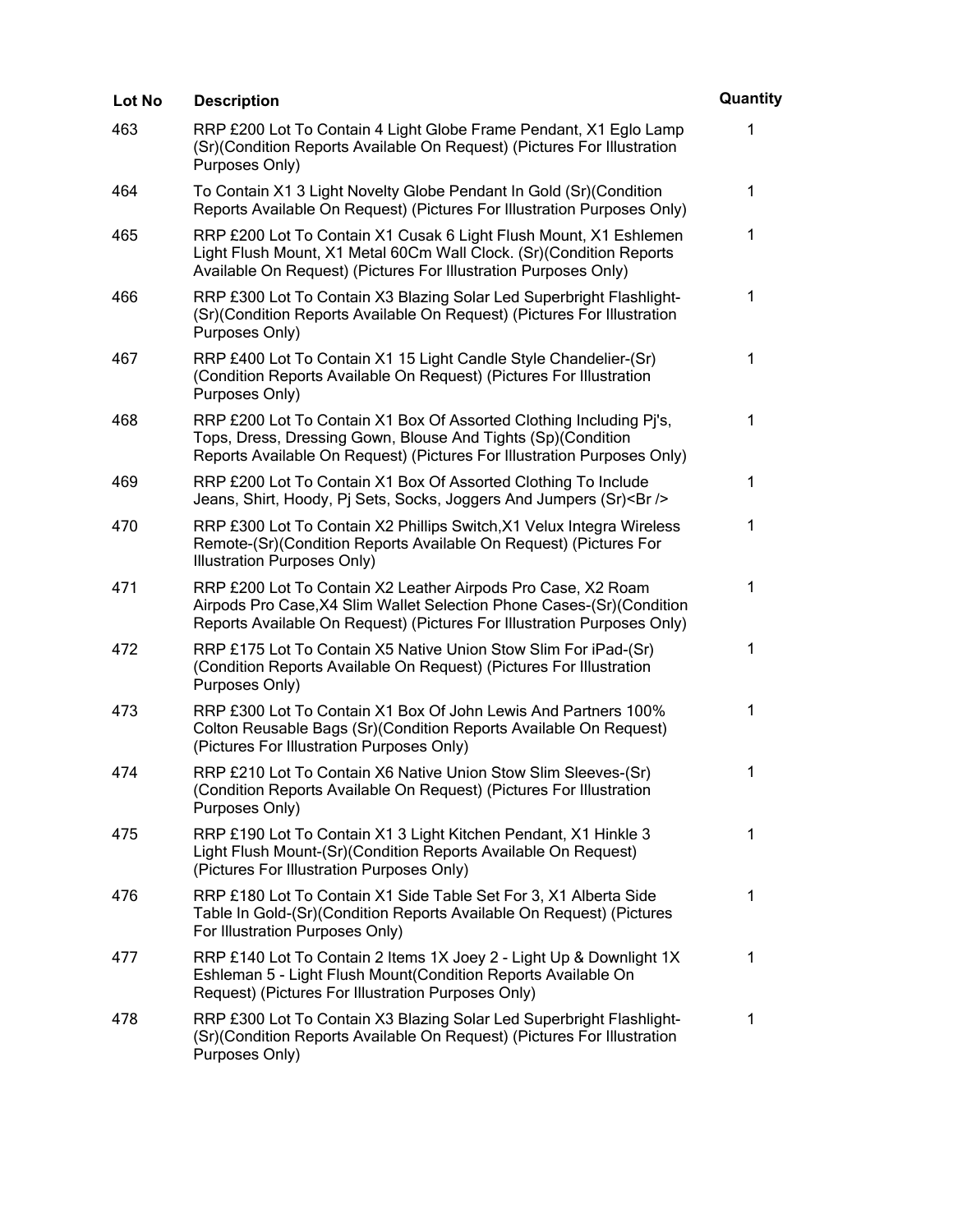| Lot No | <b>Description</b>                                                                                                                                                                                                                       | Quantity    |
|--------|------------------------------------------------------------------------------------------------------------------------------------------------------------------------------------------------------------------------------------------|-------------|
| 479    | RRP £170 Lot To Contain X 3 Swing Chair, Tier Folding Drying<br>Rack, X1 48 Jar Hol Spice Rack-(Sr) (Condition Reports Available On<br>Request) (Pictures For Illustration Purposes Only)                                                | 1           |
| 480    | RRP £260 Lot To Contain 1X Boxed Assortment Of Women's Clothing<br>To Include Leggings, Best, Trapper Hat Plus Much More (Sp) (Condition<br>Reports Available On Request) (Pictures For Illustration Purposes Only)                      | $\mathbf 1$ |
| 481    | RRP £290 Lot To Contain 1X Boxed Assortment Of Women's Clothing<br>To Include Dresses, Jumper, Plus Much More (Sp)(Condition Reports<br>Available On Request) (Pictures For Illustration Purposes Only)                                  | 1           |
| 482    | RRP £315 Lot To Contain 1X Boxed Assortment Of Women's Clothing<br>To Include Jeans, Dresses, Slippers Plus Much More (Sp)(Condition<br>Reports Available On Request) (Pictures For Illustration Purposes Only)                          | 1           |
| 483    | RRP £400 Lot To Contain 1X Boxed Assortment Of Phone Accessories<br>(Sp)(Condition Reports Available On Request) (Pictures For Illustration<br>Purposes Only)                                                                            | 1           |
| 484    | RRP £260 Lot To Contain 1X Boxed Assortment Of Women's Clothing<br>To Include Pj's Sets, Dressing Gown, Trousers, Jumpers And Jeans<br>(Sp)(No Tag)(Condition Reports Available On Request) (Pictures For<br>Illustration Purposes Only) | 1           |
| 485    | RRP £300 Lot To Contain 1X Boxed Mixed Bedding And Contains (Aj)<br>(Condition Reports Available On Request) (Pictures For Illustration<br>Purposes Only)                                                                                | 1           |
| 486    | RRP £240 Lot To Contain 2X Box 1X Eglo Oval Brown Wood Pendant<br>Light 1X Bright White Led Aluminium Spiral Floor Light (Aj)(Condition<br>Reports Available On Request) (Pictures For Illustration Purposes Only)                       | 1           |
| 487    | RRP £160 Lot To Contain 2X Box 1X Hammes Clothes Storage System<br>1X Onna Floating Shelf Gold (Aj(Condition Reports Available On<br>Request) (Pictures For Illustration Purposes Only)                                                  | 1           |
| 488    | RRP £130 Lot To Contain 1X Boxed Endon Highclere 3Lt Pendant<br>(Nickel & Charcoal) (Aj)(Condition Reports Available On Request)<br>(Pictures For Illustration Purposes Only)                                                            | 1           |
| 489    | RRP £160 Lot To Contain 2X Boxed Items 1X Opvig Pendant Lamp<br>Kirpi 1X Buford 1Lt Half Wall Lamp (Aj)(Condition Reports Available On<br>Request) (Pictures For Illustration Purposes Only)                                             | 1           |
| 490    | RRP £200 Lot To Contain 1X Box Containing 144+ Happy Birthday Son<br>And 8Th Birthday (Aj)(Condition Reports Available On Request)<br>(Pictures For Illustration Purposes Only)                                                          | $\mathbf 1$ |
| 491    | RRP £220 Lot To Contain 1X Boxed Satin Brass Light Pendant (Aj)<br>(Condition Reports Available On Request) (Pictures For Illustration<br>Purposes Only)                                                                                 | $\mathbf 1$ |
| 492    | RRP £130 Lot To Contain 3X Items 2X Boxed Northgate 1-Light Led<br>Flush Mount Metro Lane 1X Unboxed Mustard Ceiling Lamp Shade (Aj)<br>(Condition Reports Available On Request) (Pictures For Illustration<br>Purposes Only)            | 1           |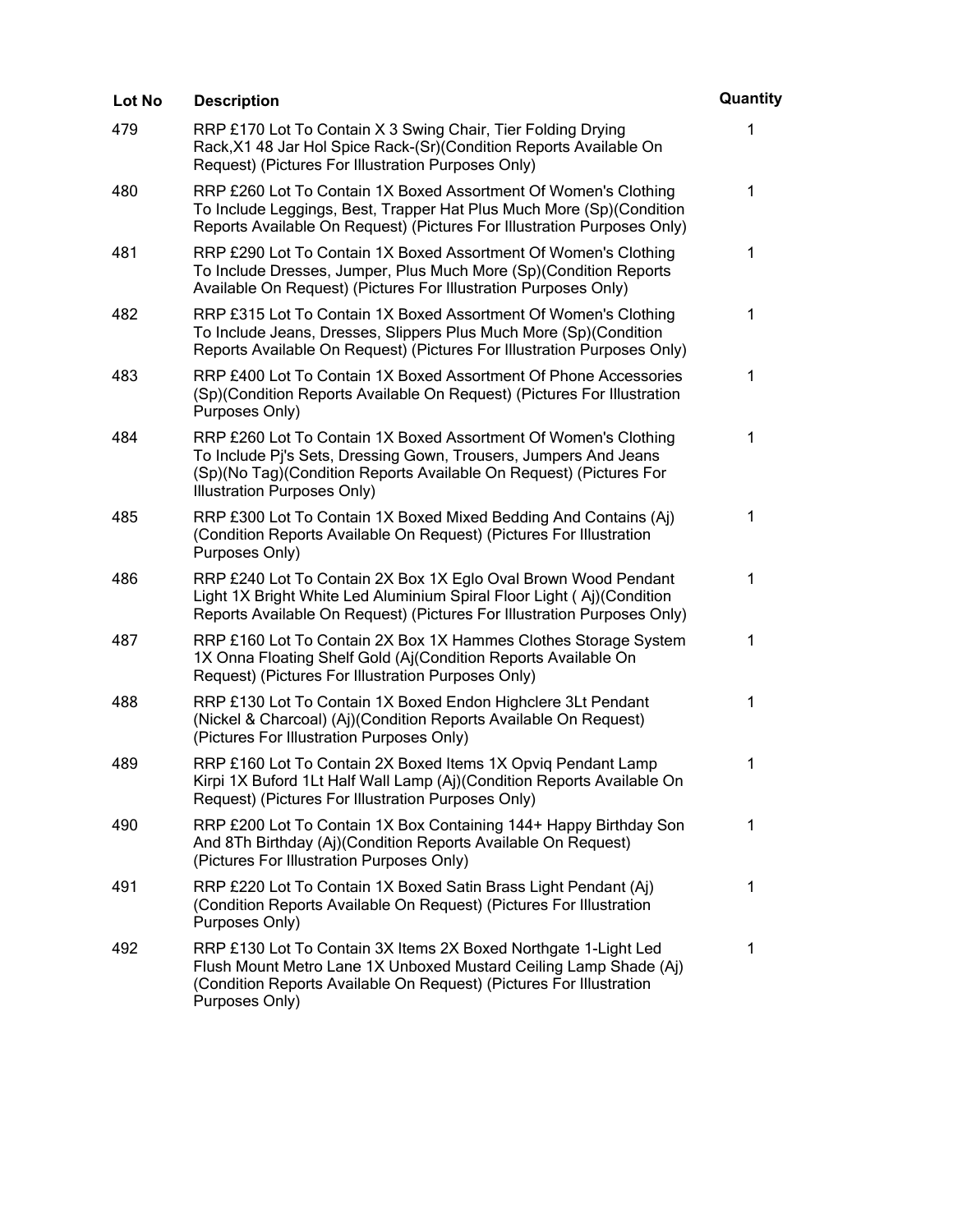| Lot No | <b>Description</b>                                                                                                                                                                                                                                                      | Quantity |
|--------|-------------------------------------------------------------------------------------------------------------------------------------------------------------------------------------------------------------------------------------------------------------------------|----------|
| 493    | RRP £150 Lot To Contain 6 Items 1X Rosaline Rinse Basket In White<br>1X Diya Touch Table Lamp 1X Adjustable 30 Led Table Lamp 2X<br>Pomona Canister 1X Lena 160Cm Column Lamp Base(Condition<br>Reports Available On Request) (Pictures For Illustration Purposes Only) | 1        |
| 494    | RRP £350 Lot To Contain 4X Stm Dux Plus Shell Studio Cases (Aj)<br>(Condition Reports Available On Request) (Pictures For Illustration<br>Purposes Only)                                                                                                                | 1        |
| 495    | RRP £400 Lot To Contain 1X Box Containing 53X Casey Mac Glass<br>Protector For Apple (Aj)(Condition Reports Available On Request)<br>(Pictures For Illustration Purposes Only)                                                                                          | 1        |
| 496    | RRP £310 Lot To Contain 1X Boxed Mixed Clothing Body Warmer,<br>Jumpers, Onesies, Hoody, Trousers, Fleece Jacket, Jeans And Shirts<br>(Aj)(Condition Reports Available On Request) (Pictures For Illustration<br>Purposes Only)                                         | 1        |
| 497    | RRP £270 Lot To Contain 18X Belkin Usb-C To Usb - A Charge Cable<br>1M 3.3 Ft (Aj)(Condition Reports Available On Request) (Pictures For<br>Illustration Purposes Only)                                                                                                 | 1        |
| 498    | RRP £150 Lot To Contain 1X Boxed Chattooga Sponge Upholstered<br>Louis Backrest Dining Chair (Aj)(Condition Reports Available On<br>Request) (Pictures For Illustration Purposes Only)                                                                                  | 1        |
| 499    | RRP £270 Lot To Contain 1X Box Containing Mixed Clothing Including<br>Skirt, Pants, Jumpers, Body Warmer, Leggings Socks And A Coat (Aj)<br>(Condition Reports Available On Request) (Pictures For Illustration<br>Purposes Only)                                       | 1        |
| 500    | RRP £180 Lot To Contain 1X Boxed Kg Master Cool Evaporative Air<br>Cooler (Aj)(Condition Reports Available On Request) (Pictures For<br>Illustration Purposes Only)                                                                                                     | 1        |
| 501    | RRP £400 Lot To Contain 1X Box Containing Mixed Mobile Phone<br>Accessories (Aj)(Condition Reports Available On Request) (Pictures For<br>Illustration Purposes Only)                                                                                                   | 1        |
| 502    | RRP £300 Lot To Contain 3X Boxed Teltonika Fmb125 - Tracker Gsm<br>Gnss/Gsm/Bluetooth (Aj)(Condition Reports Available On Request)<br>(Pictures For Illustration Purposes Only)                                                                                         | 1        |
| 503    | RRP £190 Lot To Contain 3X Boxed Items 1X Jbl Tune 500<br>Headphones 1X Hama Tv Wall Mount 19" - 48" 1X Hama Tv Wall<br>Mount 32" - 65" (Aj)(Condition Reports Available On Request) (Pictures<br>For Illustration Purposes Only)                                       | 1        |
| 504    | RRP £200 Lot To Contain 1X Box Containing 144+ Happy Birthday<br>Sister Hip Hip Hooray (Aj)(Condition Reports Available On Request)<br>(Pictures For Illustration Purposes Only)                                                                                        | 1        |
| 505    | RRP £120 Lot To Contain 1X Boxed Davina Fitness Total Body Toning<br>& Workout System (Aj)(Condition Reports Available On Request)<br>(Pictures For Illustration Purposes Only)                                                                                         | 1        |
| 506    | RRP £300 Lot To Contain 1X Box Containing Mixed Clothing Including<br>Bra's, Swimsuit, Leggings, Tights, Pj's, Belt And More (Aj)(Condition<br>Reports Available On Request) (Pictures For Illustration Purposes Only)                                                  | 1        |